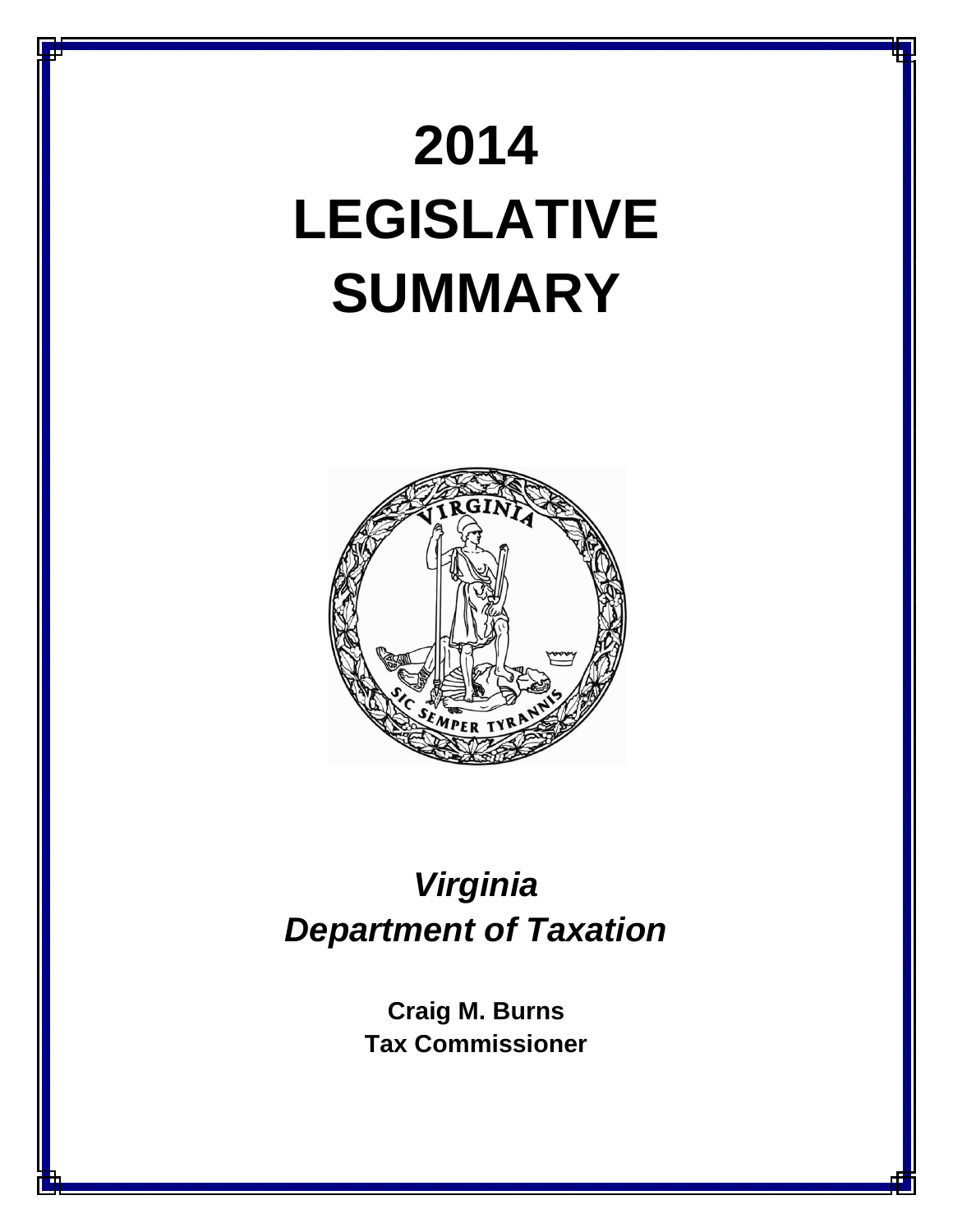[This page intentionally left blank]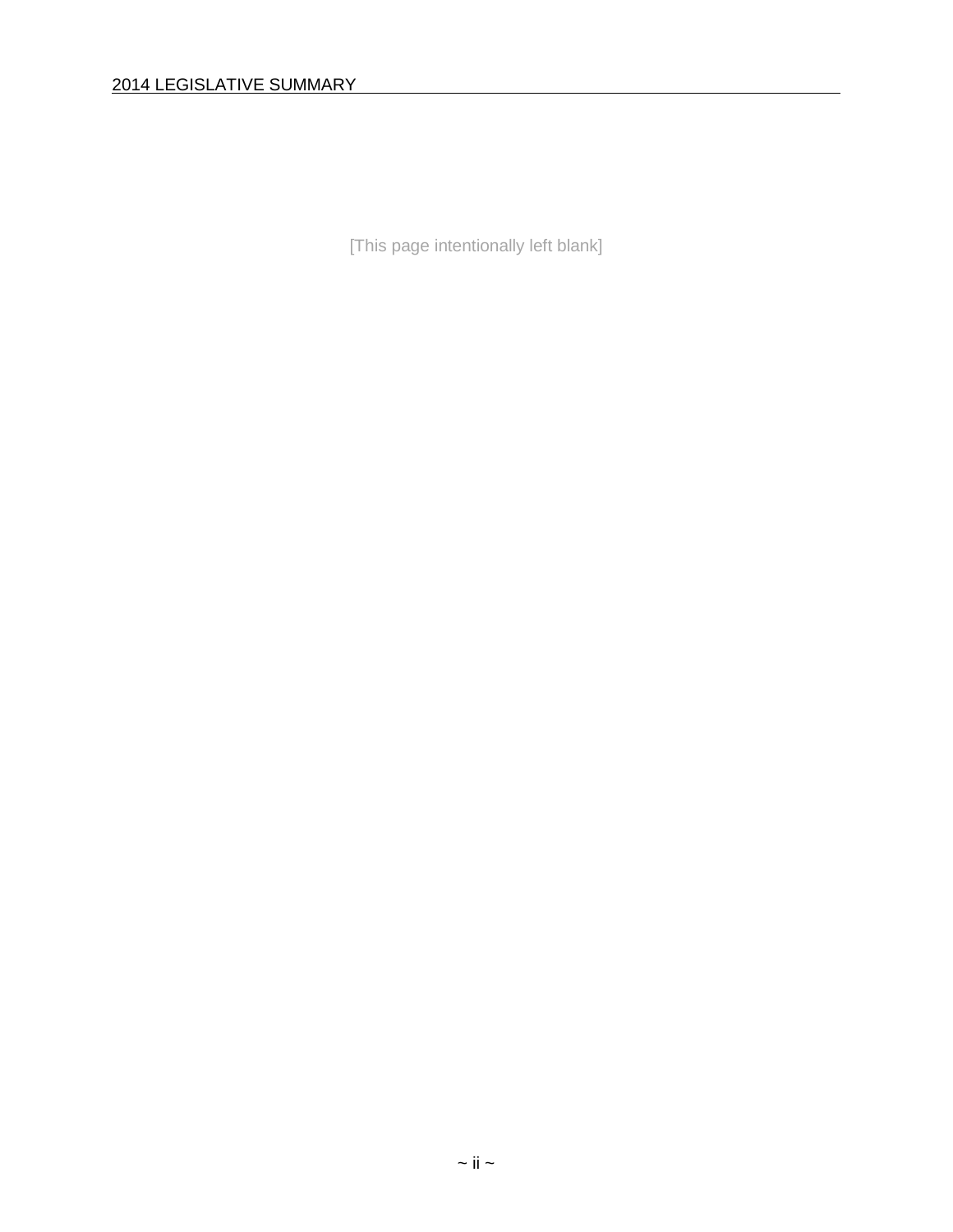## **INTRODUCTION**

The *Legislative Summary* is published by the Department of Taxation (the Department) as a convenient reference guide to state and local tax legislation enacted by the 2014 Session of the General Assembly and Special Session I, including the reconvened session on April 3, 2014 and actions taken as of July 1, 2014. Please note that any legislation enacted after this date is not included. The *Summary* includes a general description of enacted legislation affecting:

- ◆ State taxes administered by the Department, and
- Local taxes for which the Department assists with administration or on which the Department renders advisory assistance.

References to chapter numbers are to the corresponding chapters in the *Acts of*  Assembly, which may be viewed at [http://lis.virginia.gov.](http://lis.virginia.gov/) Effective dates of the legislation vary and are set out in each description.

In general, legislation affecting taxes administered by other state agencies is not included in the *Summary*.

The *Summary* is intended to provide a synopsis of enacted legislation and is for informational purposes only. The *Summary* is not a substitute for the actual state law, local ordinances, and the Department's regulations or guidelines. Additional information on new legislation affecting state taxes may be obtained from the Department as follows:

#### **Telephone**:

| <b>Individual Income Tax</b>    | (804) 367-8031 |
|---------------------------------|----------------|
| <b>Corporate Income Tax</b>     | (804) 367-8037 |
| <b>Sales and Use Tax</b>        | (804) 367-8037 |
| <b>Employer Withholding Tax</b> | (804) 367-8037 |
| Voice/TDD/TYY                   | $7 - 1 - 1$    |

**Live Chat:** Click on the icon on the Department's website: [www.tax.virginia.gov.](http://www.tax.virginia.gov/)

**Email**: Information may also be obtained by electronic mail as follows:

[TaxIndReturns@tax.virginia.gov](mailto:TaxIndReturns@tax.virginia.gov) **(Personal tax inquiries)** [TaxBusQuestions@tax.virginia.gov](mailto:TaxBusQuestions@tax.virginia.gov) **(Business tax inquiries)**

*Emails sent to these addresses are not encrypted and therefore are not secure. The Department strongly recommends that you avoid including confidential or personal information.*

Additional information on new local tax legislation should be obtained from your local Commissioner of the Revenue, Treasurer, or Director of Finance

#### **Virginia Department of Taxation July 2014**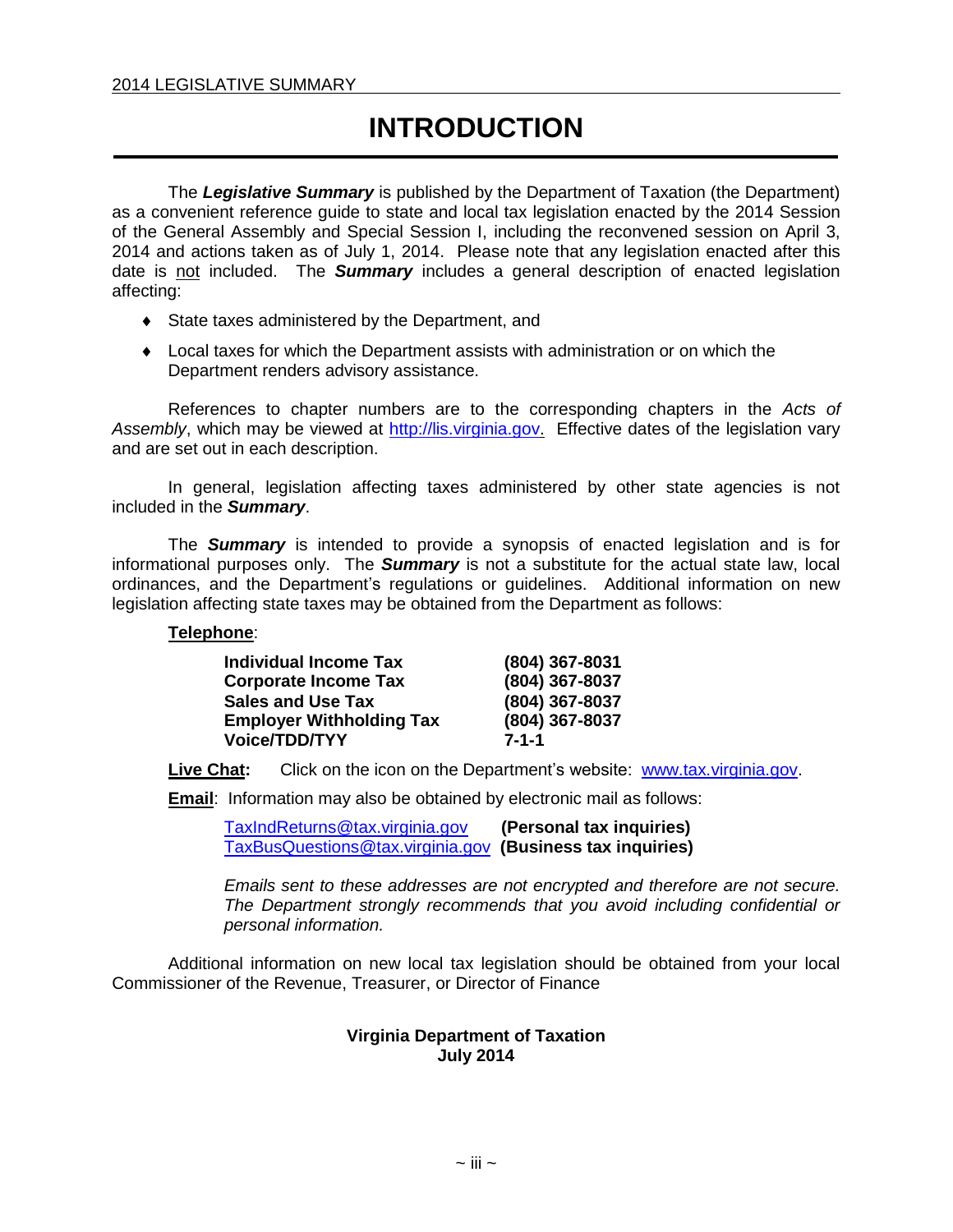## **TABLE OF CONTENTS**

| Advancement of Virginia's Fixed Date Conformity to the Federal Enhanced Earned Income                                                                                       |  |
|-----------------------------------------------------------------------------------------------------------------------------------------------------------------------------|--|
|                                                                                                                                                                             |  |
|                                                                                                                                                                             |  |
|                                                                                                                                                                             |  |
| Tax Exemption for Interest Charged-Domestic International Sales Corporations 11                                                                                             |  |
|                                                                                                                                                                             |  |
| Neighborhood Assistance Act Tax Credit: Cap Amount and Waiver of Affiliate Requirements 13<br>Neighborhood Assistance Act Tax Credit: Low-Income Threshold for Neighborhood |  |
|                                                                                                                                                                             |  |
| Neighborhood Assistance Act Tax Credit: Extended Deadline for Audit, Review, or                                                                                             |  |
|                                                                                                                                                                             |  |
|                                                                                                                                                                             |  |
|                                                                                                                                                                             |  |
|                                                                                                                                                                             |  |
|                                                                                                                                                                             |  |
|                                                                                                                                                                             |  |
|                                                                                                                                                                             |  |
|                                                                                                                                                                             |  |
|                                                                                                                                                                             |  |
|                                                                                                                                                                             |  |
|                                                                                                                                                                             |  |
|                                                                                                                                                                             |  |
|                                                                                                                                                                             |  |
|                                                                                                                                                                             |  |
|                                                                                                                                                                             |  |
|                                                                                                                                                                             |  |
|                                                                                                                                                                             |  |
|                                                                                                                                                                             |  |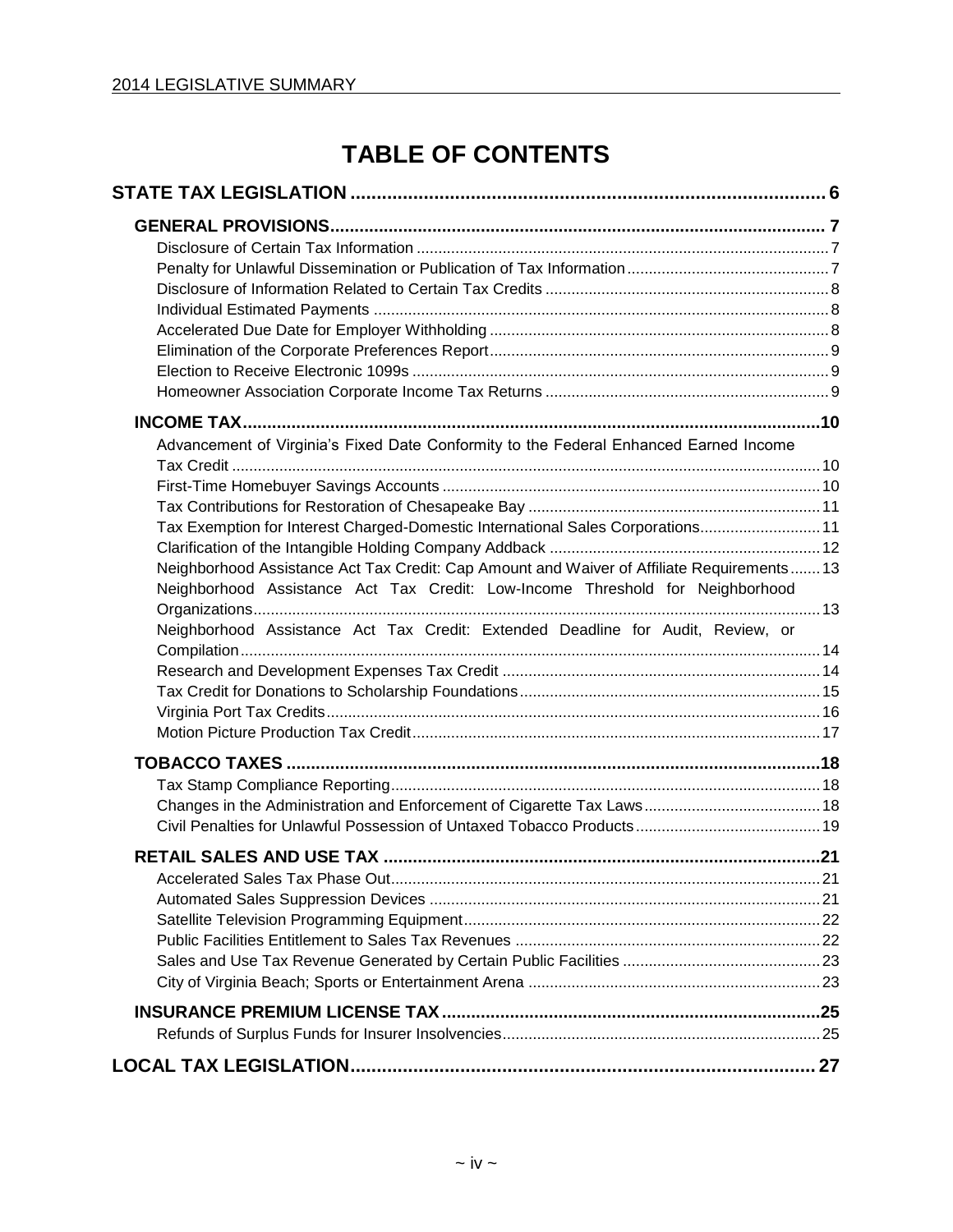| Business, Professional, and Occupational License Tax; Appeals of Classification 29               |  |
|--------------------------------------------------------------------------------------------------|--|
|                                                                                                  |  |
|                                                                                                  |  |
|                                                                                                  |  |
| Real Property Tax Exemption for Spouses of Servicemembers Killed in Action 31                    |  |
| Real Property Tax; Nonjudicial Sale of Tax Delinquent Real Properties; Statute of Limitations 31 |  |
|                                                                                                  |  |
|                                                                                                  |  |
|                                                                                                  |  |
|                                                                                                  |  |
|                                                                                                  |  |
| Exemption for Religious Bodies from Real Property and Tangible Personal Property Tax 35          |  |
| Exemption for Aviation Museums from Real Property and Tangible Personal Property Tax35           |  |
| Exemption or Deferrals for the Elderly and Disabled from Real Property Tax36                     |  |
|                                                                                                  |  |
|                                                                                                  |  |
|                                                                                                  |  |
|                                                                                                  |  |
|                                                                                                  |  |
|                                                                                                  |  |
|                                                                                                  |  |
| Separate Classification for Electronic Communication and Processing Devices39                    |  |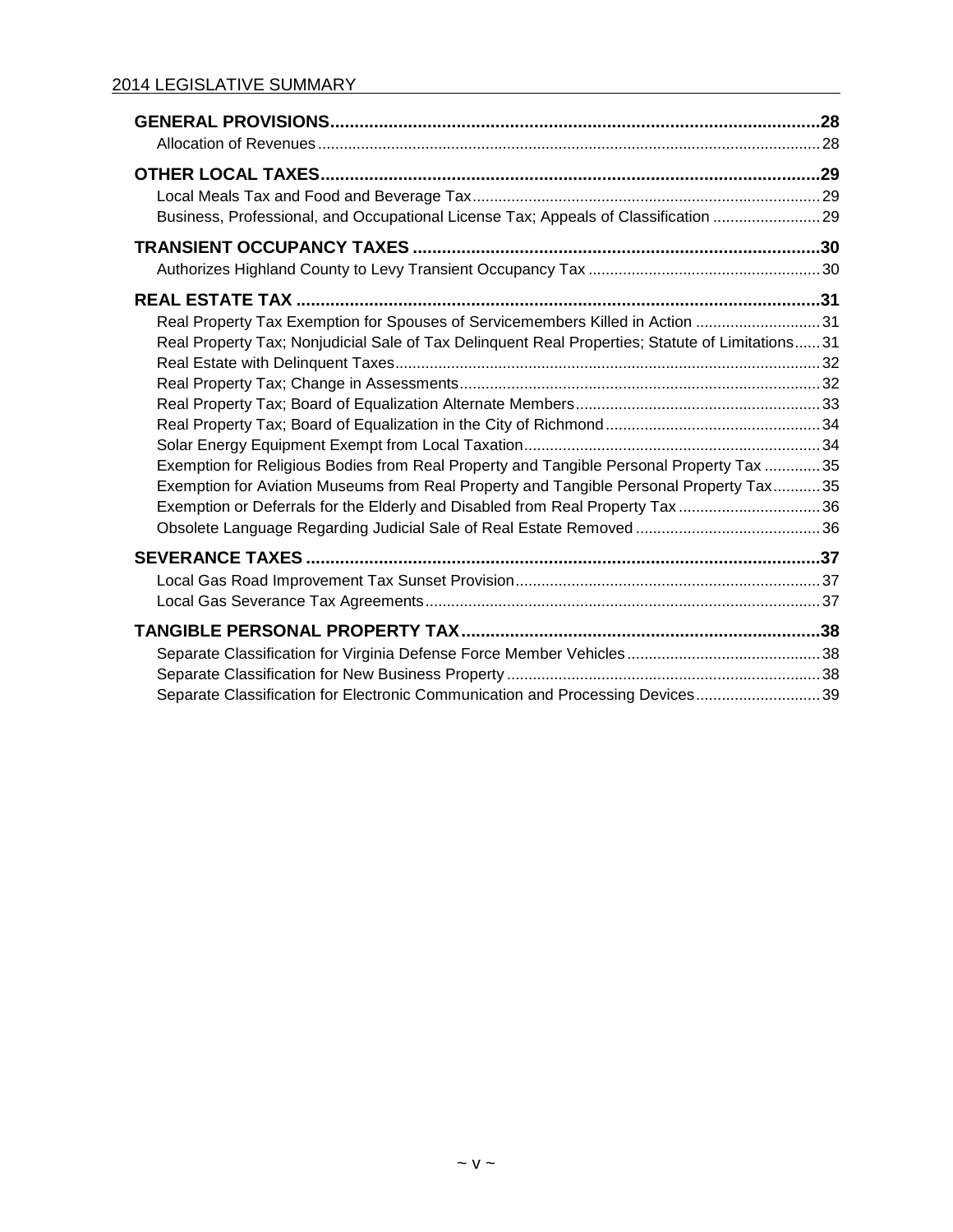## <span id="page-5-0"></span>**STATE TAX**

## **LEGISLATION**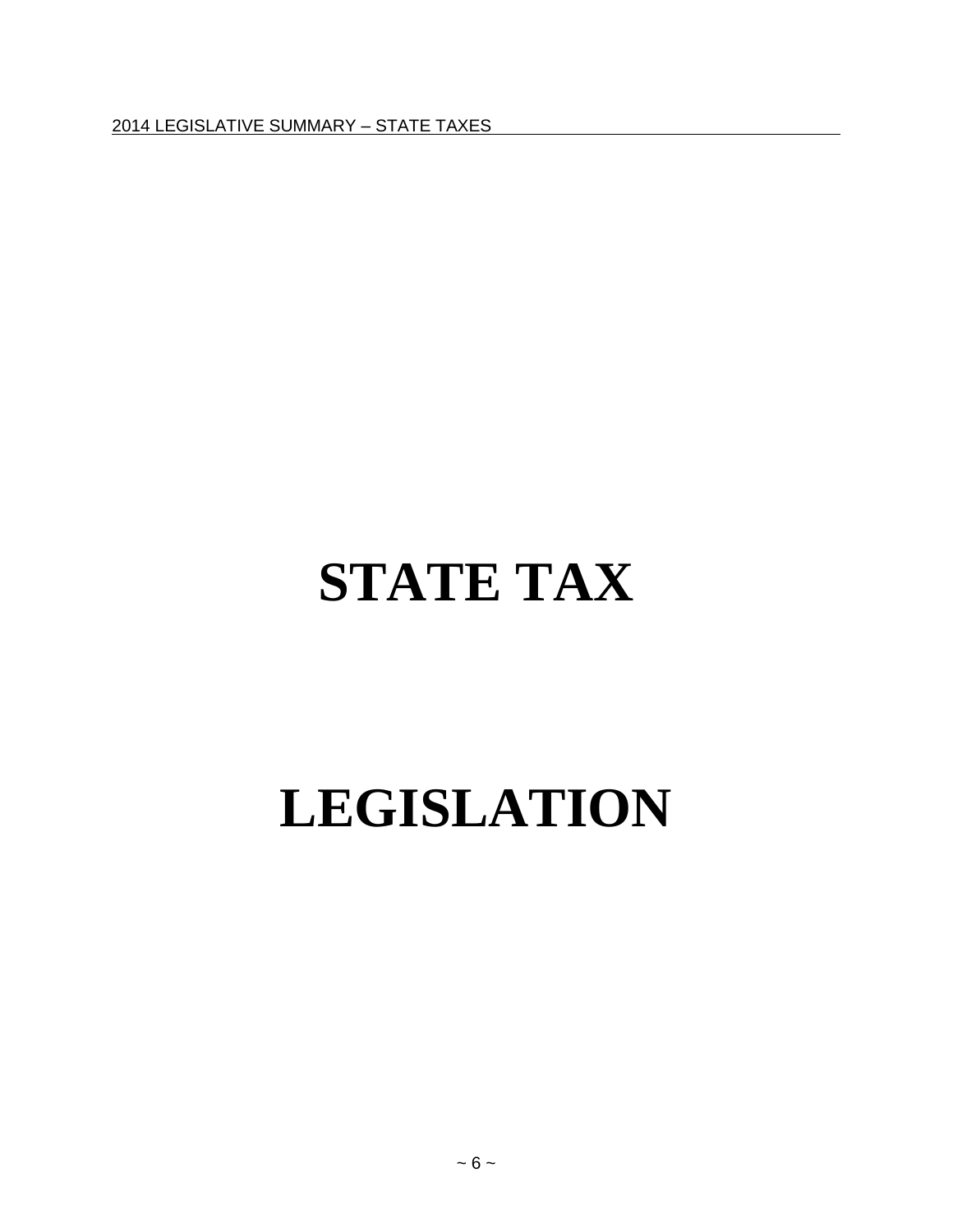## **GENERAL PROVISIONS**

#### <span id="page-6-1"></span><span id="page-6-0"></span>**Disclosure of Certain Tax Information**

House Bill 121 (Chapter 195) requires the Department of Taxation to, upon request by the General Assembly or any duly constituted committee of the General Assembly, disclose the total aggregate amount of income tax deductions or credits taken by taxpayers, regardless of how few taxpayers took the deduction or credit, or any other circumstances.

Generally, unless an exception applies, the Tax Commissioner or agent, clerk, commissioner of the revenue, treasurer, or any other state or local tax or revenue officer or employee, or any person to whom tax information is divulged pursuant to law, or any former officer or employee of any of the aforementioned offices is not permitted to divulge any information acquired by him in the performance of his duties with respect to the transactions, property, including personal property, income or business of any person, firm or corporation. It is also unlawful for any person to disseminate, publish, or cause to be published any confidential tax document which he knows or has reason to know is a confidential tax document.

In order to prevent the identification of taxpayers in violation of the disclosure laws, the Department's policy was not to publish statistics if fewer than four taxpayers claimed a tax preference in a taxable year. This Act overturns this policy and requires the Department to publish information about the aggregate amount of income tax deductions and credits claimed when requested by the General Assembly, even in cases where fewer than four taxpayers claimed a particular deduction or credit. In such cases, the Department will disclose the aggregate amount claimed, but not the number of taxpayers claiming such tax preference.

*Effective*: July 1, 2014 *Amended*: § 58.1-3

#### <span id="page-6-2"></span>**Penalty for Unlawful Dissemination or Publication of Tax Information**

House Bill 99 (Chapter 194) increases the penalty imposed for the unlawful dissemination or publication of tax information from a Class 2 misdemeanor to a Class 1 misdemeanor.

The increased penalty imposed by this Act applies to the Tax Commissioner or agent, clerk, commissioner of the revenue, treasurer, or any other state or local tax or revenue officer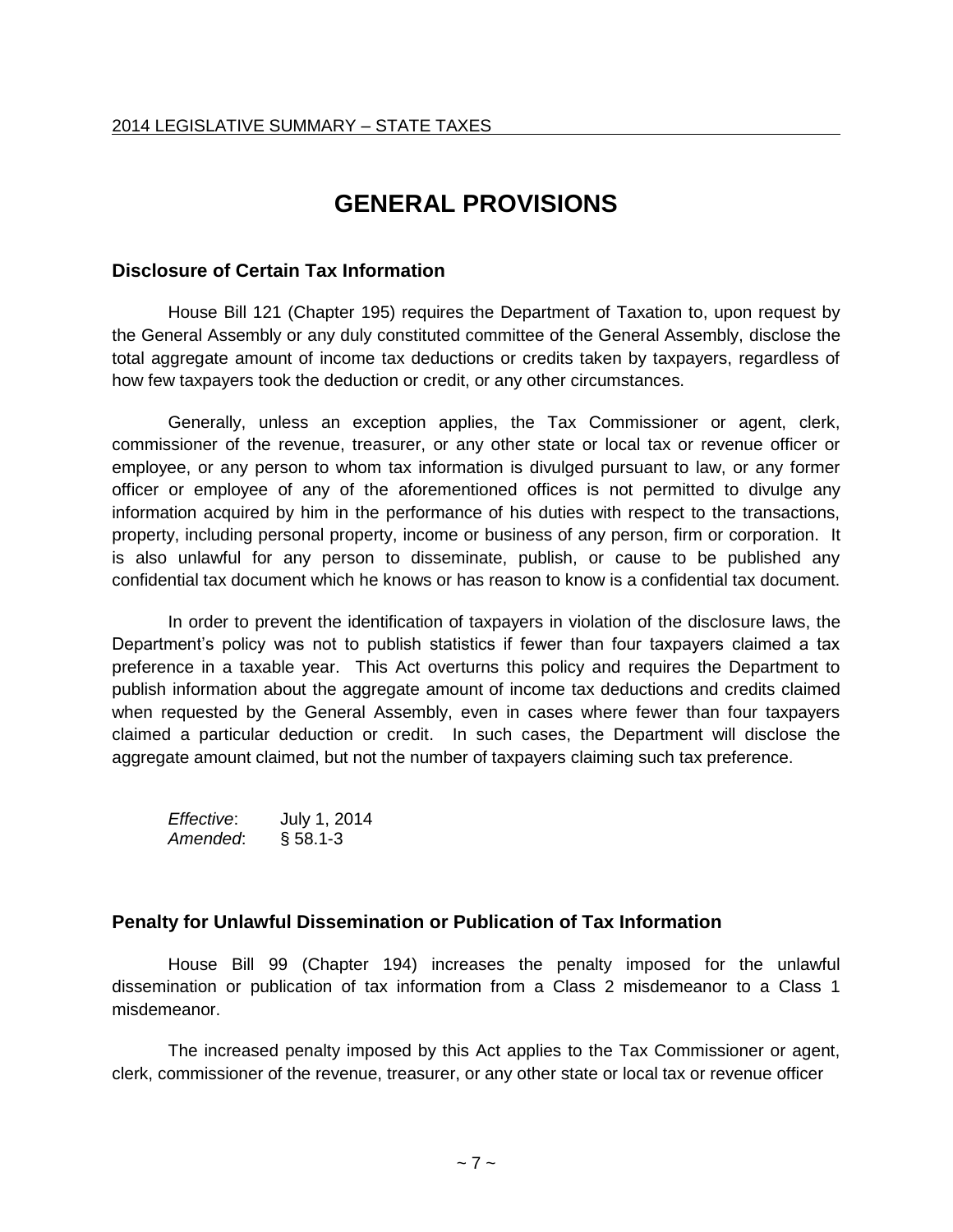or employee, or any person to whom tax information is divulged pursuant to law, or any former officer or employee of any of the aforementioned offices who impermissibly divulges tax information acquired in the performance of their duties. This penalty also applies to any person who disseminates, publishes, or causes to be published any confidential tax document which he knows or has reason to know is a confidential tax document.

*Effective*: July 1, 2014 *Amended*: § 58.1-3

#### <span id="page-7-0"></span>**Disclosure of Information Related to Certain Tax Credits**

House Bill 672 (Chapter 470) allows the Virginia Port Authority and the Department of Taxation to exchange information regarding whether a qualified company, a related party, or a trade or business under common control has claimed Major Business Facility Job Tax Credits or International Trade Facility Tax Credits for the same employees or for capital expenditures at the same facility for which a Port of Virginia Economic and Infrastructure Development Zone Grant was requested or awarded.

| Effective: | July 1, 2014               |
|------------|----------------------------|
| Amended:   | §§ 15.2-1301; 62.1-132.3:2 |

#### <span id="page-7-1"></span>**Individual Estimated Payments**

Item 270 (P) of the 2014 Appropriation Act (House Bill 5002, Special Session I, Chapter 2) permits taxpayers to file declarations of estimated tax with the Department of Taxation instead of local tax officials. This item also requires local tax officials with whom filing estimated income tax returns and payments have been filed to transmit such returns electronically.

*Effective:* Taxable years beginning on or after January 1, 2015 for the provision related to filing declarations, and January 1, 2015 for the provision related to the electronic filing. *Supersedes:* § 58.1-493

#### <span id="page-7-2"></span>**Accelerated Due Date for Employer Withholding**

Item No. 270 (L) of the 2014 Appropriation Act (House Bill 5002, Special Session I, Chapter 2) changes the due date for filing the annual employer withholding return and copies of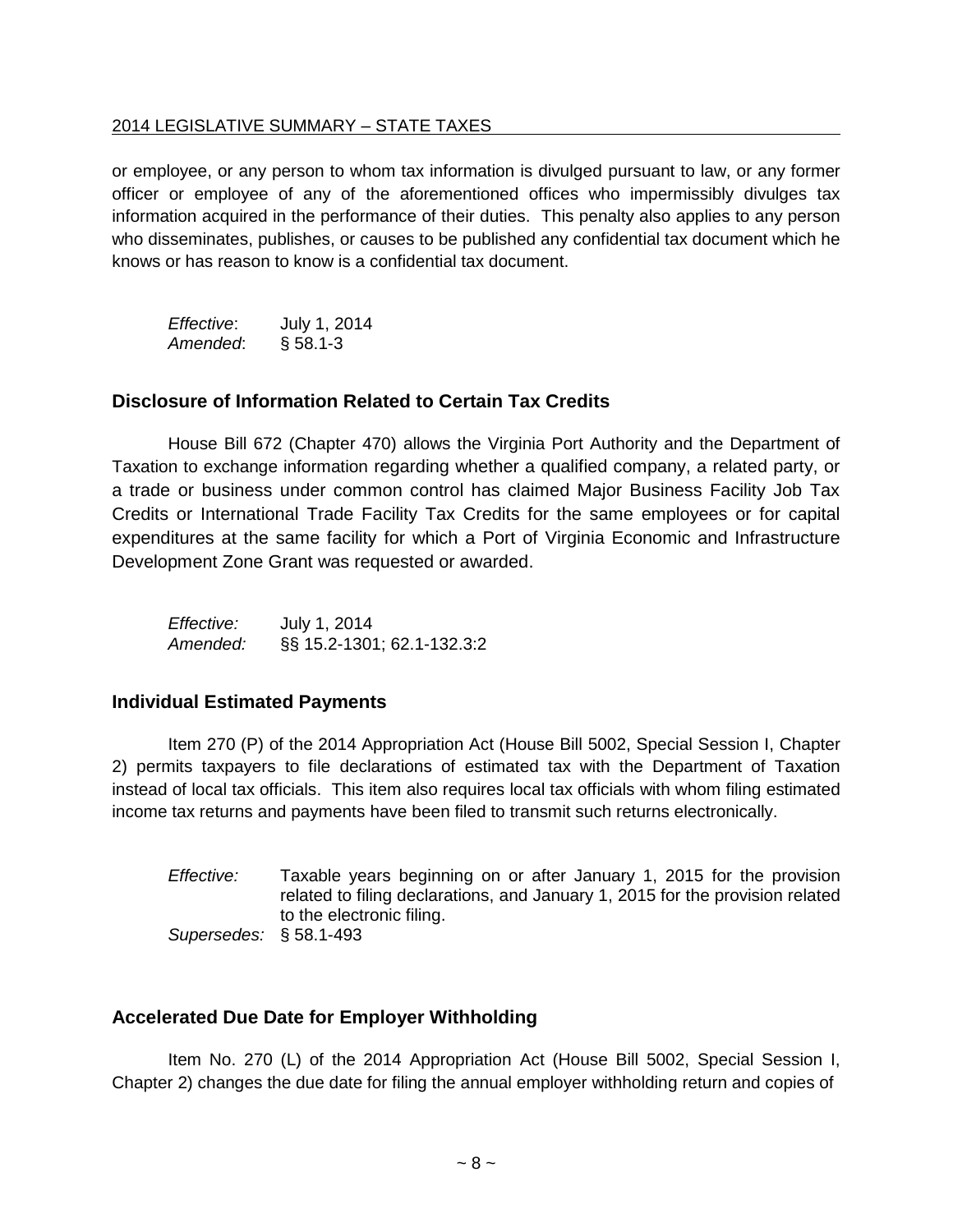the written statements furnished to employees with the Department from February 28 to January 31 of each year. If the Tax Commissioner finds that this requirement creates an unreasonable burden on the taxpayer, waivers will be granted. All requests for waivers must be submitted to the Tax Commissioner in writing.

*Effective:* July 1, 2014 *Supersedes:* § 58.1-478

#### <span id="page-8-0"></span>**Elimination of the Corporate Preferences Report**

Item 270 (K) of the 2014 Appropriation Act (House Bill 5002, Special Session I, Chapter 2) eliminates the requirement that the Department publish a report detailing the total amount of corporate income tax relief provided in Virginia. The previous requirement that a report be published will be satisfied through publication of the Department's Annual Report.

*Effective:* Reports after completion of the report due on October 1, 2013 *Supersedes:* § 58.1-202

#### <span id="page-8-1"></span>**Election to Receive Electronic 1099s**

Item 270 (Q) of the 2014 Appropriation Act (House Bill 5002, Special Session I, Chapter 2) authorizes the Department to provide federal Form 1099-G in an electronic format to taxpayers who receive income tax refunds. The Department must ensure that taxpayers have the option to elect to receive an electronic version of the form.

*Effective:* July 1, 2014 *Supersedes:* § 58.1-9

#### <span id="page-8-2"></span>**Homeowner Association Corporate Income Tax Returns**

Item 270 (L) of the 2014 Appropriation Act (House Bill 5002, Special Session I, Chapter 2) exempts homeowner associations ("HOAs") with no income tax liability from the mandatory electronic filing requirement that generally applies to corporations.

*Effective:* July 1, 2014 *Supersedes:* § 58.1-9 2013 Appropriation Act (HB 5001, Chapter 1) Item 273 (A)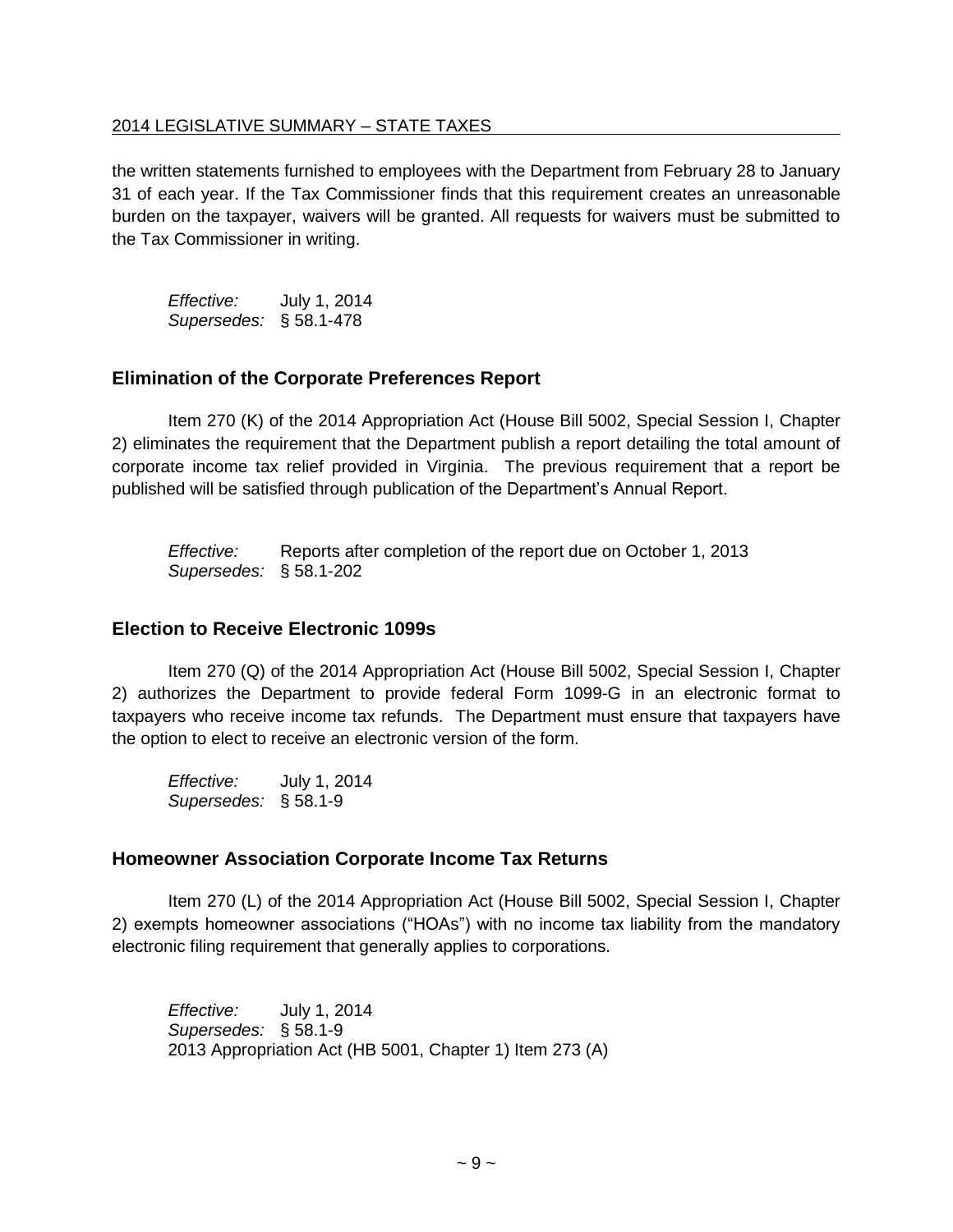## **INCOME TAX**

#### <span id="page-9-1"></span><span id="page-9-0"></span>**Advancement of Virginia's Fixed Date Conformity to the Federal Enhanced Earned Income Tax Credit**

House Bill 1085 (Chapter 1) and Senate Bill 288 (Chapter 2) extend Virginia's conformity to the federal enhanced Earned Income Tax Credit ("EITC") to taxable years ending before January 1, 2018. Congress temporarily increased the federal EITC amount for individuals with three or more qualifying children from 40 percent to 45 percent and reduced the EITC marriage penalty by increasing the phase-out amount for married couples. In 2010, the General Assembly elected to conform to the enhanced federal EITC provisions for Taxable Year 2009 only. During the 2011, 2012, and 2013 sessions, the General Assembly elected to advance the date of conformity to these provisions one year at a time, to Taxable Years 2010, 2011, and 2012. This Act advances conformity to these Enhanced Earned Income Tax Credit provisions through Taxable Year 2017, when the federal enhanced provisions are currently set to expire.

*Effective:* Taxable years beginning on and after January 1, 2013, but before January 1, 2019 *Amended:* § 58.1-301

#### <span id="page-9-2"></span>**First-Time Homebuyer Savings Accounts**

House Bill 331 (Chapter 729) allows an individual to designate a bank account as a tax exempt first-time home buyer savings account. An individual may then use distributions from the account for the purpose of paying or reimbursing the down payment and allowable closing costs for the purchase of a single-family residence in the Commonwealth by a qualified beneficiary.

Under this Act, all interest or other earned income attributable to such account may be excluded from the Virginia taxable income of the account holder. An account holder may claim a subtraction for any income that is taxed as (i) a capital gain for federal income tax purposes attributable to such person's first-time homebuyer savings account and (ii) interest income or other income for federal income tax purposes attributable to such person's first-time homebuyer savings account. However, any subtraction for an account holder's income that was attributable to a first-time homebuyer savings account and taxed as a capital gain or interest income for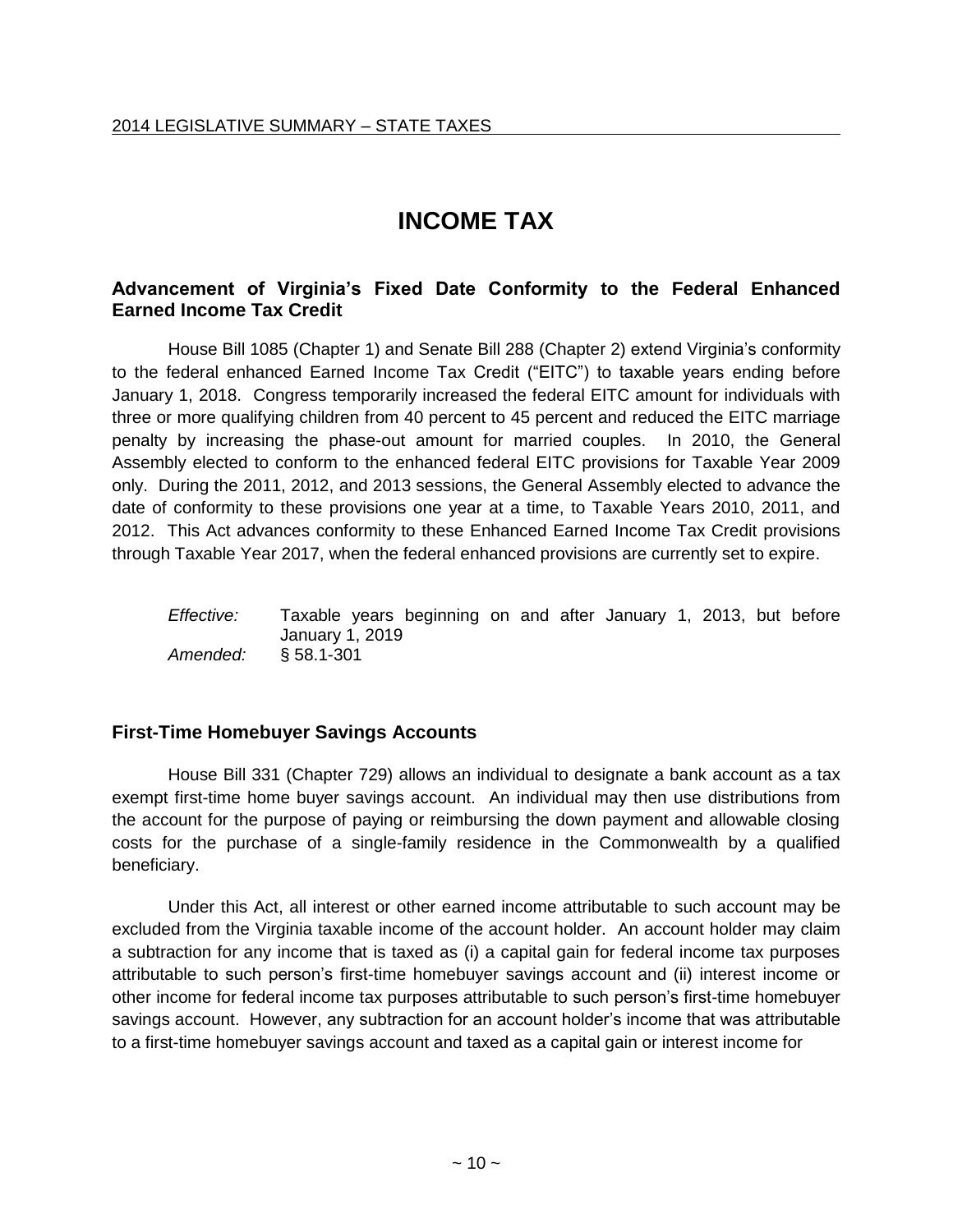federal income tax purposes must be recaptured in the taxable year or years in which moneys or funds withdrawn from an account were used for any purpose other than the payment of eligible costs. This Act also requires an addition to an account holder's federal adjusted gross income for any loss related to a first-time homebuyer savings account that was deducted as a capital loss for federal income tax purposes by an account holder.

The amount of principal for which an account holder may claim first-time homebuyer savings account status is limited to \$50,000 per account. Only cash and marketable securities may be contributed to an account. The amount of principal and interest or other income on the principal that may be retained within an account is limited to \$150,000.

*Effective*: July 1, 2014; the provisions related to the addition and subtraction are effective for taxable years beginning on and after January 1, 2014 *Amended*: § 58.1-322

#### <span id="page-10-0"></span>**Tax Contributions for Restoration of Chesapeake Bay**

Taxpayers are permitted to contribute their Virginia income tax refunds as donations to the Chesapeake Bay Restoration Fund. All moneys contributed to this fund must be used to help fund the Chesapeake Bay and its tributaries restoration activities in accordance with the tributary plans developed by the Secretary of Natural Resources or the Chesapeake Bay Watershed Implementation Plan.

House Bill 131 (Chapter 18) and Senate Bill 414 (Chapter 182) require the Secretary of Natural Resources to submit a report to the House Committee on Agriculture, Chesapeake and Natural Resources; the Senate Committee on Agriculture, Conservation and Natural Resources; the House Committee on Appropriations; the Senate Committee on Finance; and the Virginia delegation to the Chesapeake Bay Commission by November 1 of each year, describing the grants awarded from moneys deposited in the Chesapeake Bay Restoration Fund. This report must be posted on a website maintained by the Secretary of Natural Resources, along with a cumulative list of previous grant awards beginning with awards granted on or after July 1, 2014.

| Effective: | July 1, 2014     |
|------------|------------------|
| Amended:   | $§ 58.1 - 344.3$ |

#### <span id="page-10-1"></span>**Tax Exemption for Interest Charged-Domestic International Sales Corporations**

House Bill 480 (Chapter 26) and Senate Bill 515 (Chapter 186) exempt Interest Charged-Domestic International Sales Corporations ("IC-DISCs") from the corporate income tax, the minimum tax on telecommunications companies, and the tax imposed on electric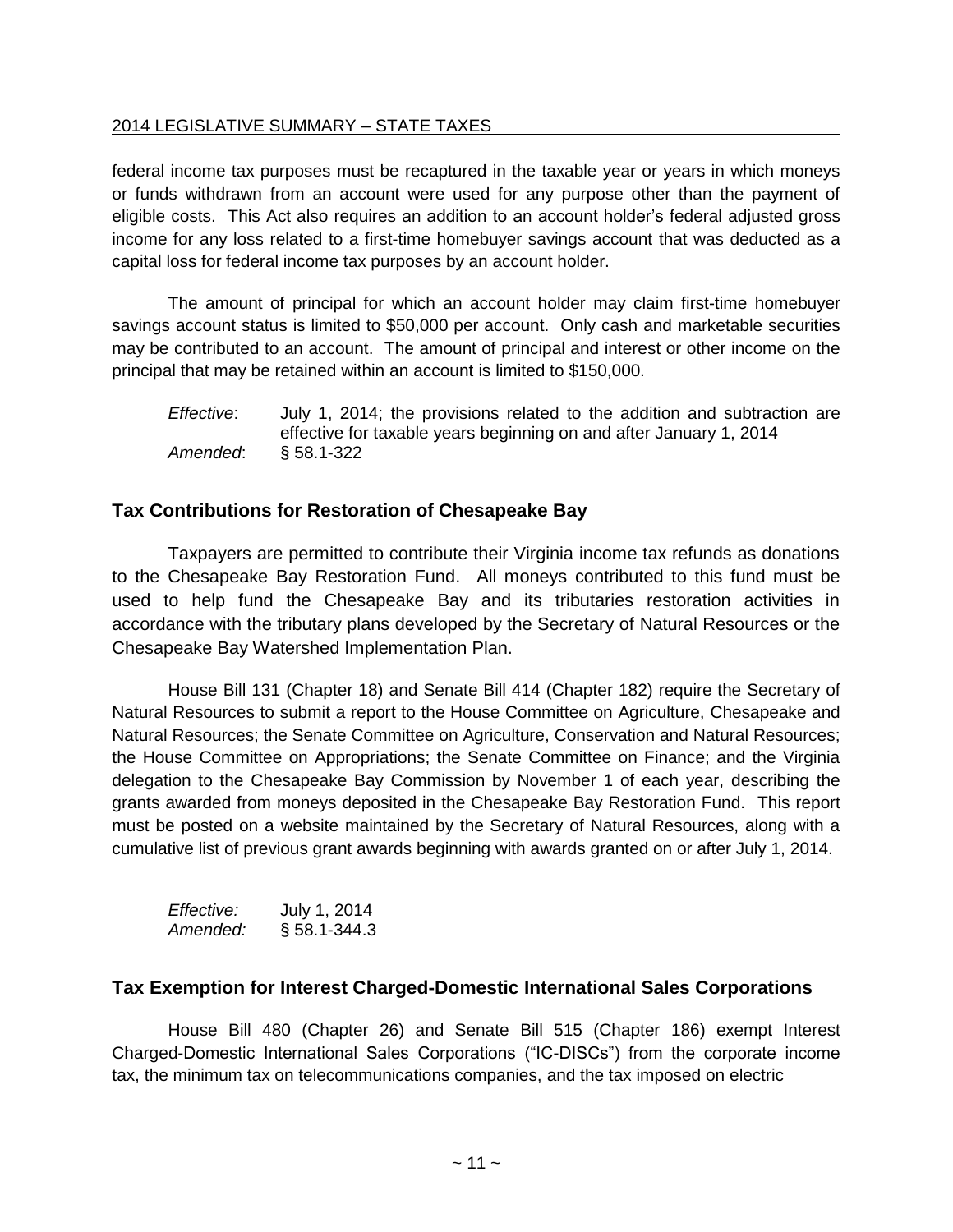suppliers, pipeline distribution companies, gas utilities, and gas suppliers. An IC-DISC is a tax exempt entity that an export company may form under federal law to avoid federal corporate income taxation on commission payments made by the export company to the IC-DISC. Such payments are then subject to taxation at lower federal capital gain rates when the IC-DISC distributes the payments to its shareholders as dividends.

Under prior law, IC-DISCs were not exempt from taxation in Virginia, and were required to file and pay Virginia corporate income taxes even when exempt from federal taxation. These Acts exempt IC-DISCs from the Virginia corporate income tax, but the dividends paid to shareholders remain subject to Virginia income taxation.

*Effective*: Taxable years beginning on and after January 1, 2014 *Amended*: § 58.1-401

#### <span id="page-11-0"></span>**Clarification of the Intangible Holding Company Addback**

Subject to limited exceptions, corporations are generally required to add back certain deductions taken for payments made to related members. § 3-5.10 of the 2014 Appropriation Act (House Bill 5002, Special Session I, Chapter 2) clarifies two of the exceptions to this addback requirement.

The first clarification relates to the exception for income that is subject to a tax based on or measured by net income or capital imposed by Virginia, another state, or a foreign government. This Act clarifies that this exception is limited and applies only to the portion of such income that is actually subject to tax in the state or foreign government.

The second clarification relates to the exception for a related member that derives at least one-third of its gross revenues from licensing to unrelated parties. This Act clarifies that such exception is limited and applies only to the portion of such income derived from licensing agreements for which the rates and terms are comparable to the rates and terms of agreements that the related member has actually entered into with unrelated entities. Both prongs of the statutory test must be satisfied in order for this exception to apply.

Because the language in this Act is intended to merely clarify existing law, these provisions are effective for taxable years beginning on and after January 1, 2004, when the addback requirement was initially effective. Nothing in this Act permits the Department or the taxpayer to open the statute of limitations of an otherwise closed taxable year.

*Effective:* July 1, 2014 *Amended*: § 58.1-439.20 2013 Appropriation Act (HB 5001, Chapter 1) § 3-5.11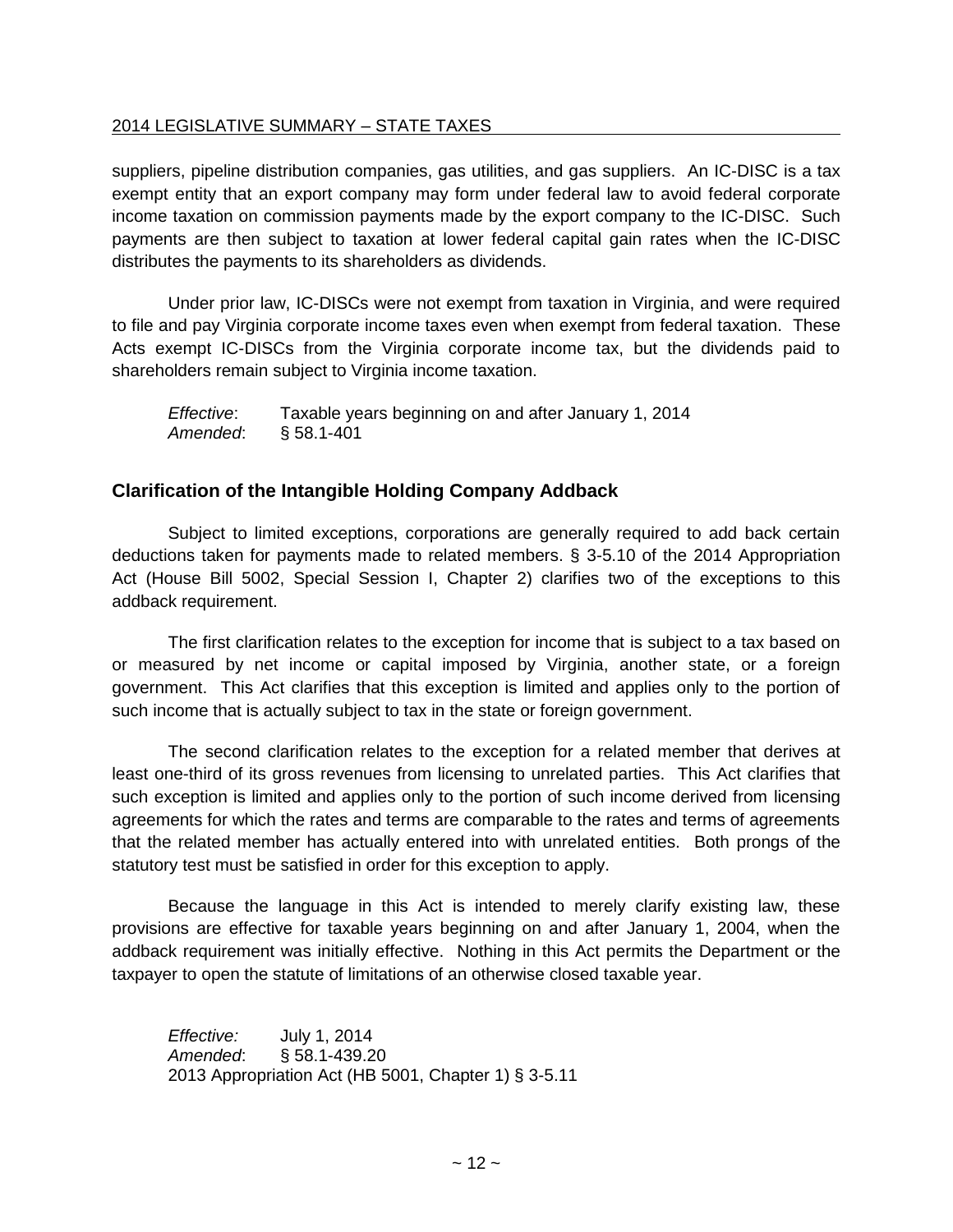#### <span id="page-12-0"></span>**Neighborhood Assistance Act Tax Credit: Cap Amount and Waiver of Affiliate Requirements**

Senate Bill 563 (Chapter 712) increases the annual cap for the Neighborhood Assistance Act Tax Credit to the following amounts:

|                            | FY 2015       | FY 2016      |
|----------------------------|---------------|--------------|
| <b>Education Proposals</b> | \$8.5 million | \$9 million  |
| <b>Other Proposals</b>     | \$7.5 million | \$8 million  |
| <b>TOTAL</b>               | \$16 million  | \$17 million |

For prior fiscal years, the annual cap was \$15 million, with \$8 million allocated to education proposals and \$7 million allocated to other proposals.

This Act also waives the requirement that, for education proposals, at least 50 percent of the persons served by the neighborhood organization and its affiliates be low-income persons or eligible students with disabilities and at least 50 percent of the revenue of the neighborhood organization and each of its affiliates be used to provide services to low-income persons or to eligible students with disabilities. This waiver is effective for tax credit allocations for Fiscal Years 2015 through 2020 and applies only to a neighborhood organization that received a tax credit allocation for Fiscal Year 2012 and meets the requirements, provided that none of its affiliates receives tax credits for any program year of such five-year period.

| Effective: | July 1, 2014 |
|------------|--------------|
| Amended:   | §58.1-439.20 |

#### <span id="page-12-1"></span>**Neighborhood Assistance Act Tax Credit: Low-Income Threshold for Neighborhood Organizations**

House Bill 737 (Chapter 416) increases the percentage of persons served by a neighborhood organization that must be low-income persons from 40 percent to 50 percent. This change applies to neighborhood organizations that submit proposals other than education proposals, which were previously required to serve at least 40 percent low-income persons in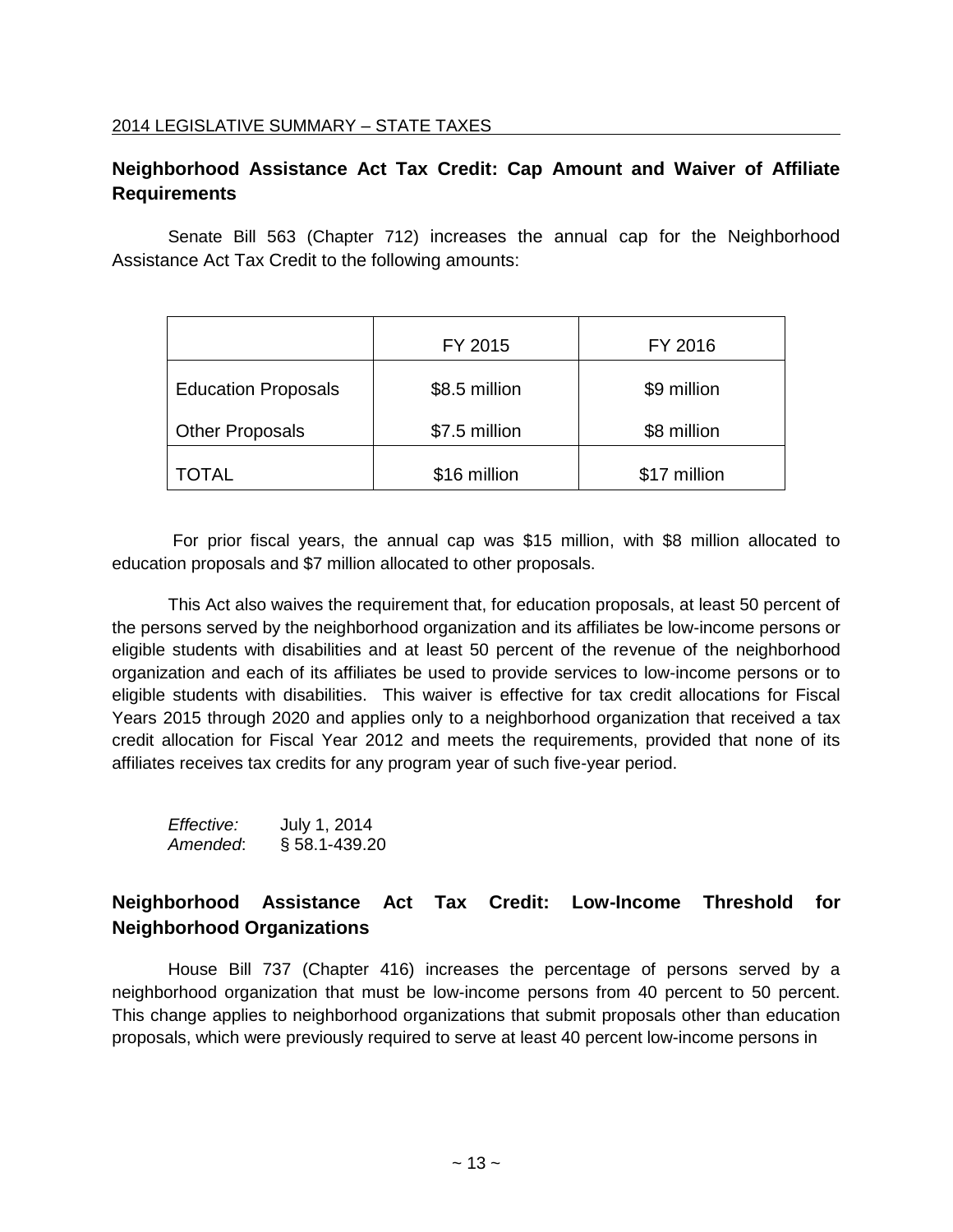order to qualify to receive tax credit allocations. Such requirement is consistent with the existing low-income requirement for neighborhood organizations that submit education proposals.

| <i>Effective:</i> | July 1, 2014      |
|-------------------|-------------------|
| Amended:          | $§ 58.1 - 439.20$ |

#### <span id="page-13-0"></span>**Neighborhood Assistance Act Tax Credit: Extended Deadline for Audit, Review, or Compilation**

House Bill 1179 (Chapter 47) and Senate Bill 591 (Chapter 189) prohibit a proposal for an allocation of Neighborhood Assistance Act Tax Credits from being deemed untimely solely because the neighborhood organization's required audit, review, or compilation was not submitted by the proposal filing deadline. A neighborhood organization's proposal will be considered timely filed as long as its required audit, review, or compilation is submitted to the Department of Education or Department of Social Services, as applicable, within the 30-day period immediately following the proposal filing deadline.

*Effective:* Because this legislation contained an emergency clause, it was effective upon its enactment date, February 27, 2014 *Amended*: § 58.1-439.20

#### <span id="page-13-1"></span>**Research and Development Expenses Tax Credit**

House Bill 1220 (Chapter 227) and Senate Bill 623 (Chapter 306) increase the annual cap for the Research and Development Expenses Tax Credit from \$5 million to \$6 million. These Acts also increase the credit amount to 15 percent of the first \$234,000 in Virginia qualified research and development expenses paid or incurred by the taxpayer, or 20 percent of the first \$234,000 in such expenses if the Virginia qualified research was conducted in conjunction with a Virginia public or private college or university, to the extent the expenses exceed the Virginia base amount for the taxpayer. This is an increase from the prior credit amounts of 15 percent for the first \$167,000 of expenses, or 20 percent of the first \$175,000 of expenses for research conducted in conjunction with a Virginia college or university.

If the total amount of approved credits is less than \$6 million for any taxable year, the Department will continue to allocate additional credits on a pro rata basis to taxpayers that are already approved for the credit until the credit cap is met. The additional credit amount under these Acts is equal to 15 percent of the second \$234,000 in Virginia qualified research and development expenses paid or incurred by the taxpayer or 20 percent of the second \$234,000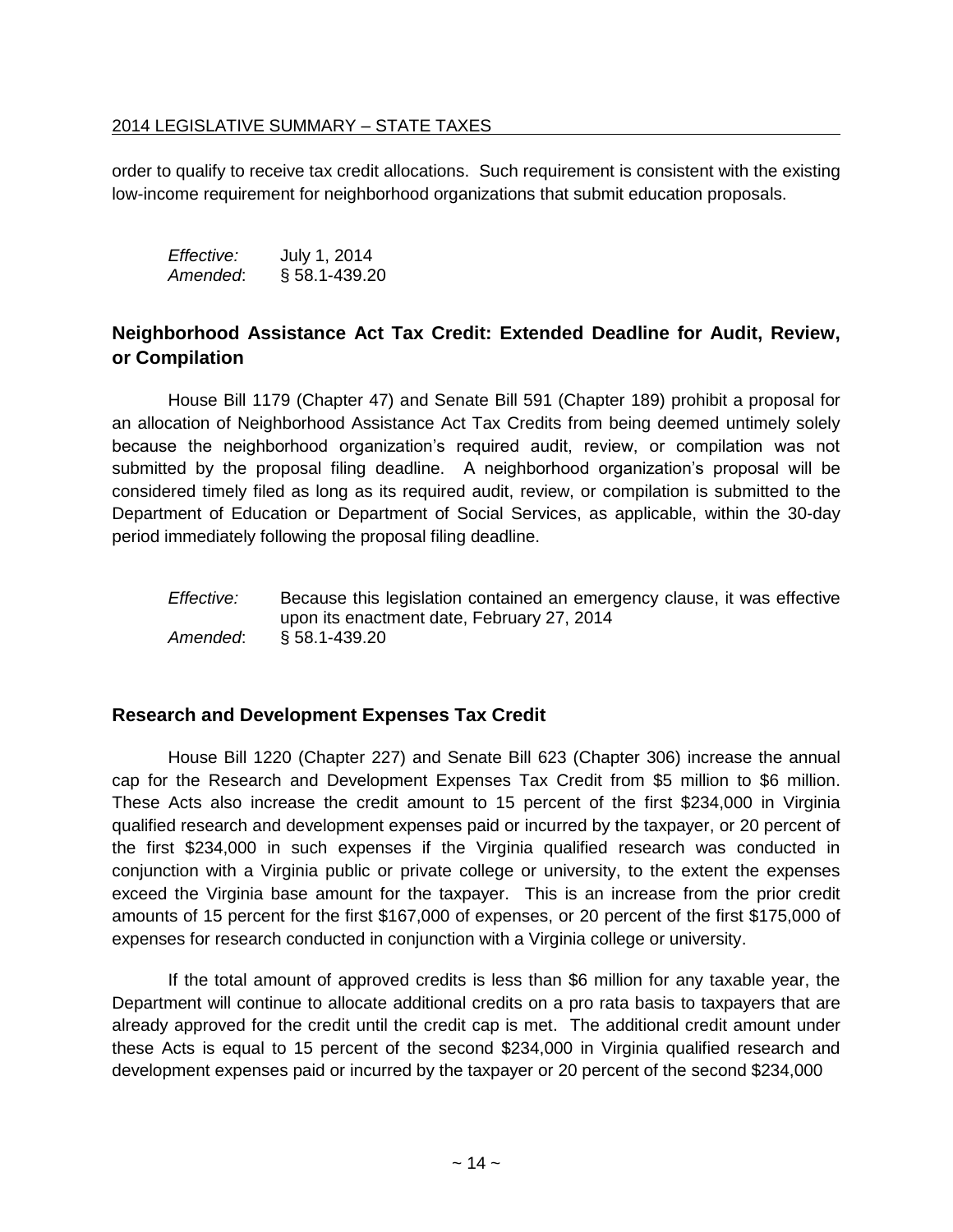in such expenses if the Virginia qualified research was conducted in conjunction with a Virginia public or private college or university.

These Acts also allow a partnership, limited liability company, or electing small business corporation (S corporation) to elect to receive and claim the credit at the entity level. If this election is not made, such credits will continue to be allocated to the individual partners, members, or shareholders in proportion to their ownership interests in such entities or in accordance with a written agreement entered into by such individual partners, members, or shareholders.

These Acts require taxpayers applying for the credit to provide the following information to the Department:

- The number of full-time employees employed by the taxpayer in the Commonwealth during the taxable year for which the credit is sought;
- The taxpayer's sector or sectors according to the 2012 edition of the North American Industry Classification System (NAICS) as published by the United States Census Bureau;
- A brief description of the area, discipline, or field of Virginia qualified research performed by the taxpayer;
- The total gross receipts or anticipated total gross receipts of the taxpayer for the taxable year for which the credit is sought; and
- Whether the Virginia qualified research was conducted in conjunction with a Virginia public or private college or university.

These Acts then require the Department to report such information to the Governor and any member of the General Assembly upon request. Such report must be made, regardless of the number of taxpayers applying for the credit.

These Acts also extend the sunset date for the Research and Development Expenses Tax Credit from December 31, 2015 to December 31, 2018.

*Effective:* Taxable years beginning on and after January 1, 2014, except that the provisions increasing the annual credit cap would be effective for fiscal years beginning on or after July 1, 2014 *Amended:* § 58.1-439.12:08

#### <span id="page-14-0"></span>**Tax Credit for Donations to Scholarship Foundations**

Senate Bill 269 (Chapter 176) allows taxpayers to claim the Education Improvement Scholarships Tax Credit for the taxable year in which they made monetary or marketable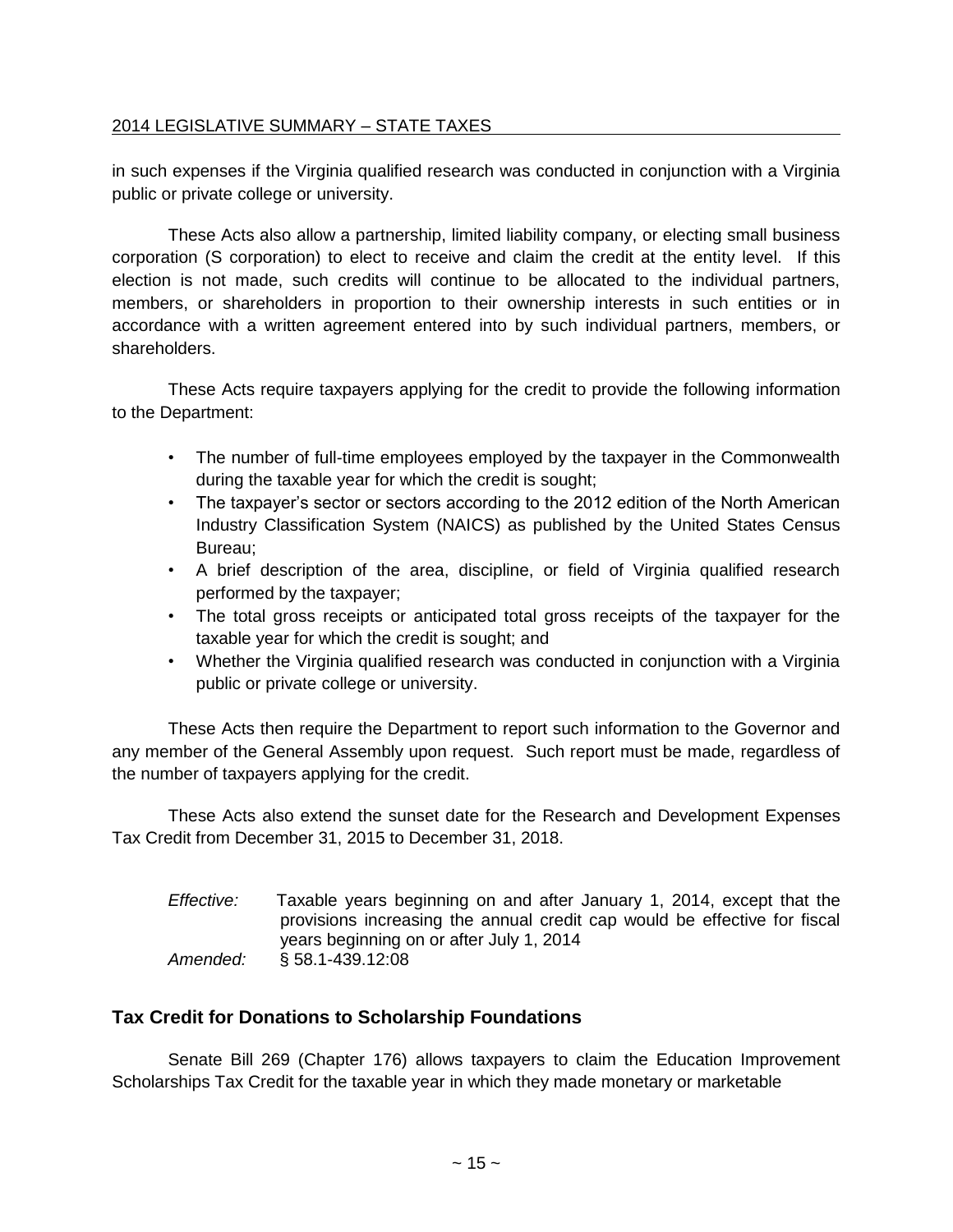securities donations to qualifying scholarship foundations. This is a change from the prior law, which required taxpayers to wait to claim the credit until the return filed for the taxable year following the year of donation. Accordingly, under this Act, taxpayers may claim credits on their Taxable Year 2014 returns for donations made during both Taxable Years 2013 and 2014.

Effective: Donations made in taxable years beginning on and after January 1, 2014 Amended: § 58.1-439.26

#### <span id="page-15-0"></span>**Virginia Port Tax Credits**

House Bill 873 (Chapter 423) reallocates the annual credit cap amounts for the portrelated tax credits by increasing the annual cap for the International Trade Facility Tax Credit from \$250,000 to \$1.25 million, and reducing the annual cap for the Barge and Rail Usage Tax Credit from \$1.5 million to \$500,000.

This Act also expands the International Trade Facility, Barge and Rail Usage, and Virginia Port Volume Increase Tax Credits to allow taxpayers to claim such credits for rollon/roll-off cargo, and makes several technical corrections to the three credits that take this change into account. This Act also makes the following technical changes to the International Trade Facility Tax Credit:

- Lowers the threshold for the increased amount of cargo that must be transported through maritime port facilities in the Commonwealth during the taxable year in order to qualify for credit from 10 percent to 5 percent;
- Expands the tax credit to cargo transported through any publicly or privately owned cargo facility located within the Commonwealth; and
- Eliminates an obsolete provision that allows an increased credit amount for international trade facilities that create jobs or make capital investments in a tobaccodependent locality

This Act permits qualifying taxpayers to claim both the Barge and Rail Usage Tax Credit and Port Volume Increase Tax Credit for the same cargo, so long as the taxpayer meets the criteria of both credits.

Additionally, this Act requires the Department of Taxation to annually disclose information to the Virginia Port Authority regarding the International Trade Facility and the Barge and Rail Usage Tax Credits.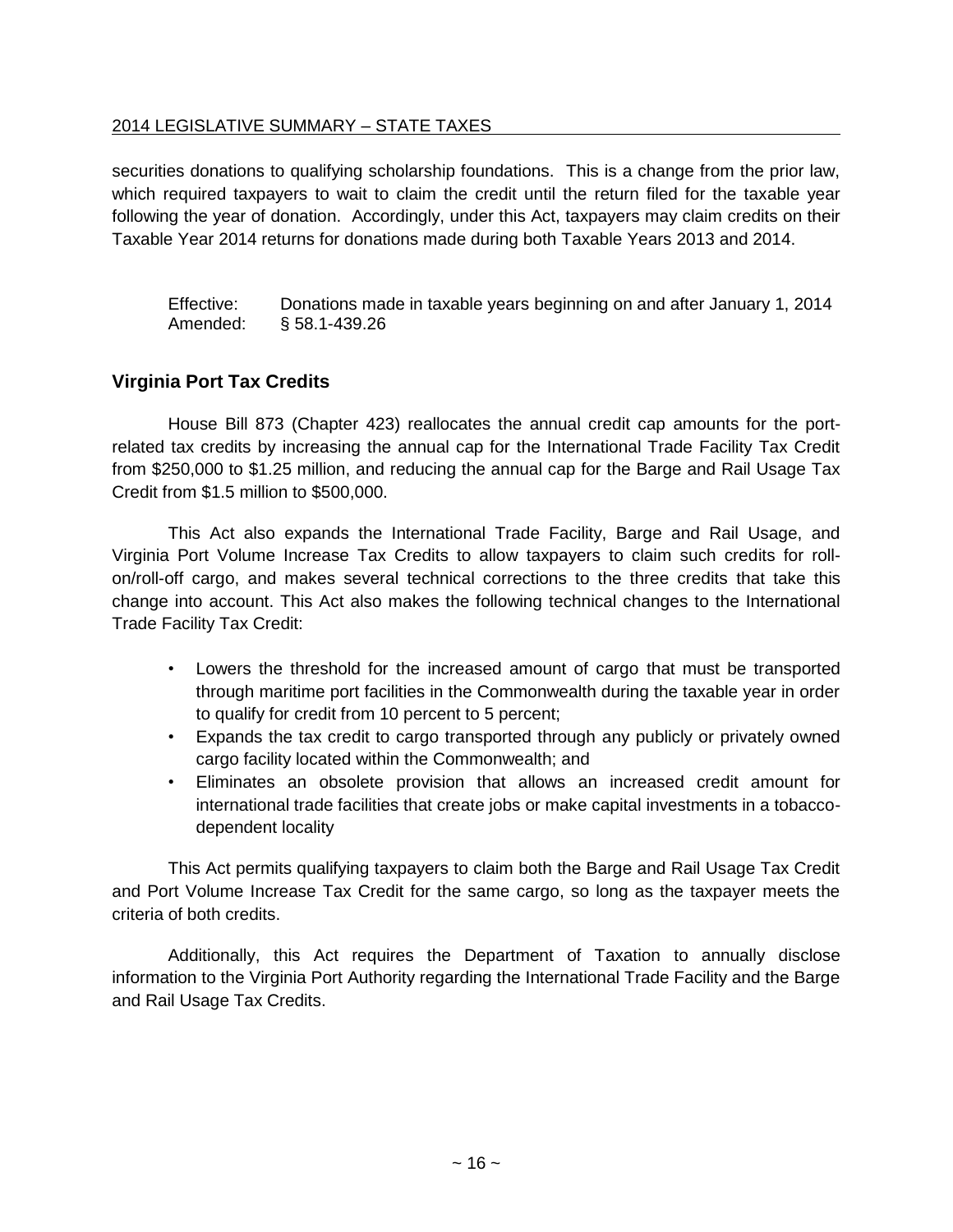Effective: Taxable years beginning on and after January 1, 2014, and the Commonwealth's 2014-2015 fiscal year and all fiscal years thereafter Amended: §§ 58.1-439.12:06, 58.1-439.12:09, and 58.1-439.12:10

#### <span id="page-16-0"></span>**Motion Picture Production Tax Credit**

House Bill 460 (Chapter 730) increases the Motion Picture Production Tax Credit cap from \$5 million per biennium to \$6.5 million per fiscal year, beginning in Fiscal Year 2015.

This Act creates an exception to the secrecy of information law by requiring the Department to publish specified information regarding the Motion Picture Production Tax Credit in its report to the General Assembly, regardless of how many taxpayers claim the credit.

This Act also imposes a January 1, 2019 sunset date on the Motion Picture Production Tax Credit.

*Effective*: July 1, 2014 *Amended:* § 58.1-439.12:03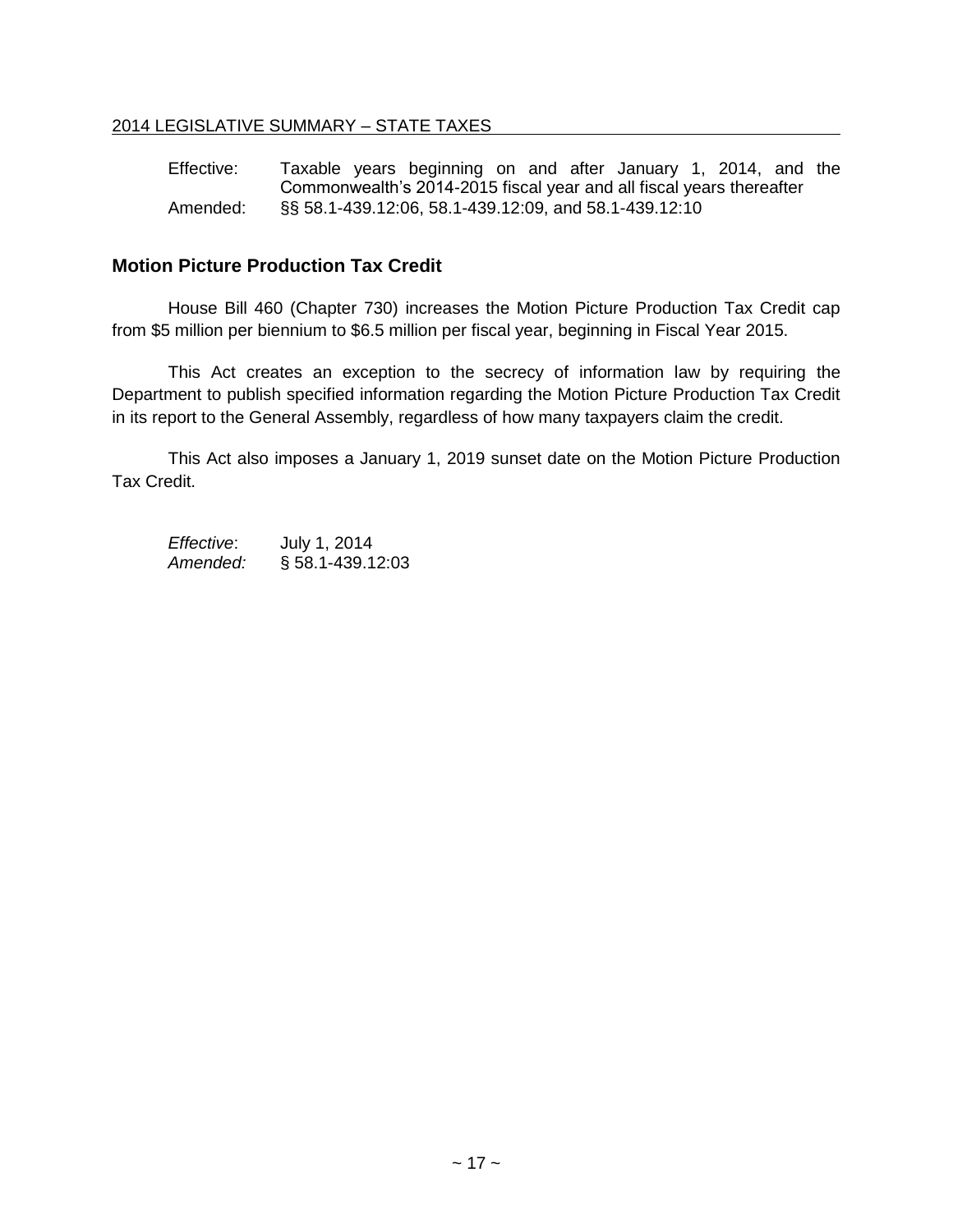## **TOBACCO TAXES**

#### <span id="page-17-1"></span><span id="page-17-0"></span>**Tax Stamp Compliance Reporting**

Item 269 (C) of the 2014 Appropriations Act (House Bill 5002, Special Session I, Chapter 2) requires the Department of Taxation to report on any irregularities that may occur during the stamping of cigarettes during the 2014 tax year between April 1, 2014 and June 30, 2015 that cause stamping agents to incur costs above \$500.

*Effective:* July 1, 2014

#### <span id="page-17-2"></span>**Changes in the Administration and Enforcement of Cigarette Tax Laws**

Several Acts amended the laws related to the administration and enforcement of cigarette tax laws. House Bill 853 (Chapter 422) modifies the administration and enforcement of Virginia's cigarette laws as described below.

- It allows for investigations by a multi-jurisdiction grand jury for violations of cigarette tax laws;
- Counterfeit or unstamped cigarettes or cigarettes in the possession of an unauthorized holder may be assigned by court order for use by a law enforcement undercover operation;
- A person convicted of possessing unstamped cigarettes is ineligible to be an authorized holder of cigarettes;
- Members of federal, state, and local law enforcement are exempt from cigarette taxes when the cigarettes are used in the performance of investigatory duties;
- Manufacturers and distributors of cigarettes are allowed to ship or deliver unstamped cigarettes to a law enforcement agency for use in the performance of its duties;
- Where a sealed pack is labeled as containing cigarettes, such labeling constitutes prima facie evidence that the pack is a pack of cigarettes;
- Increases the civil penalties for possession with intent to distribute tax paid contraband cigarettes by a person other than the authorized holder from a maximum of \$5,000 for a first offense, \$10,000 for a second offense, or \$50,000 for a third or subsequent offense to a minimum of \$5,000 for a first offense, \$10,000 for a second offense or \$50,000 for a third or subsequent offense within a 36 month period.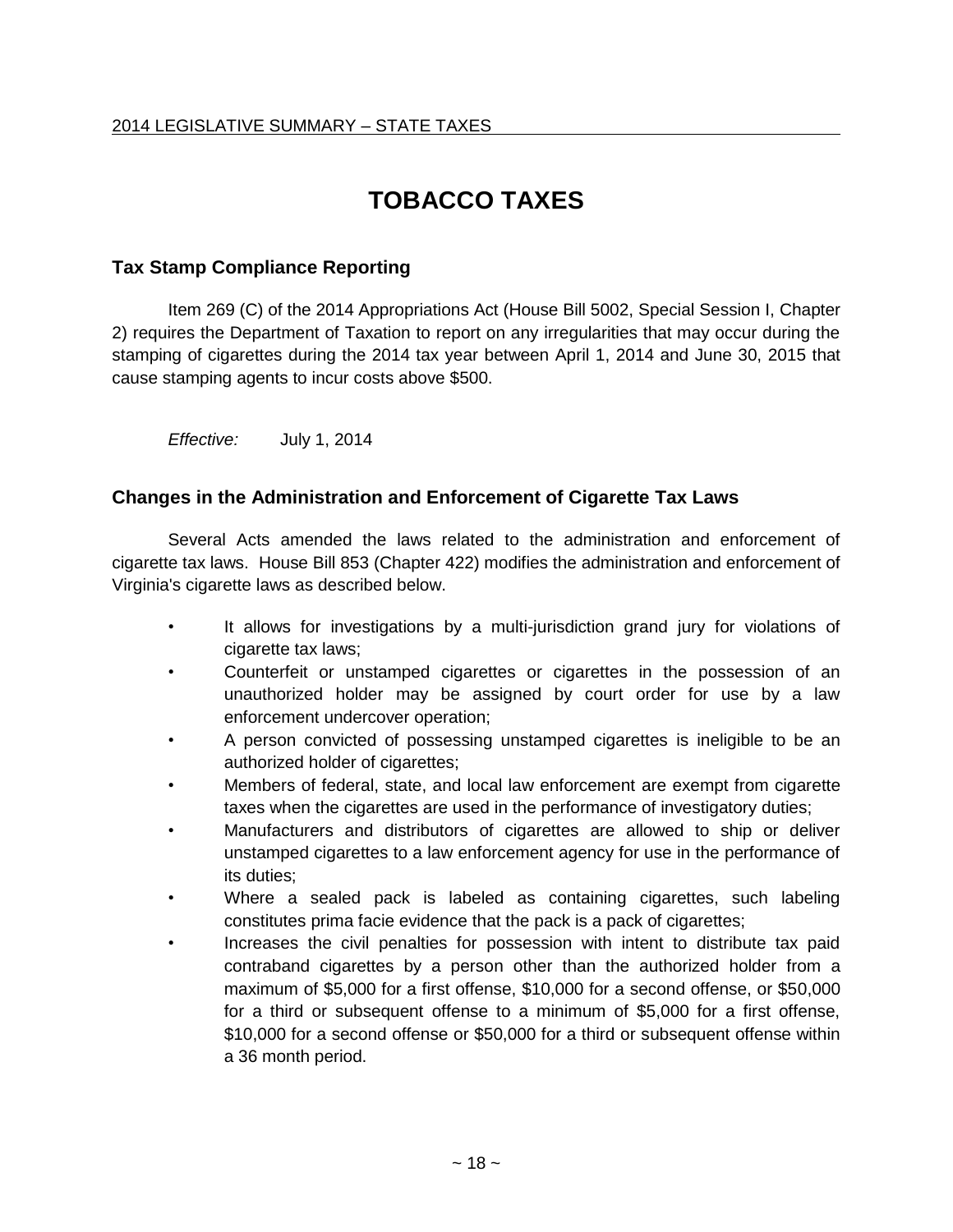It provides that any undercover operation that makes use of counterfeit cigarettes will ensure that the counterfeit cigarettes remain under the control and command of law enforcement and will not be distributed to a member of the general public who is not the subject of a criminal investigation.

Senate Bill 478 (Chapter 463) substantially increases the civil penalties for possession with intent to distribute tax-paid contraband cigarettes by a person other than an authorized holder. This Act increases the civil penalties for possession with intent to distribute tax-paid contraband cigarettes by a person other than the authorized holder from a maximum of \$5,000 for a first offense, \$10,000 for a second offense, or \$50,000 for a third or subsequent offense to a minimum of \$5,000 for a first offense, \$10,000 for a second offense or \$50,000 for a third or subsequent offense within a 36 month period.

Senate Bill 489 (Chapter 751) clarifies that the civil and criminal penalties for possession with intent to distribute tax-paid contraband cigarettes do not apply to authorized holders of such cigarettes.

Senate Bill 364 (Chapter 457) provides that persons who have been convicted of possessing unstamped cigarettes for the purpose of evading taxes and persons convicted of possession with intent to distribute tax-paid, contraband cigarettes are not eligible to be authorized holders of cigarettes.

Senate Bill 365 (Chapter 458) provides that counterfeit or unstamped cigarettes that have been forfeited to law enforcement do not have to be destroyed, but may be used by law enforcement for the conduct of undercover operations. The Act also allows law-enforcement agencies to possess for investigative purposes cigarettes without tax stamps.

Senate Bill 352 (Chapter 301) provides that where a sealed pack is labeled as containing cigarettes, such labeling shall be prima facie evidence that the contents of the pack are cigarettes for purposes of prosecuting tax violations.

| Effective: | July 1, 2014                                                     |
|------------|------------------------------------------------------------------|
| Amended:   | §§ 19.2-386.21, 58.1-1000, 58.1-1001, 58.1-1012, and 58.1-1017.1 |
| Adds:      | $§ 58.1 - 1017.2$                                                |

#### <span id="page-18-0"></span>**Civil Penalties for Unlawful Possession of Untaxed Tobacco Products**

House Bill 898 (Chapter 38) and Senate Bill 285 (Chapter 177) provide civil penalties for the possession, transportation, or sale of untaxed tobacco products in a manner as to knowingly or intentionally evade the Tobacco Products Tax.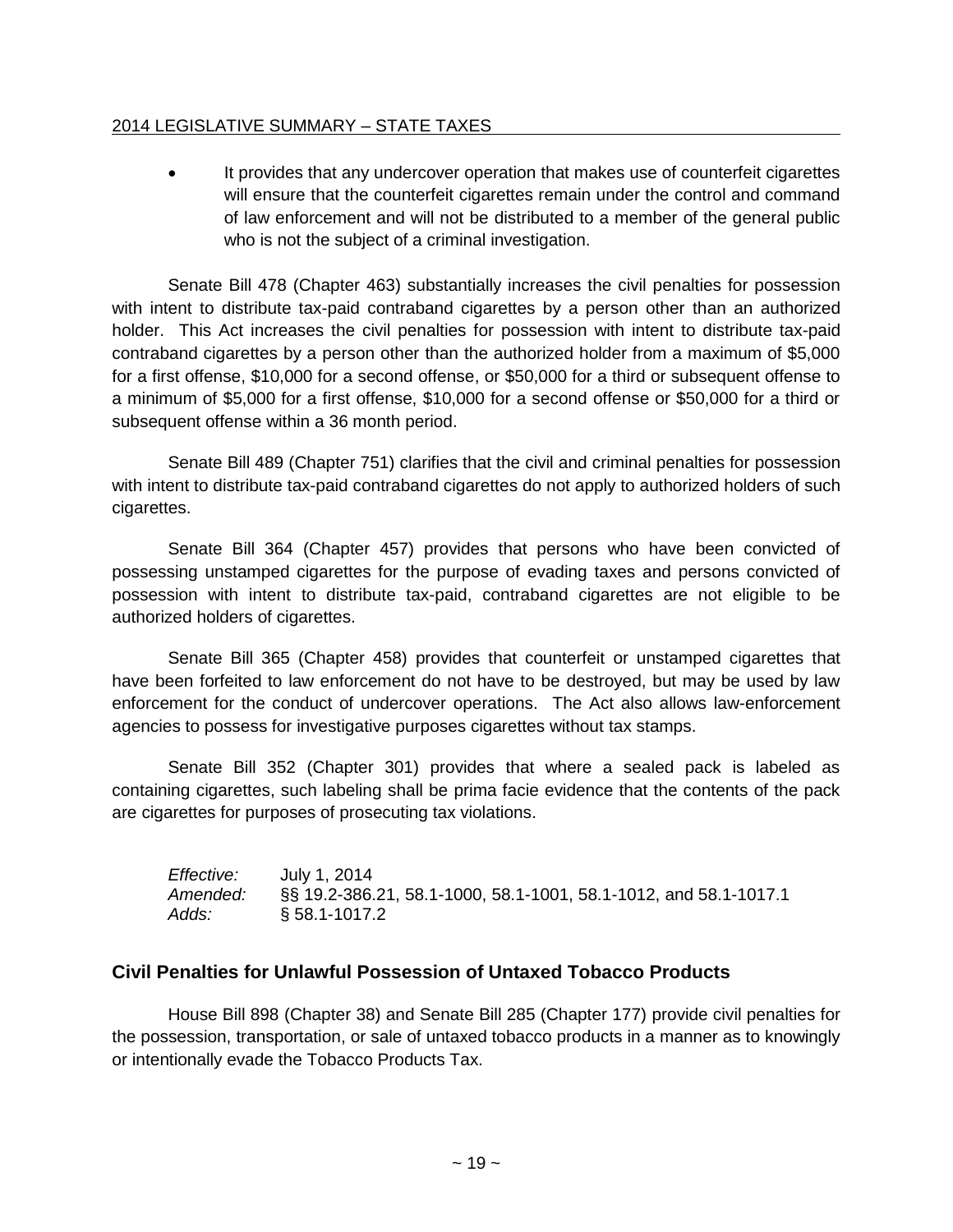The civil penalty structure is as follows:

- First Violation: \$2.50 per tobacco product, up to \$500.
- Second Violation: \$5 per tobacco product, up to \$1,000.
- Third and Subsequent Violations: \$10 per tobacco product, up to \$50,000.
- Willful Intent to Defraud: \$25 per tobacco product, up to \$250,000

The Department is not required to seize untaxed tobacco products. Untaxed tobacco products continue to be subject to seizure by law-enforcement officers

Under current Virginia law, tobacco products possessed, transported, or sold in a manner as to knowingly or intentionally evade the tax are subject to seizure, forfeiture, and destruction by the Department of Taxation or any law-enforcement officer.

*Effective:* July 1, 2014 *Amended:* § 58.1-1021.04:3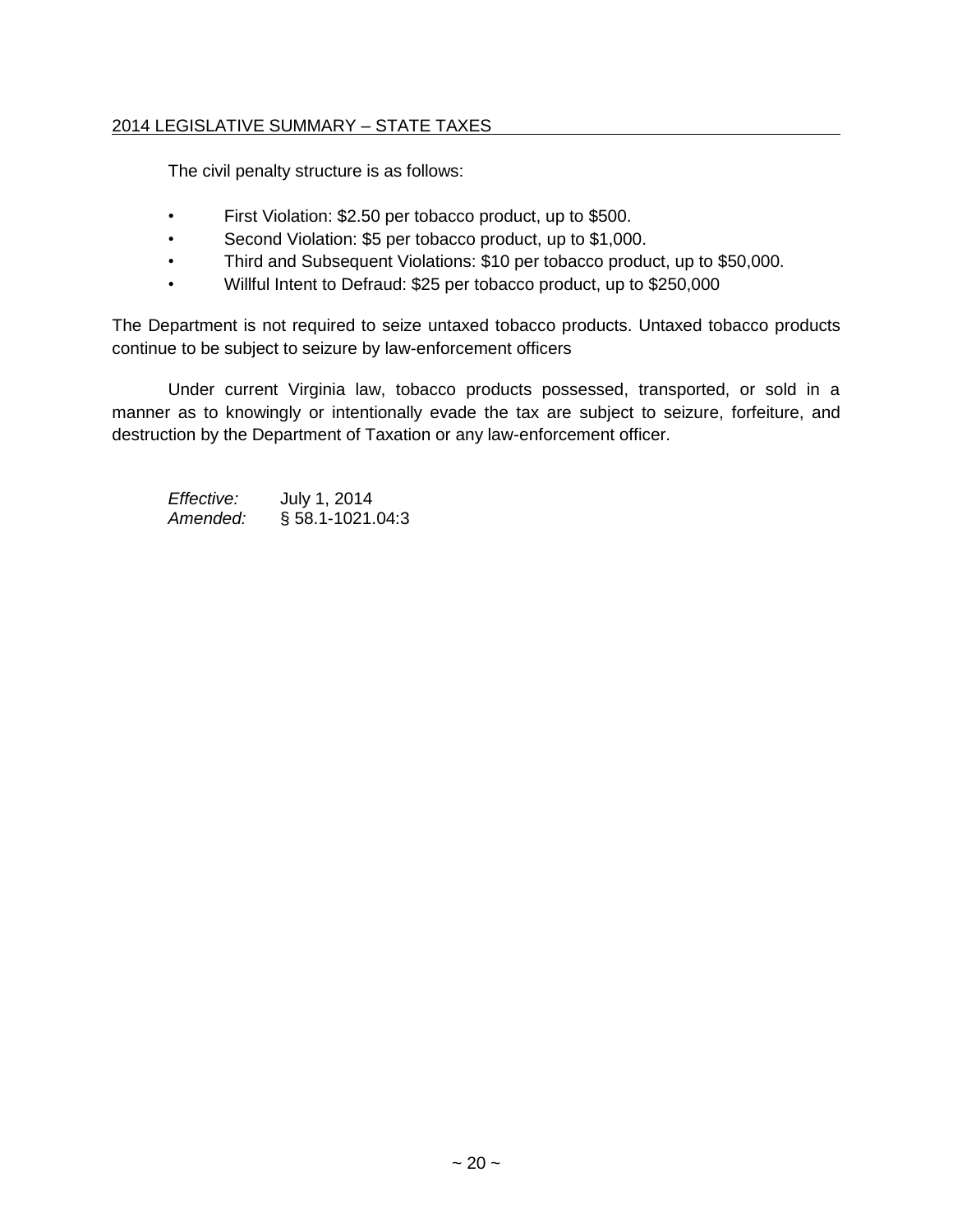## **RETAIL SALES AND USE TAX**

#### <span id="page-20-1"></span><span id="page-20-0"></span>**Accelerated Sales Tax Phase Out**

Section 3-5.07 of the 2013 Appropriation Act (2014 Special Session I, Chapter 1) increases the annual threshold for dealers and direct payment permit holders ("Dealers") to make accelerated sales tax payments from \$26 million of taxable sales and/or purchases to \$48.5 million of taxable sales and/or purchases effective for the June, 2014 payment. Any dealer with taxable sales and/or purchases exceeding the threshold is required to make a payment in June equal to 90 percent of its Retail Sales and Use Tax liability for June of the previous year. This tax payment is required to be remitted on or before June 25, 2014, if the payment is made by other than electronic transfer, and by June 30, 2014, if payments are made by electronic fund transfer. Affected Dealers are entitled to take a credit for this amount on the return for June of the current year due July 20. The Department will notify all affected Dealers and provide them with payment instructions and a payment voucher for the additional payment.

Section 3-5.07 of the 2014 Appropriation Act (2014 Special Session I, Chapter 2) decreases the annual threshold for accelerated sales tax payments to the 2013 threshold of \$26 million of taxable sales and/or purchases effective for the June, 2015 payment and sets a threshold of \$48.5 million of taxable sales and/or purchases for the June, 2016 accelerated sales tax payment.

The failure to make a timely and full payment of the accelerated sales tax will subject the Dealer to a penalty of six percent of the amount of tax underpayment. No other penalty for delinquent returns or payments will apply except with respect to fraudulent returns.

*Effective:* For the Accelerated Sales Tax Payment due beginning June 2014

#### <span id="page-20-2"></span>**Automated Sales Suppression Devices**

House Bill 829 (Chapter 785) and Senate Bill 611 (Chapter 723) prohibit and designate as a Class 1 misdemeanor the willful use of a device or software to falsify the electronic records of cash registers and other point-of-sale systems, or otherwise manipulate transaction records in order to affect any state or local tax liability. Violators of this Act are subject to a \$20,000 state civil penalty, a \$20,000 local civil penalty, or both, depending upon whether the software or device is used to affect a state or local tax liability or both. The civil and criminal penalties provided by this Act are in addition to those provided under current law.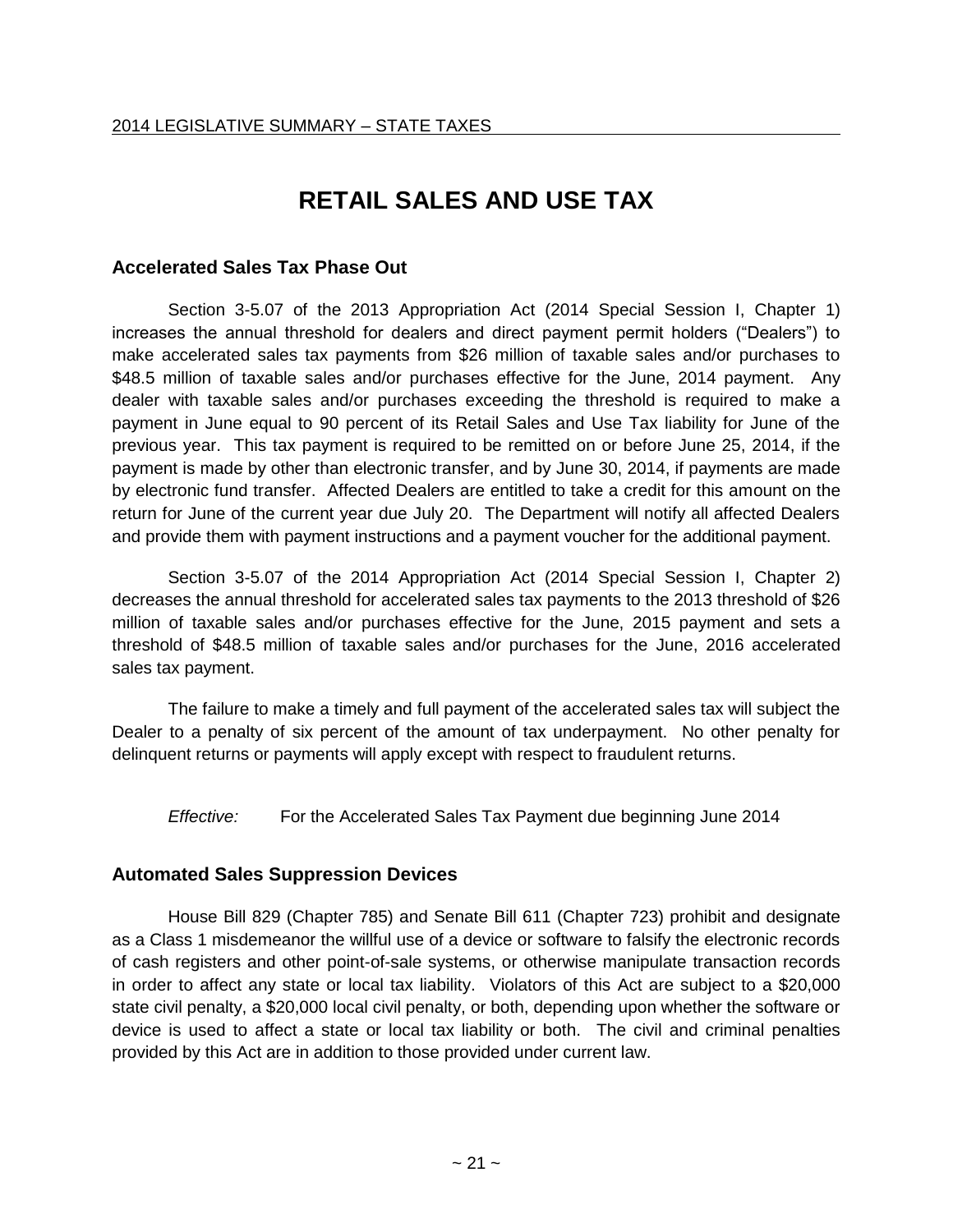Under current law, retailers that make a false or fraudulent return with intent to evade the Retail Sales and Use Tax are guilty of a Class 1 misdemeanor, and subject to a maximum of one year in jail, a fine of not more than \$2,500, or both. In addition, such retailers are subject to a civil penalty of 50% of the tax assessed.

*Effective:* July 1, 2014 *Amended*: §§ 58.1-1814 and 58.1-3907

#### <span id="page-21-0"></span>**Satellite Television Programming Equipment**

Senate Bill 100 (Chapter 359) imposes the Retail Sales and Use Tax on separately stated charges for equipment leased or sold by a provider of satellite television programming to a customer of such programming. Sale of such equipment to a provider of satellite television programming for subsequent sale or lease to its customers is deemed a sale for resale.

Under current law, satellite television programmers, not their customers, are liable for the Retail Sales and Use Tax on tangible personal property used and consumed in connection with the provision of the service, regardless of whether the tangible personal property will be subsequently sold or leased to customers of the satellite television programmer.

*Effective:* July 1, 2014 *Amended*: 58.1-602

#### <span id="page-21-1"></span>**Public Facilities Entitlement to Sales Tax Revenues**

Senate Bill 673 (Chapter 551) requires the Comptroller to transfer sales tax revenue generated in a qualifying public facility that consists of more than one building or structure on a quarterly basis beginning with the first quarter in which any sales tax revenue is generated by transactions taking place at any building or structure within the public facility, whether or not construction of any portion, phase, building, or structure of such public facility has been completed. This Act also specifies that the sales tax entitlement for public facilities continues for either the lifetime of the bonds issued to fund the costs of the facility or any refinancing or refunding of the bonds, but in no event exceeding 35 years from the initial date that bonds were issued.

Under current law, any municipality that has issued bonds during a specified time period to pay the cost of any public facility is entitled to a portion of the sales tax revenues generated by transactions taking place in the public facility in order to pay the costs of bonds issued to finance the facility. Qualifying public facilities include auditoriums, coliseums, convention centers, conference centers, and certain hotels and sports facilities located in the Town of Wise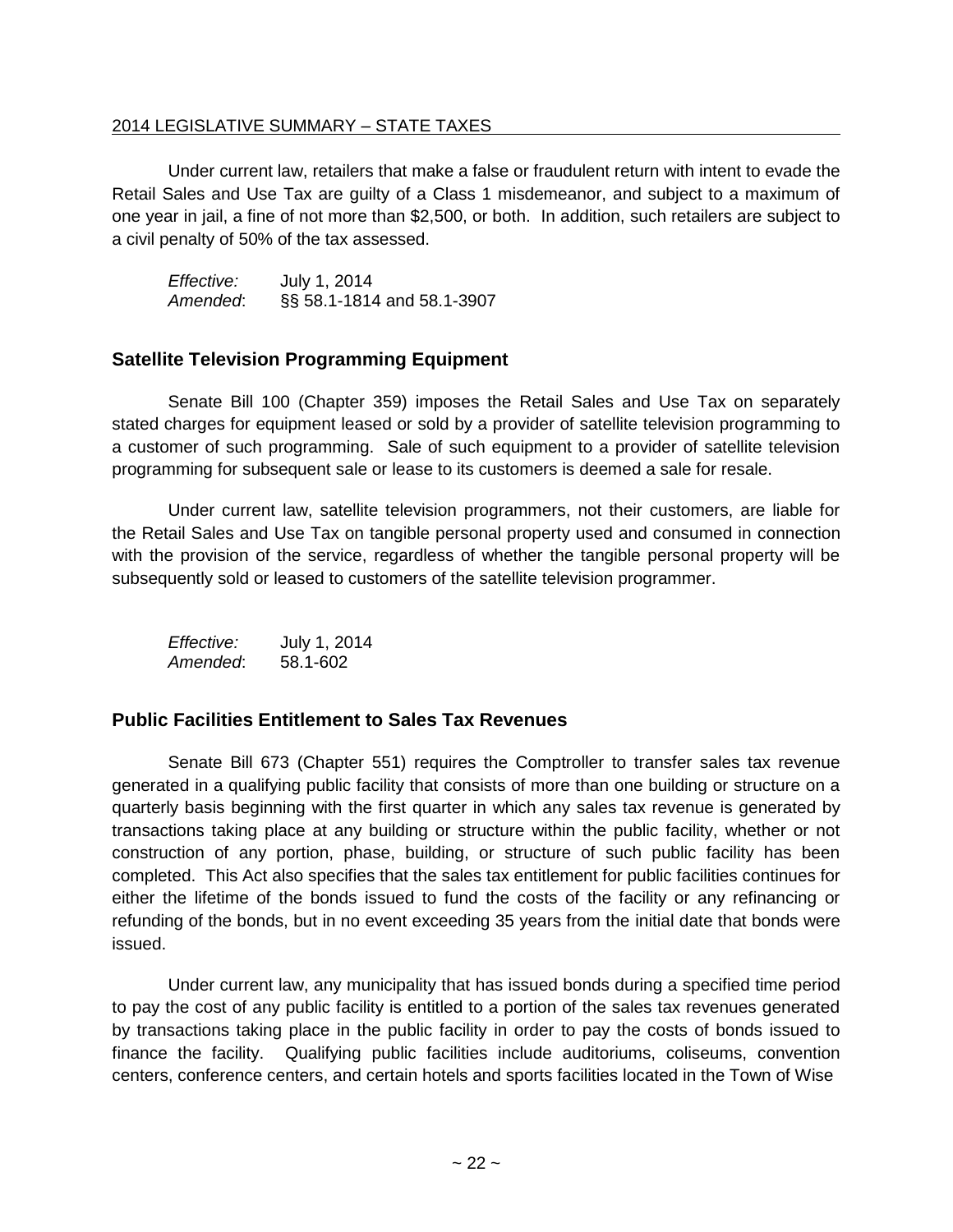and the Cities of Bristol, Fredericksburg, Hampton, Lynchburg, Newport News, Norfolk, Portsmouth, Richmond, Roanoke, Salem, Staunton, Suffolk, Virginia Beach, and Winchester.

| Effective: | July 1, 2014 |
|------------|--------------|
| Amended:   | 58.1-608.3   |

#### <span id="page-22-0"></span>**Sales and Use Tax Revenue Generated by Certain Public Facilities**

Senate Bill 579 (Chapter 718) modifies the public facility entitlement that allows certain municipalities a portion of sales tax revenues generated in specified public facilities to include sports complexes consisting of a minor league baseball stadium, related tournament training, and parking facilities, provided the municipality owns a component of the sports complex. This Act requires that all sales tax revenues generated in these sports complexes be used solely to repay bonds issued to finance the municipality-owned component. Finally, this Act repeals the existing entitlement available for publicly-owned sports facilities designed for use primarily as baseball stadiums for a minor league professional baseball affiliated team, and their attached structures.

| Effective: | July 1, 2014     |
|------------|------------------|
| Amended:   | $§ 58.1 - 608.3$ |

#### <span id="page-22-1"></span>**City of Virginia Beach; Sports or Entertainment Arena**

House Bill 1267 (Chapter 738) and Senate Bill 571 (Chapter 742) authorize the City of Virginia Beach to contract for the construction, development, or maintenance of, and regulate the use and operation of a qualifying sports arena or conference center. This Act allows Virginia Beach to designate funds made available for purposes of the sports facility or conference center to the construction, development, operation or maintenance of the facility; requires creation of an Arena Financing Fund if bonds are issued or a contract is entered into in furtherance of the arena; and limits the use of any revenues placed in the Fund to the payment of debt service on bonds or to meet contractual obligations for the construction, development, operation and maintenance of the facility. In addition, this Act requires that the City provide the State Treasurer with any contracts that include the dedication of the funds before the contract is executed. This Act also limits the use of the City's sales tax entitlement revenues to the payment of debt service or to meet contractual obligations for the construction, development, operation and maintenance of the facility. Finally, this Act extends the deadline for the City's sales tax entitlement, bond authority, and other authority related to the sports facility or conference center, by providing that if the City (or Development Authority) has entered into a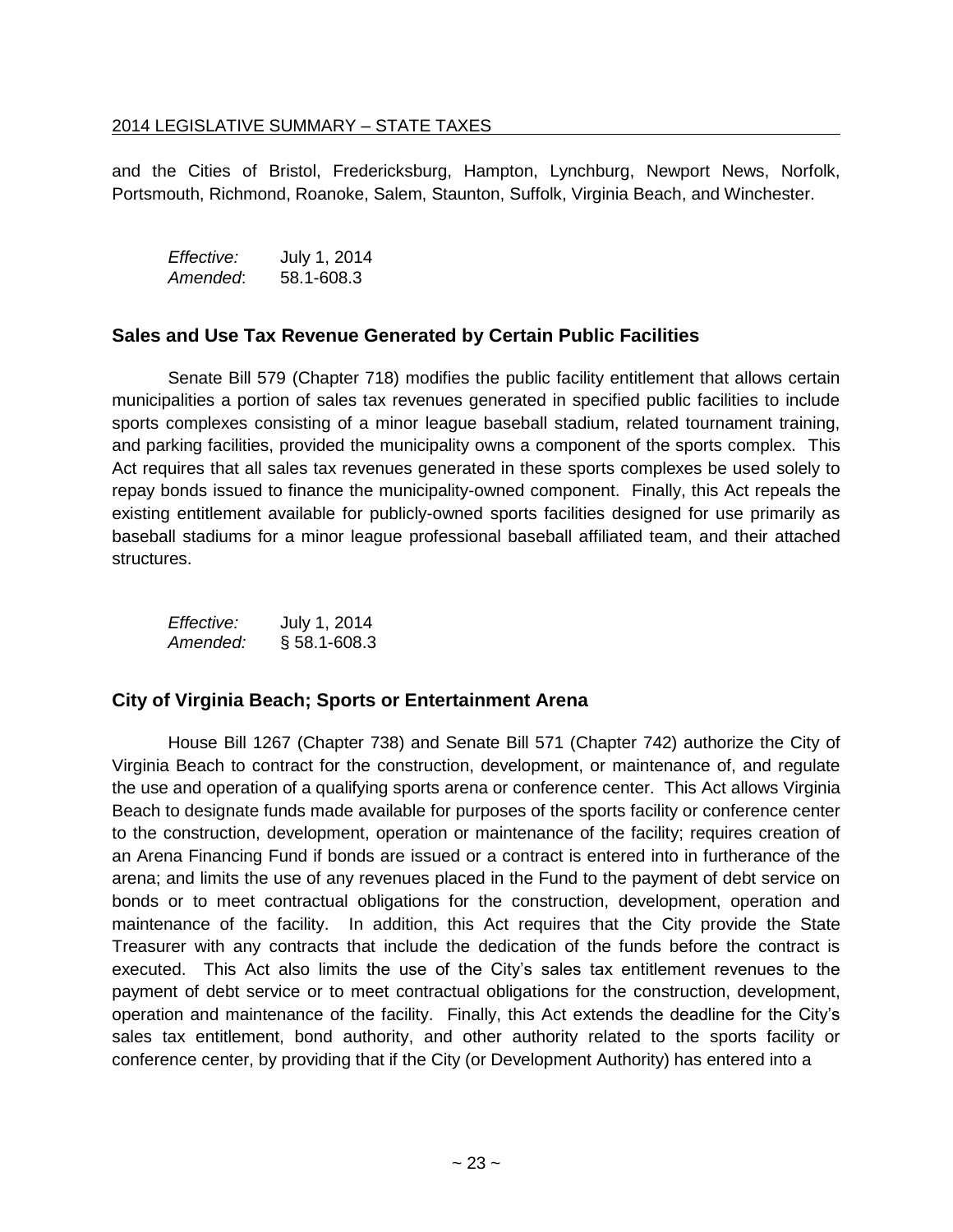contract for the construction, development, operation or maintenance of the facility by January 1, 2018, then its authority will expire on the earliest of: 1) the maturity date of the bonds; 2) the expiration of the City's contractual obligations for the construction development, operation or maintenance of the facility; or 3) July 1, 2043.

Under current law, the City of Virginia Beach is entitled to a portion of state sales and use tax revenues generated as a result of the construction, operation or conduct of trade or business occurring within a qualifying arena or stadium constructed for the purpose of: 1) conducting games by an NHL or NBA team; or 2) holding conferences and entertainment events. This entitlement will expire on January 1, 2018, unless the City of Virginia Beach has either: 1) executed a lease with an NHL or NBA team; or 2) issued bonds for an arena in order to hold conferences and entertainment events, in which case, the entitlement will expire on the earliest of the maturity date of bonds issued by the City or the Development Authority or July 1, 2043.

*Effective*: July 1, 2014 *Amended*: §§ 15.2-5922 through 15.2-5927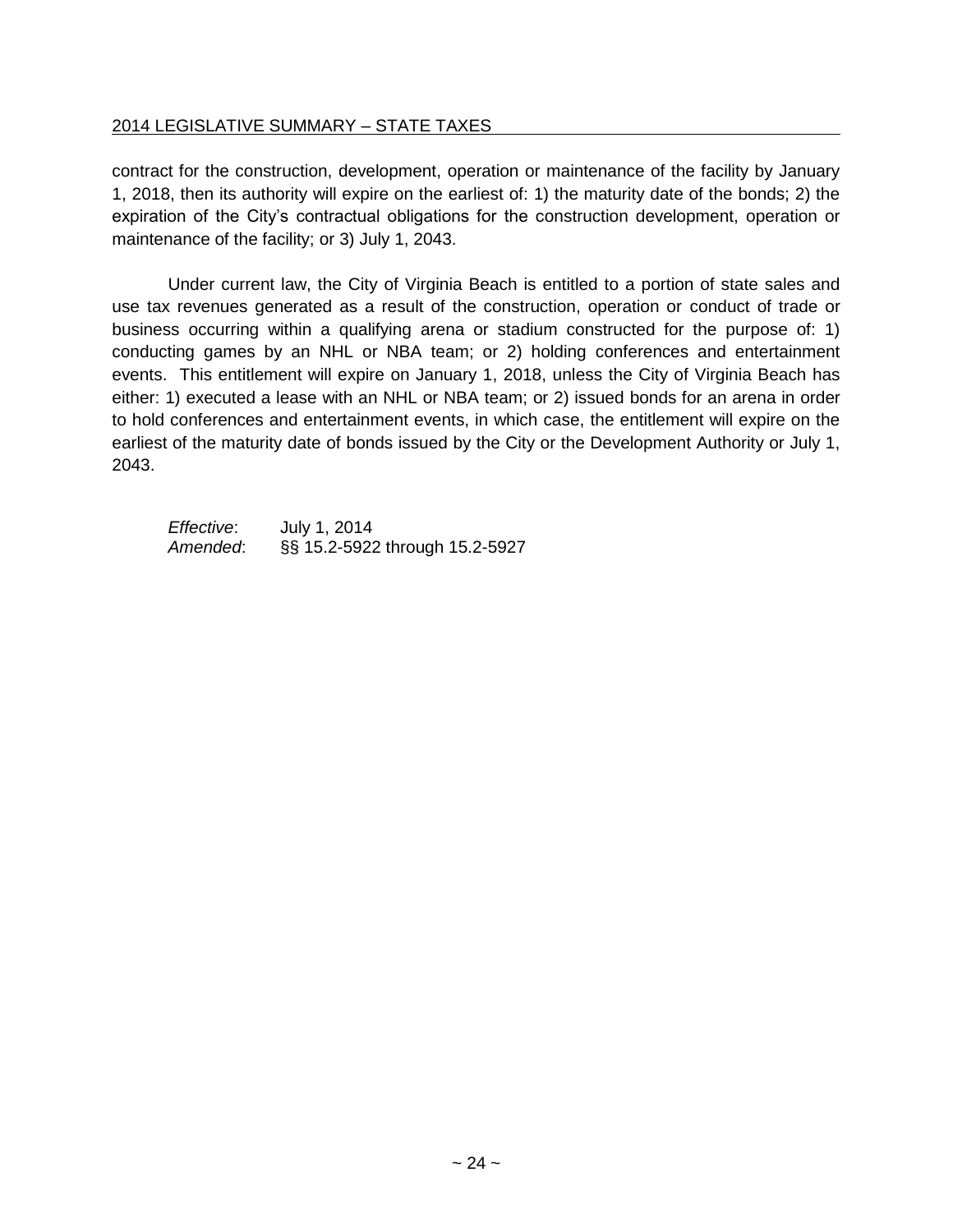## **INSURANCE PREMIUM LICENSE TAX**

#### <span id="page-24-1"></span><span id="page-24-0"></span>**Refunds of Surplus Funds for Insurer Insolvencies**

Senate Bill 70 (Chapter 154) transfers administration of the refund process for surplus funds paid to the Virginia Life, Accident and Sickness Insurance Guaranty Association ("the Guaranty Association") from the State Corporation Commission ("SCC") to the Department.

#### Background

The Guaranty Association is a nonprofit legal entity that protects Virginia residents who are holders of life and health insurance policies, and individual annuity contracts from a member insurer, in the event that such member insurer becomes impaired or insolvent. The Guaranty Association is composed of all insurers licensed to sell life insurance, accident and health insurance, and individual annuities in Virginia. When a member insurer becomes insolvent, the Guaranty Association assesses all other members for any amounts necessary.

A member insurer that receives an assessment from the Guaranty Association has the option to show a certificate of contribution as an asset on its financial income statement. Such amounts must be amortized over the 10 calendar years following the year the contribution was paid, in an annual amount equal to 10 percent of the amount of the contribution. The member insurer may then claim the Guaranty Fund Assessment Tax Credit annually over a 10-year period in an amount equal to the amortized amount for each year.

In cases where the Guaranty Association has surplus funds with respect to an insolvency, the Guaranty Association must notify its member insurers. Under prior law, if any member insurer contended that it was entitled to any portion of the surplus refunded to the General Fund in order to recover assessment costs that were not otherwise amortized and offset, then the member insurer was required to present evidence of such entitlement to the State Corporation Commission. If the SCC determined that a member insurer is entitled to a portion of the surplus funds, then the State Treasurer was required to pay to the member insurer the sum that the SCC determined that the member insurer is entitled to receive.

#### Legislation

This Act transfers administration of this process from the SCC to the Department. Specifically, this Act requires the Guaranty Association to pay any remaining surplus funds to the Department for deposit with the State Treasurer for credit to the General Fund. This Act also requires any member insurer contending that it is entitled to recover assessment costs to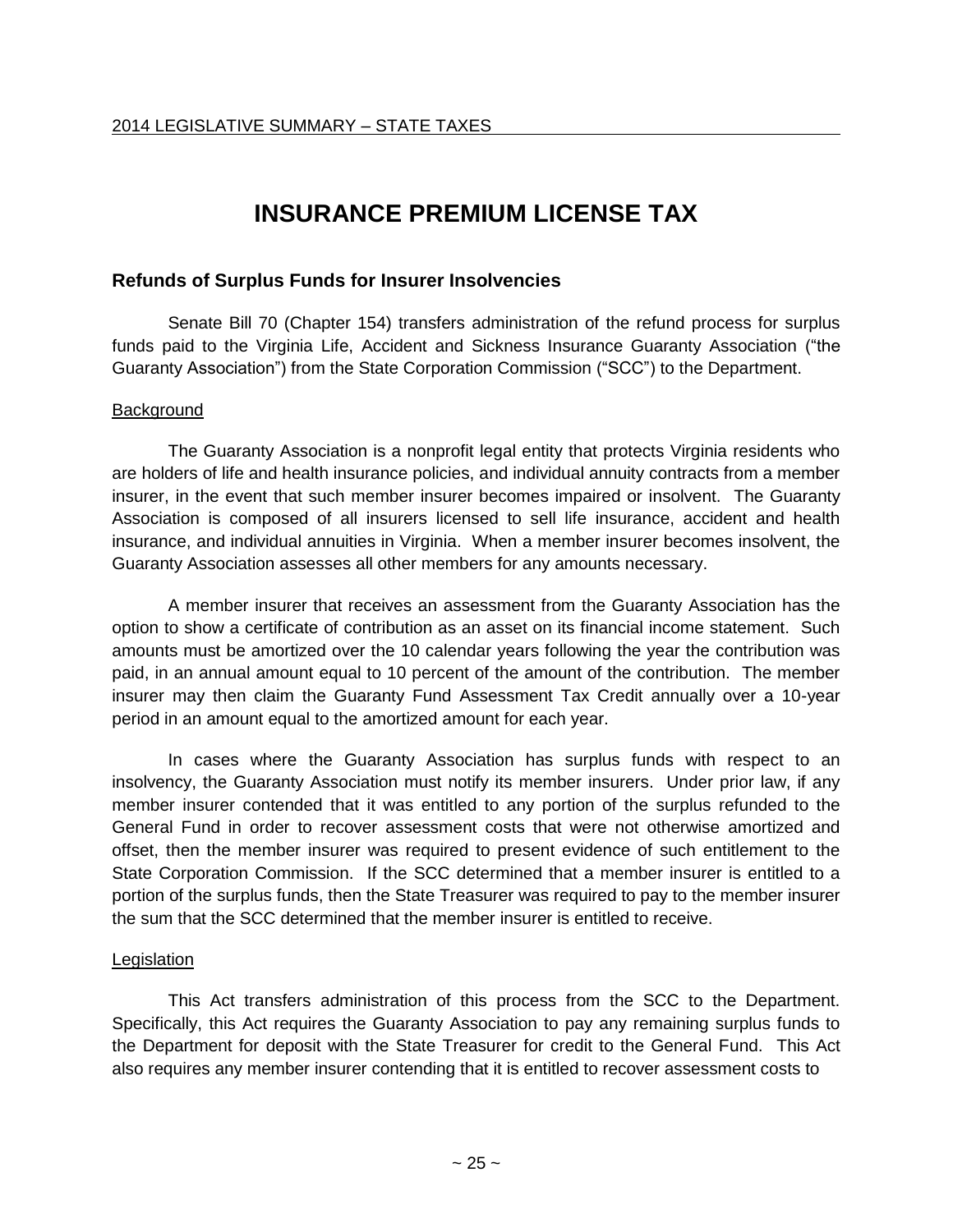present evidence of such entitlement to the Department. If the Department determines that a member insurer is entitled to a portion of the surplus funds, the Department must notify the State Treasurer, which will then pay the member insurer the sum that the Department determines that the member insurer is entitled to receive.

*Effective:* July 1, 2014 *Supersedes:* §§ 38.2-1611.1; 38.2-1705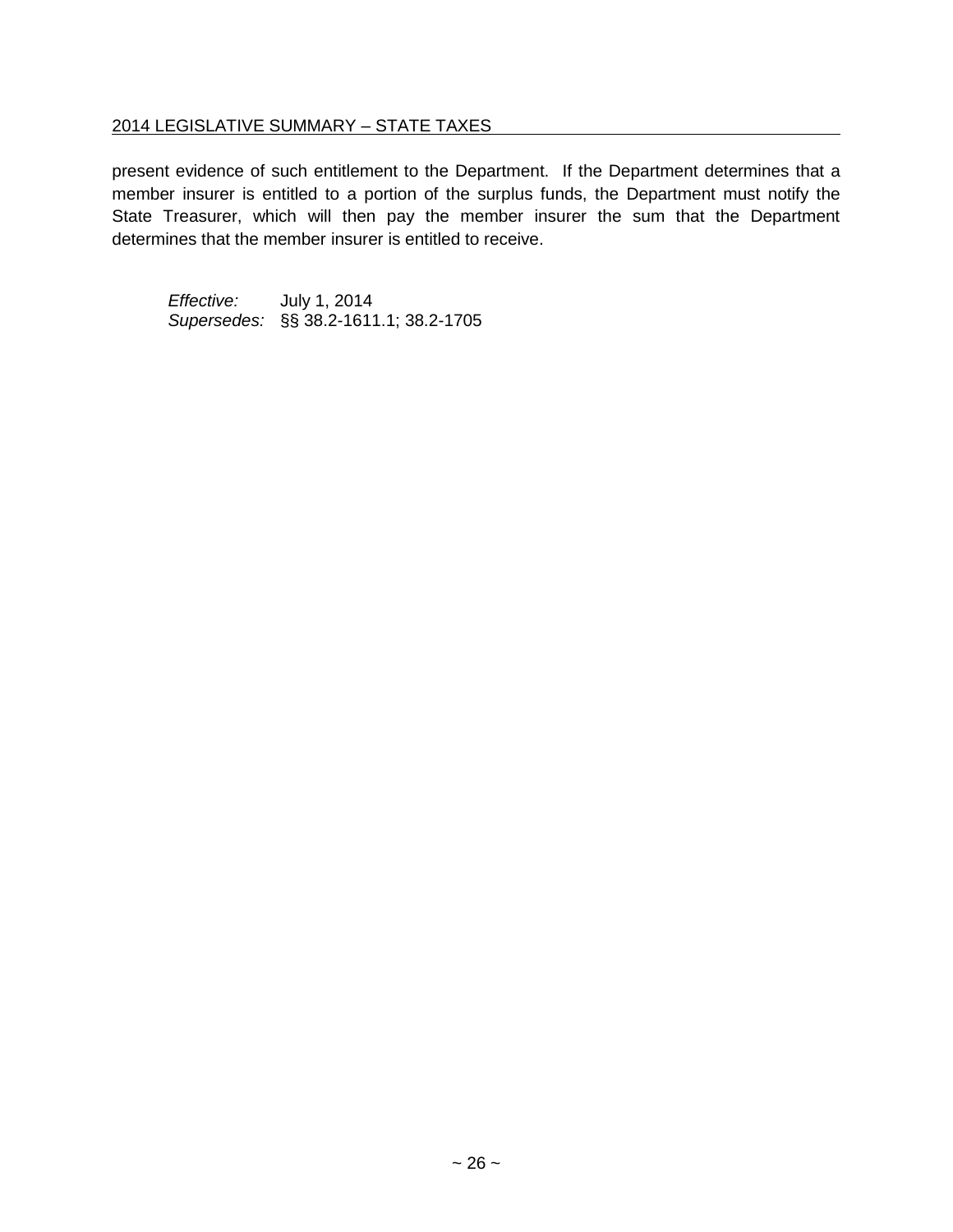## <span id="page-26-0"></span>**LOCAL TAX**

## **LEGISLATION**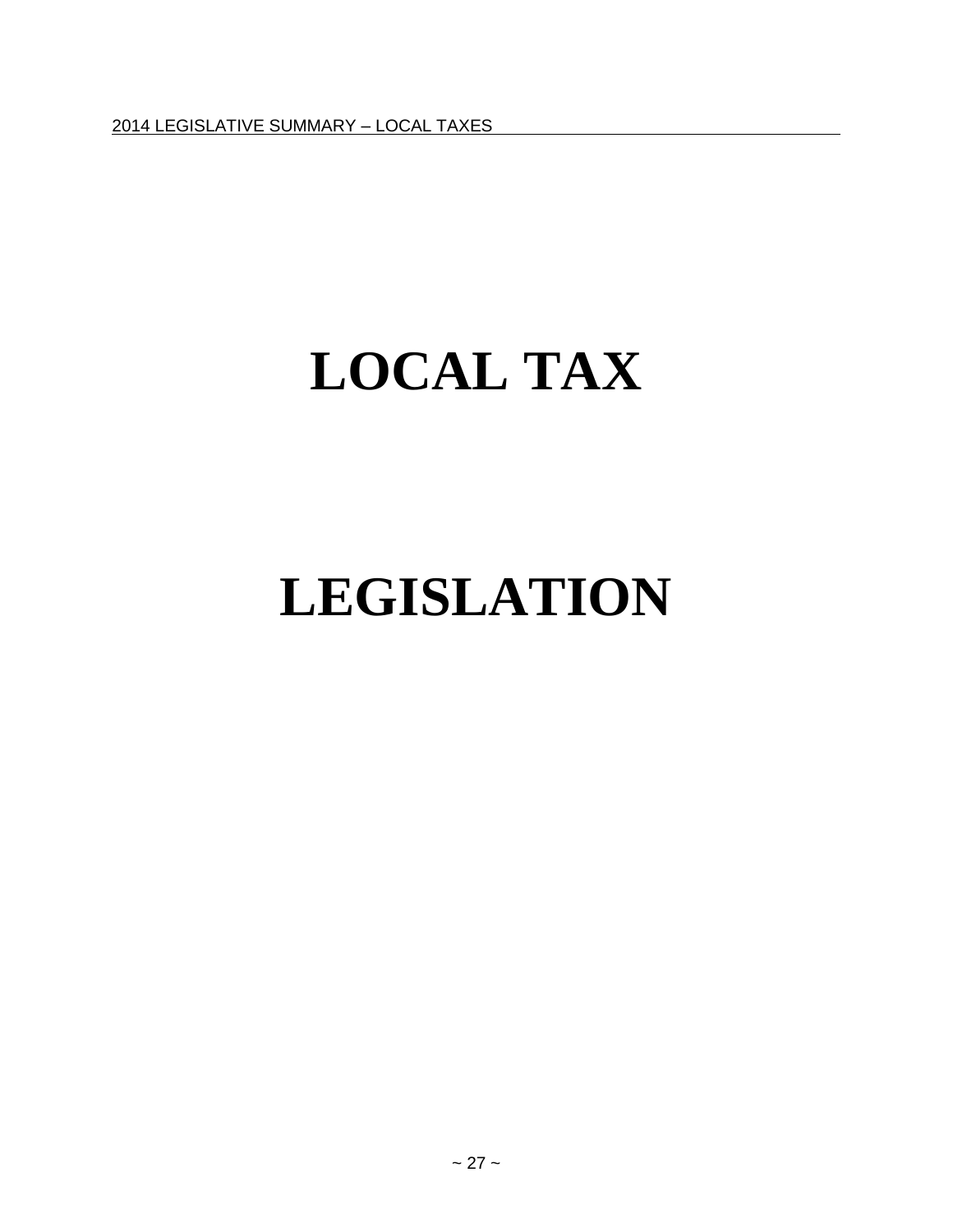## **GENERAL PROVISIONS**

#### <span id="page-27-1"></span><span id="page-27-0"></span>**Allocation of Revenues**

House Bill 534 (Chapter 29) and Senate Bill 488 (Chapter 709) establish a special tax district beginning July 1, 2014, in King William County with a boundary of the geographical area of the County's school division, excluding the Town of West Point. The district is to be used to pay all or any portion of the County's expenditures for operating the school division. The special tax district will remain in effect unless the Town of West Point ceases to operate a separate school division. The Board of Supervisors is authorized to levy and collect taxes upon any taxable property in the tax district, including, but not limited to, real estate, mineral lands, tangible personal property, merchants' capital, and machinery and tools. The taxes levied and collected by the County, other than those in the special tax district for the support of the County school division and otherwise provided by law, are required to be uniform. The Town must pay for its share of expenditures to operate the Town school division from property taxes and other local, state, and federal revenues received by the Town.

Additionally, this Act allows the Board of Supervisors to appropriate to the County school division all or any portion of the revenue derived from i) local or state taxes collected in part within the Town but allocated between the County and the Town by state law and ii) nonproperty taxes collected exclusively from sources outside the Town by the County. The County Board of Supervisors is authorized to appropriate recordation taxes and state payments to reimburse the County for personal property taxes pursuant to the Personal Property Tax Relief Act to the County school division provided that the County pays the Town a pro rata share of the revenues attributable to the Town. The County Board of Supervisors is also authorized to appropriate revenues from sources collected within both the County and Town to the County school division provided that the County pays the Town an amount equal to the total amount of other revenues appropriated to the school division multiplied by the ratio of taxable property assessments in the Town divided by the total taxable property assessments in the County as a whole.

Under current law, in any county in which an incorporated town operates a separate school district under a town school board of three members appointed by the town council, the county treasurer must pay into the town treasury for general governmental purposes an amount of local sales and use tax revenues received by the county equal to the ratio of school age population of such town to the school age population of the entire county.

*Effective:* July 1, 2014 *Amended:* § 1 of Chapter 29 of the Acts of Assembly 2014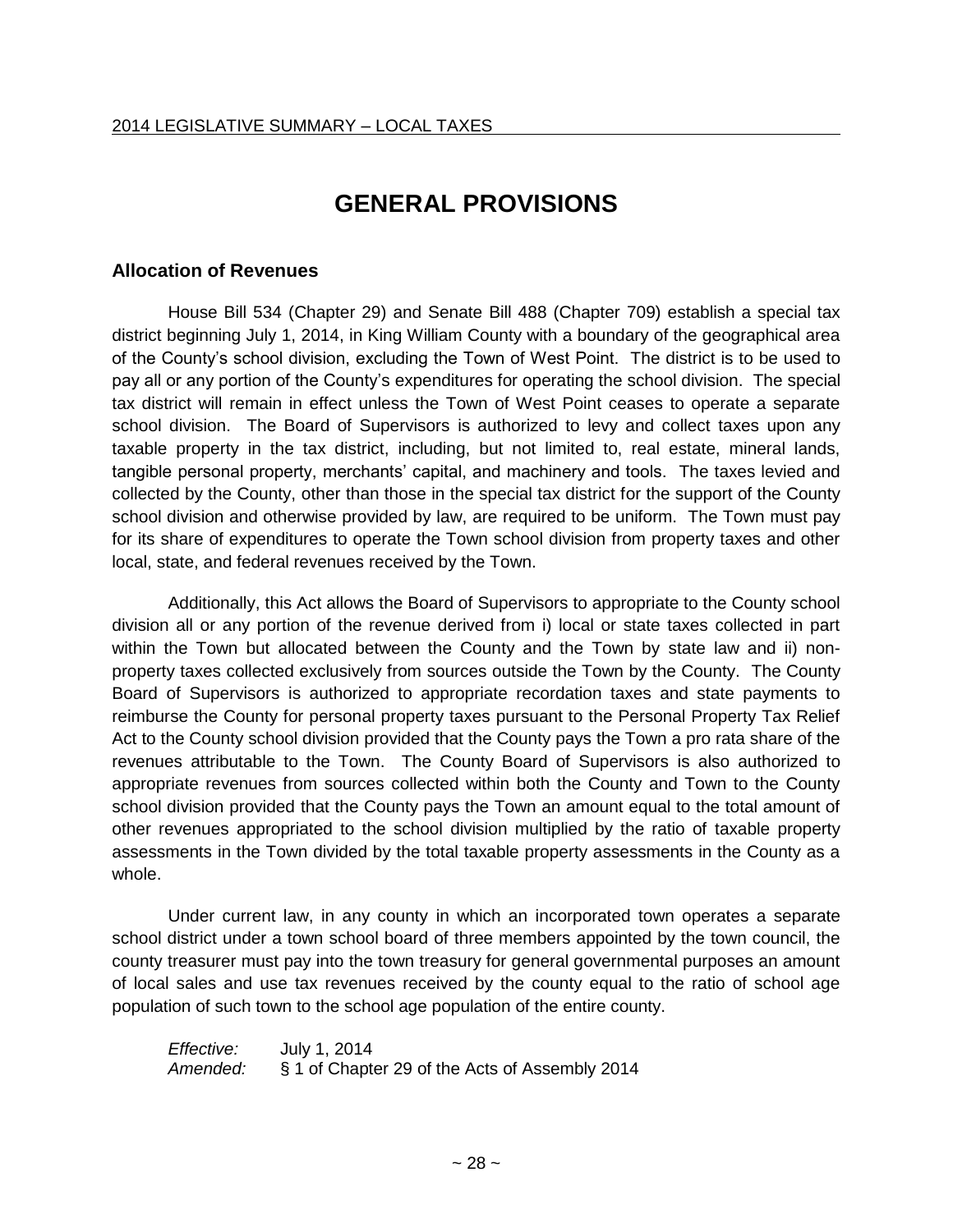## **OTHER LOCAL TAXES**

#### <span id="page-28-1"></span><span id="page-28-0"></span>**Local Meals Tax and Food and Beverage Tax**

House Bill 1099 (Chapter 673) exempts from county food and beverage and city meals taxes, the first \$100,000 in gross receipts per calendar year of meals sold by nonprofit entities at fundraising sales, beginning with the fourth such sale in a calendar year, and excluding gross receipts from the first three sales. This Act requires that the gross proceeds from such sales be used by the organization exclusively for nonprofit, educational, charitable, benevolent, or religious purposes in order for the exemption to apply.

Under current law, volunteer fire departments and rescue squads, nonprofit religious bodies, and educational, charitable, fraternal or benevolent organizations may make sales of meals as a fundraising activity exempt of the local food and beverages and meals taxes, provided such sales occur on an occasional basis, not exceeding three times per calendar year, and provided the proceeds of such sales are used by the organization exclusively for nonprofit educational, charitable, benevolent, or religious purposes.

| <i>Effective:</i> | July 1, 2014            |
|-------------------|-------------------------|
| Adds:             | §§ 58.1-3833, 58.1-3840 |

#### <span id="page-28-2"></span>**Business, Professional, and Occupational License Tax; Appeals of Classification**

House Bill 497 (Chapter 27) allows taxpayers to appeal to the locality and the Department the Business, Professional, and Occupational License ("BPOL") tax classification or subclassification applicable to a business, regardless of whether the appeal is in conjunction with an appealable event such as an assessment, examination, audit, or any other action taken by the locality. Additionally, the Act allows taxpayers to request written rulings from the locality and the Department regarding the classification or subclassification applicable to a business.

Currently, in order to appeal BPOL tax issues, taxpayers must file an Application for Review within one year of the last day of the tax year for which such assessment is made or within one year from the date of the appealable event, whichever is later. Upon the timely filing of an Application for Review, the local assessing officer makes a final written determination on the taxpayer's application. The taxpayer then has 90 days from the date of the local assessing officer's final written determination to appeal that determination to the Department of Taxation.

*Effective:* July 1, 2014 *Amended:* § 58.1-3703.1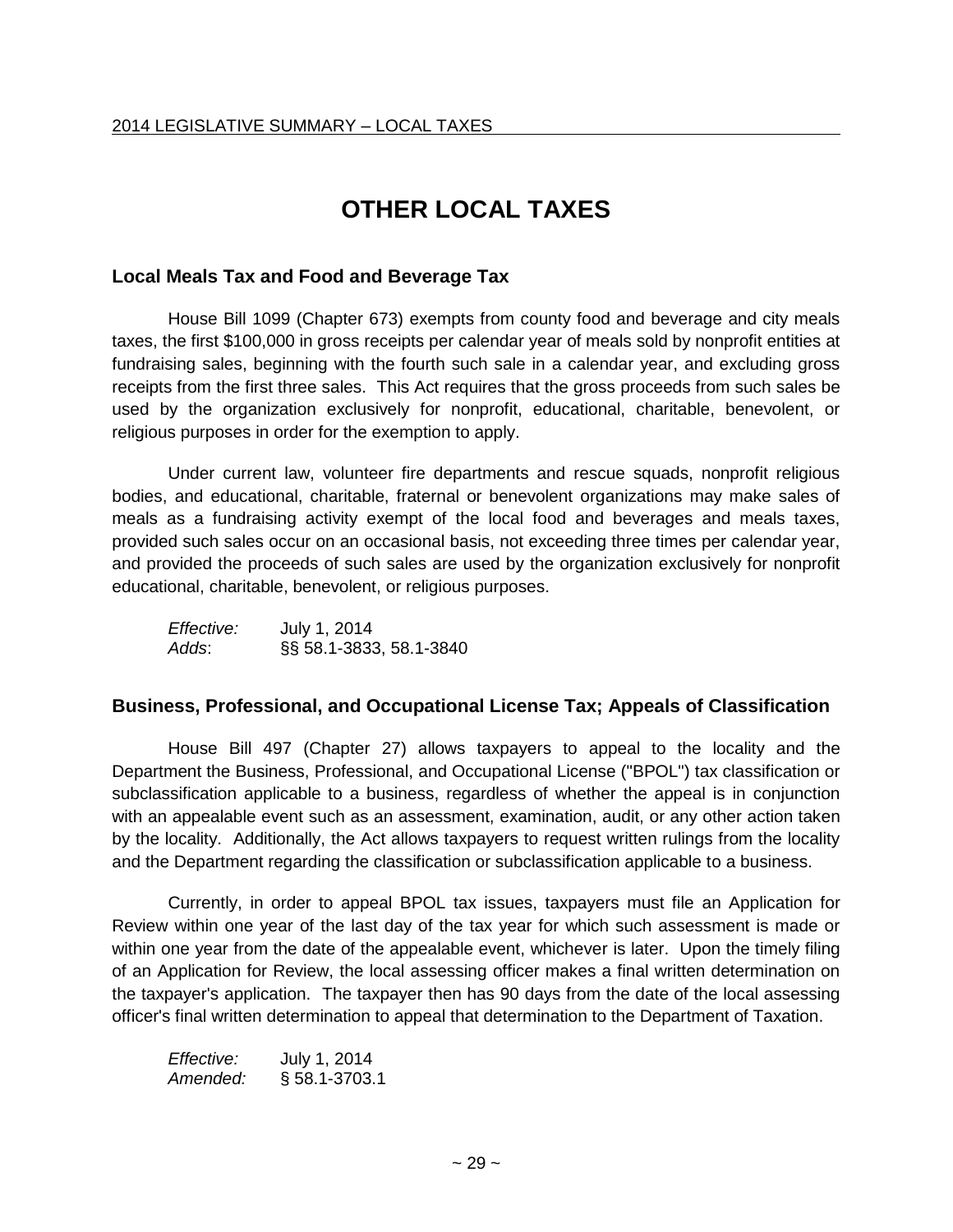## **TRANSIENT OCCUPANCY TAXES**

#### <span id="page-29-1"></span><span id="page-29-0"></span>**Authorizes Highland County to Levy Transient Occupancy Tax**

Senate Bill 573 (Chapter 188) adds Highland County to the list of counties that are currently authorized to impose the transient occupancy tax at a maximum rate of five percent. Revenues from the portion of tax in excess of two percent would be required to be used solely for tourism or marketing of tourism.

Under current law, any county may impose a transient occupancy tax at a maximum rate of two percent upon the adoption of an ordinance, on hotels, motels, boarding houses, travel campgrounds, and other facilities offering guest rooms. In addition, Virginia law separately identifies those counties that are authorized to impose a transient occupancy tax at a maximum rate of five percent. The revenues for the portion of the tax over two percent must be designated and spent solely for tourism, marketing of tourism, or initiatives that attract travelers to the locality and generate tourism revenues in the locality.

| <i>Effective:</i> | July 1, 2014    |
|-------------------|-----------------|
| New:              | $§ 58.1 - 3819$ |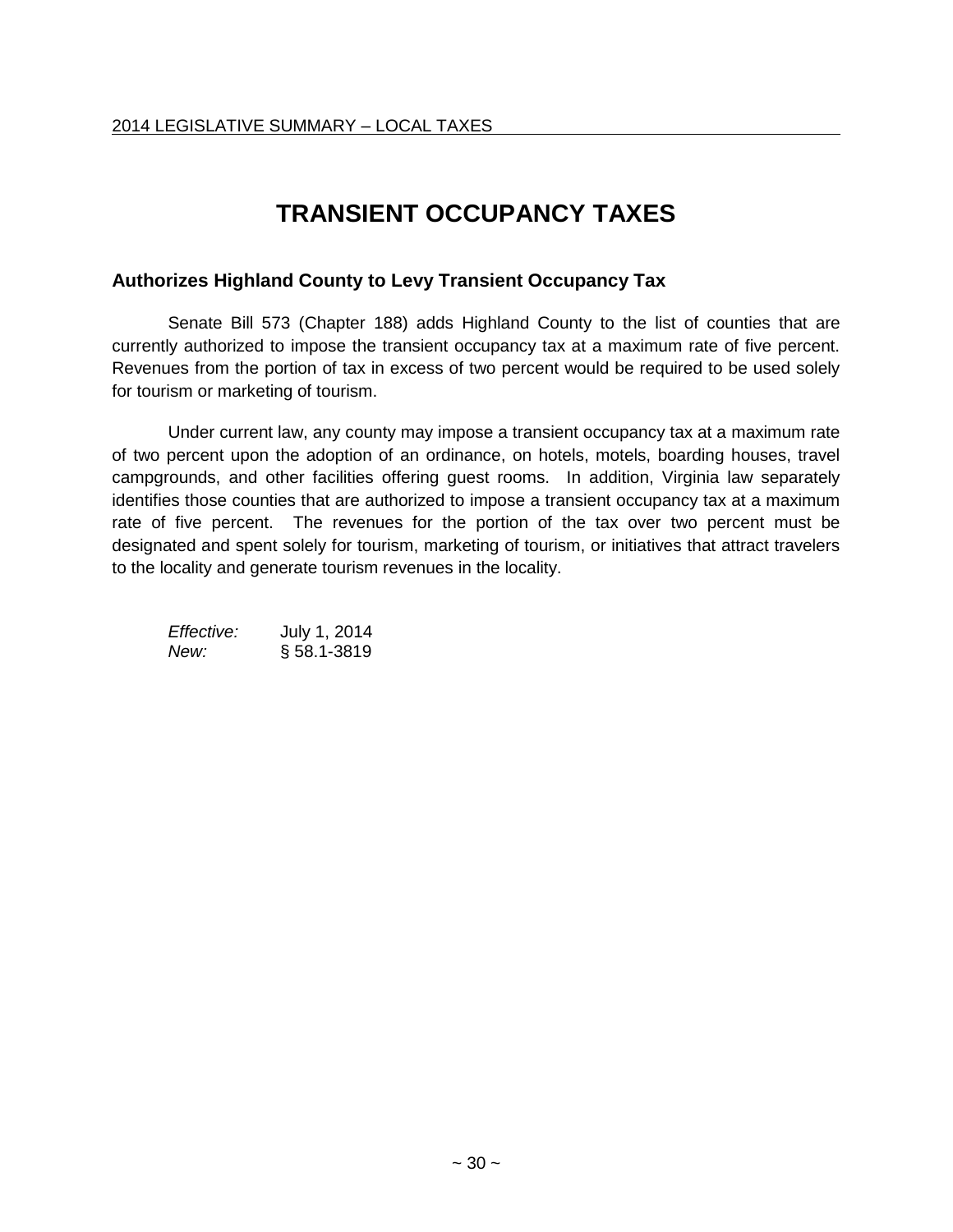## **REAL ESTATE TAX**

#### <span id="page-30-1"></span><span id="page-30-0"></span>**Real Property Tax Exemption for Spouses of Servicemembers Killed in Action**

House Bill 46 (Chapter 757) provides for a referendum at the November 4, 2014 election to approve or reject an amendment to the Constitution of Virginia to allow the General Assembly to exempt from taxation the real property of the surviving spouse of a servicemember killed in action, where the surviving spouse occupies the real property as his or her principal place of residence and has not remarried. In the event that the referendum is agreed to by voters, this Act also provides the necessary statutory authorization for localities to implement the new exemption beginning on or after January 1, 2015. To qualify for the exemption (i) the surviving spouse cannot remarry, (ii) the surviving spouse must continue to occupy the same real property as his principal residence, and (iii) the assessed value of the real property dwelling must be less than the average assessed value of all dwellings located within the county that are situated on property zoned as single family residential. Counties, cities, and towns must provide for the exemption on the qualifying dwelling and up to one acre of land upon which the dwelling is situated, unless the locality provides for other exemptions or deferrals of real property taxes of more than one acre of land. If the real property is jointly owned by one or more persons and not all persons qualify for the exemption, then the exemption must be prorated based on the ownership interest of all joint owners. The surviving spouse must claim the exemption by filing forms and documentation with the local commissioner of revenue to demonstrate his qualifications. The Commissioner of the Department of Veterans Services shall promulgate rules and regulations governing the administration and implementation of the property tax exemption, to include, but not be limited to, written guidance for surviving spouses and commissioners of the revenue and responding to requests for information.

| Effective: | July 1, 2014                              |
|------------|-------------------------------------------|
| Amended:   | §§ 58.1-3219.5, 58.1-3219.7 and 58.1-3360 |
| Adds:      | §§ 58.1-3219.9 through 58.1-3219.2        |

#### <span id="page-30-2"></span>**Real Property Tax; Nonjudicial Sale of Tax Delinquent Real Properties; Statute of Limitations**

House Bill 499 (Chapter 28) reduces from five years to three years the period of tax delinquency before a local treasurer or other officer may publicly auction any unimproved parcel of real property that is assessed at less than \$10,000 and that either measures less than 4,000 square feet or is a parcel of any size that is determined to be unsuitable for building due to its size, shape, zoning, or soils.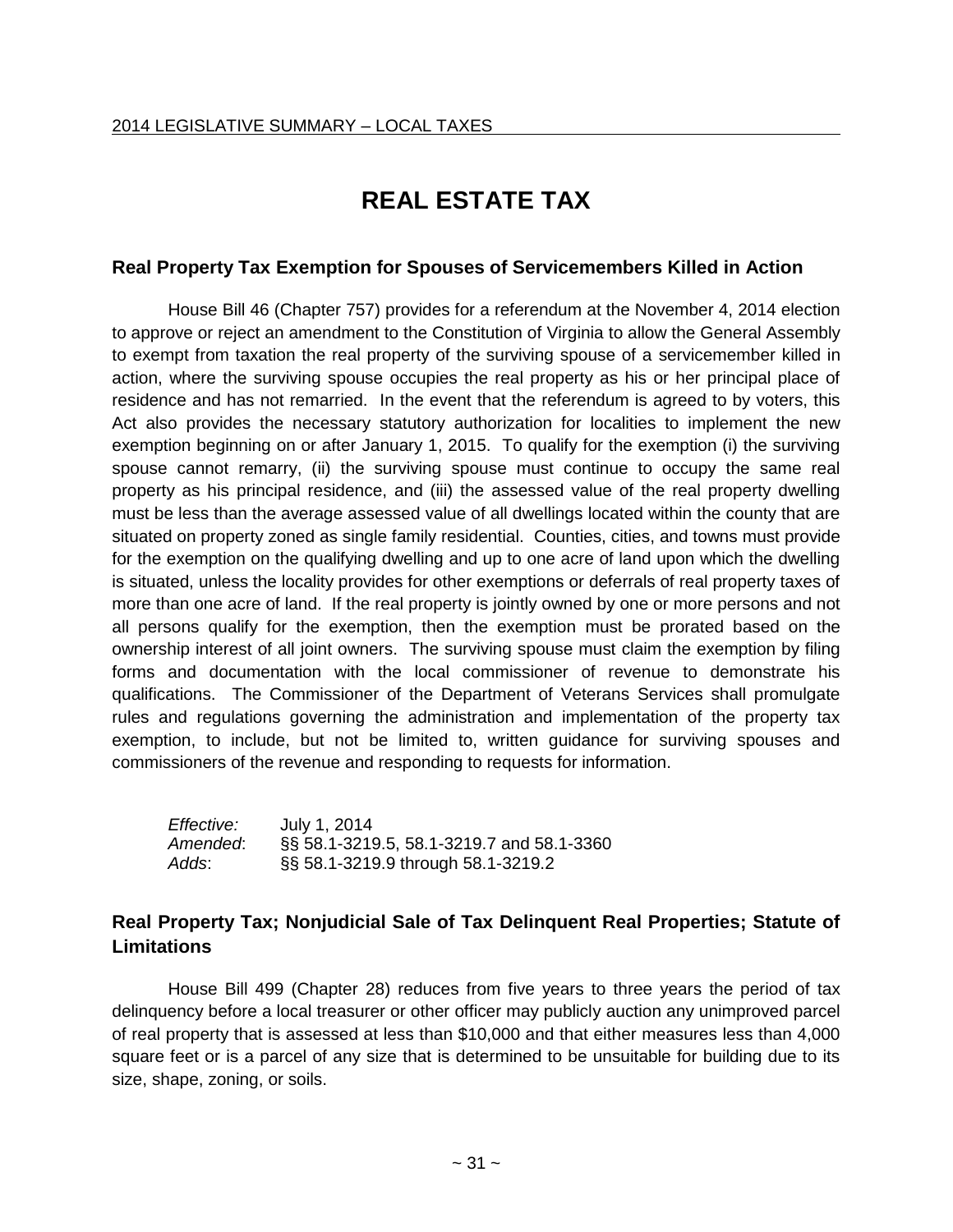#### 2014 LEGISLATIVE SUMMARY – LOCAL TAXES

Under current law, local treasurers may publicly auction small parcels on which delinquent taxes have accrued for five years or more. The parcels must be assessed at less than \$10,000 and be either (1) less than 4,000 square feet (.0918 acre), or (2) a parcel of any size that the locality's zoning administrator has determined to be unsuitable for building due to the size, shape, zoning, or soils of the parcel.

| <i>Effective:</i> | July 1, 2014    |
|-------------------|-----------------|
| Adds:             | $§ 58.1 - 3975$ |

#### <span id="page-31-0"></span>**Real Estate with Delinquent Taxes**

Senate Bill 68 (Chapter 519) modifies the criteria for tax-delinquent real property to be conveyed to the locality in lieu of a sale at public auction in the Cities of Norfolk, Richmond, Hopewell, Newport News, Petersburg, and Hampton. Under the terms of this Act, parcels in those localities with an assessed value of up to \$100,000 with taxes and liens, including penalty and accumulated interest, in excess of 20 percent, or with taxes alone in excess of 10 percent of the assessed value of the parcel could be conveyed to the locality in lieu of a sale at public auction, provided: 1) the property is not an occupied dwelling; and 2) the locality enters into an agreement to sell the parcel to a nonprofit organization that will renovate the property or construct a single-family dwelling to be sold to persons with income below the area median income.

Under current law, the Cities of Norfolk, Richmond, Hopewell, Newport News, Petersburg, and Hampton are authorized to have a special commissioner convey real estate in lieu of a public sale at auction when: 1) the tax-delinquent property has an assessed value of \$50,000 or less; and 2) the percentage of taxes and other liens, together with penalty and accumulated interest, exceeds 35 percent of the assessed value of the parcel or the percentage of taxes alone exceeds 15 percent of the assessed value of the parcel.

| <i>Effective:</i> | July 1, 2014      |
|-------------------|-------------------|
| Amended:          | $§ 58.1 - 3970.1$ |

#### <span id="page-31-1"></span>**Real Property Tax; Change in Assessments**

House Bill 525 (Chapter 71) and Senate Bill 480 (Chapter 802) require that additional information be included in the notice of a change in assessment or reassessment for real property taxes issued by localities. The notice must include: 1) the current assessed values and the immediately preceding two assessed values of land and 2) the tax rates and the amount of the total tax levies for the immediately preceding two tax years. In addition, for all notices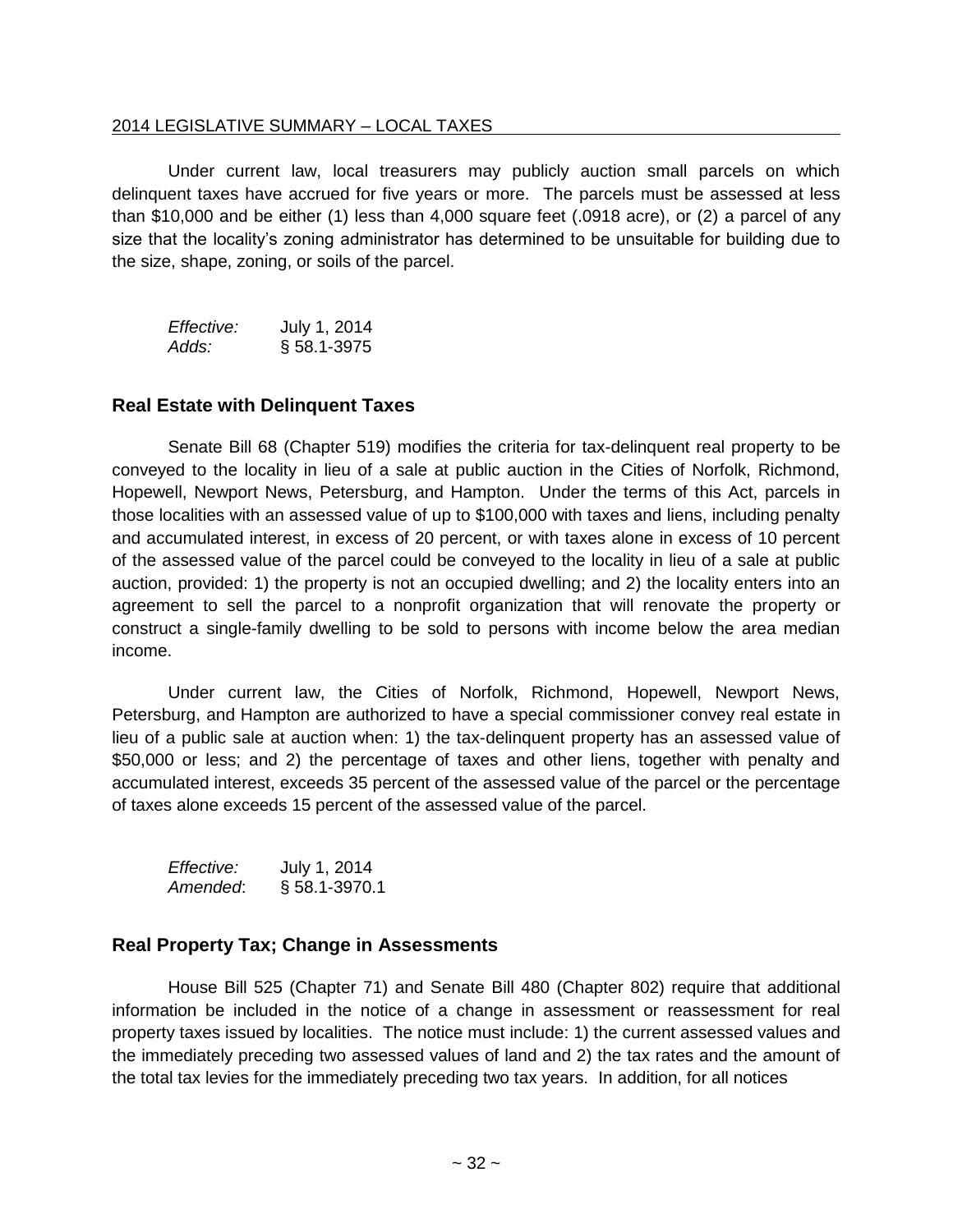#### 2014 LEGISLATIVE SUMMARY – LOCAL TAXES

except those where the change in assessment is solely the result of construction or addition of new improvements to the real estate, this Act requires that the notice identify the new tax levy computed using the current tax rate and the amount of the total tax levies and the percentage changes from the immediately two preceding tax years. This Act also requires that the notice informs each property owner of: 1) the right to view and make copies of records maintained by the local assessment office; and 2) the specific location in the Code of Virginia that explains the procedure for accessing these records.

Under current law, the information contained in the notice of assessment is required to include only the current and immediately preceding appraisal and assessment values, tax rates and percentage changes in the new tax levy from the immediately preceding year.

| Effective: | July 1, 2014    |
|------------|-----------------|
| Amended:   | $§ 58.1 - 3330$ |

#### <span id="page-32-0"></span>**Real Property Tax; Board of Equalization Alternate Members**

House Bill 149 (Chapter 269) authorizes regular members of temporary or permanent boards of equalization to apply to the board for relief in the same manner as any other taxpayer, and, in such an event, allows the board of equalization chairman to appoint an additional alternate member to hear and vote on the regular member's application for relief. Under the terms of this Act, if the chairman is the member applying for relief, then the vice chairman will appoint the alternate member.

Under current law, at the request of a local governing body, circuit courts may appoint alternate members to hear applications and vote in the place of a regular member that must be absent from or abstain from any proceeding at a meeting. Circuit courts within most localities are authorized to appoint a three-to-five member board of equalization, whose purpose is to hear complaints regarding a lack of uniformity or errors in acreage in a real property assessment and complaints that real property is assessed at more than fair market value. Once the board hears these complaints, it is authorized to increase, decrease, or confirm assessments based on fairness.

*Effective:* July 1, 2014 *Amended:* §§ 58.1-3370, 58.1-3371 and 58.1-3373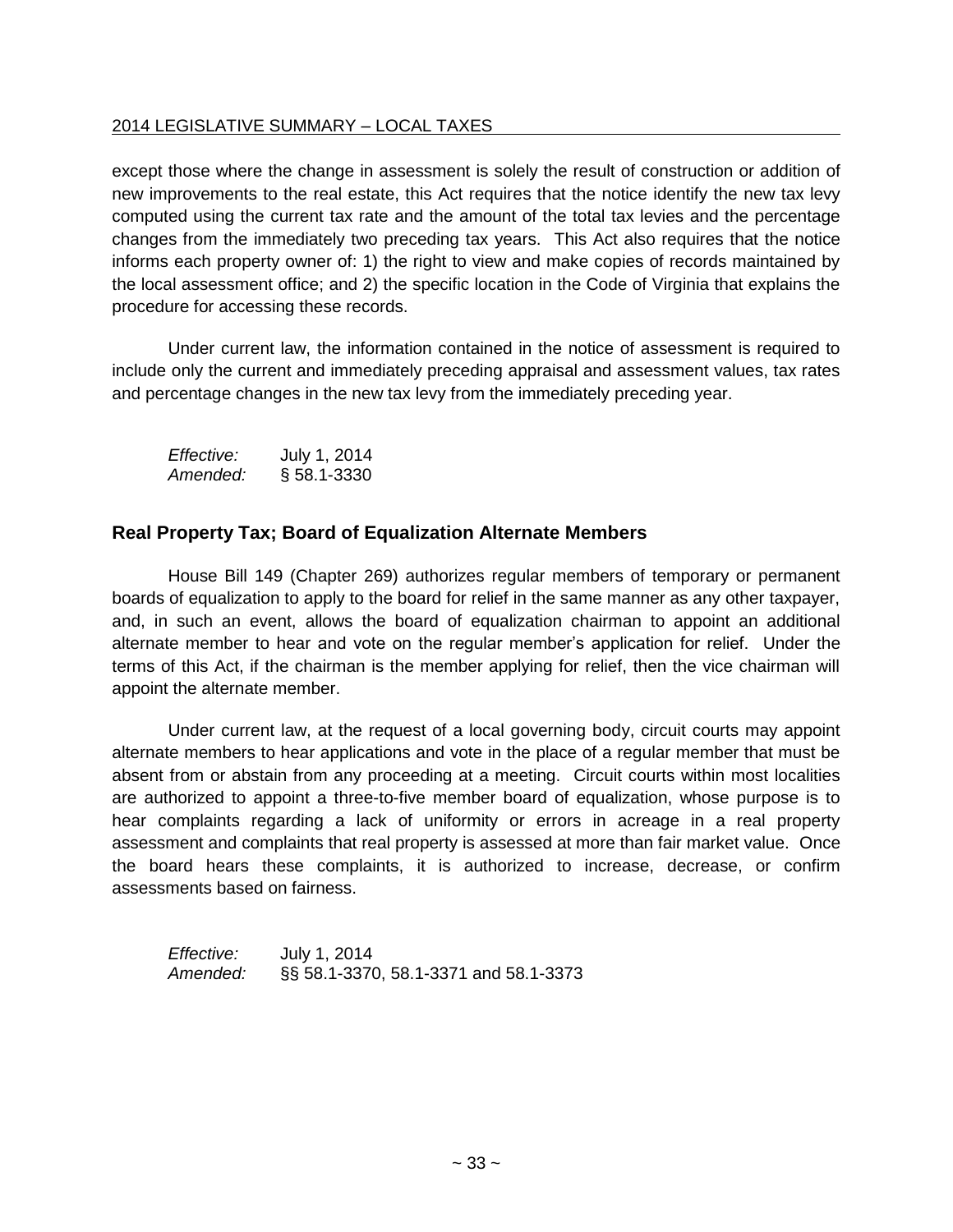#### <span id="page-33-0"></span>**Real Property Tax; Board of Equalization in the City of Richmond**

House Bill 225 (Chapter 61) and Senate Bill 66 (Chapter 607) authorize the City of Richmond to enact an ordinance providing for a temporary or permanent board of equalization to hear real property assessment complaints, in lieu of a board of review.

Under current law, the City of Richmond and any other city determined to have a population in excess of 175,000 in the 1930 census must use a board of review for the purpose of hearing complaints concerning real property assessments.

| <i>Effective:</i> | July 1, 2014      |
|-------------------|-------------------|
| Adds:             | $§ 58.1 - 3373.1$ |

#### <span id="page-33-1"></span>**Solar Energy Equipment Exempt from Local Taxation**

House Bill 1239 (Chapter 737) and Senate Bill 418 (Chapter 259) provide a mandatory exemption from local taxation for solar energy equipment, facilities and devices owned or operated by a business that collect, generate, transfer, or store thermal or electric energy, whether or not such property has been certified to the Department by a state certifying authority. The exemption for solar photovoltaic systems applies only to projects equaling 20 megawatts or less, as measured in alternating current (AC) generation capacity. The Acts also define certified solar energy equipment, facilities, and devices that the governing body of any locality is authorized to exempt or partially exempt as equipment, facilities and devices designed and used primarily for the purpose of collecting, generating, transferring, or storing thermal or electric energy.

Under current law, the governing body of any locality is authorized but not required to exempt or partially exempt certified solar energy equipment, facilities and devices from local taxation. Local building departments are responsible for certifying that such solar energy equipment was designed and used primarily for the purpose of providing for the collection and use of incident solar energy for water heating, space heating or cooling or other application which would otherwise require a conventional source of energy such as petroleum products, natural gas, or electricity.

*Effective*: July 1, 2014 *Amends*: §§ 58.1-3660 and 58.1-3661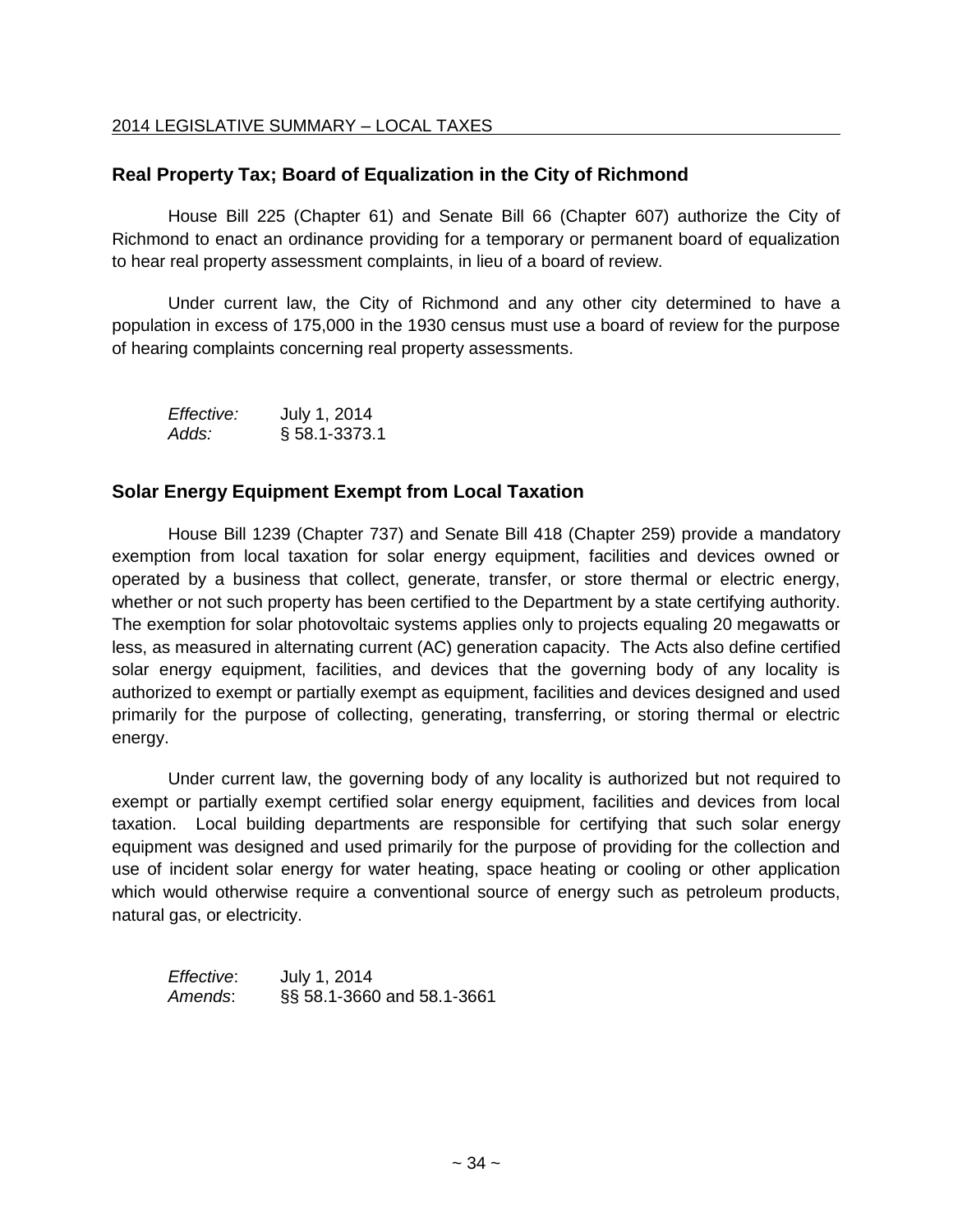#### <span id="page-34-0"></span>**Exemption for Religious Bodies from Real Property and Tangible Personal Property Tax**

House Bill 156 (Chapter 555) and Senate Bill 175 (Chapter 615) specify that the real property tax exemption for churches and religious bodies includes: 1) property used primarily for outdoor worship activities; 2) property used for ancillary and accessory purposes as allowed under the local zoning ordinance, the dominant purpose of which is to support or augment the principal religious worship use; and 3) property used as required by federal, state, or local law. These Acts contain an enactment clause stating that the "dominant purpose" language is intended to follow the Virginia Supreme Court's interpretation in *Virginia Baptist Homes, Inc*. *v*. *Botetourt County*, 276 VA 656 (2008).

Under current law, buildings with land actually occupied and personal property owned by churches or religious bodies are exempt from local taxes when exclusively occupied or used either for religious worship or for the residence of the minister of the church or religious body. Additional adjacent land reasonably necessary for the convenient use of any such building is also exempt from state and local tax.

*Effective:* July 1, 2014 *Amended:* §§ 58.1-3606

#### <span id="page-34-1"></span>**Exemption for Aviation Museums from Real Property and Tangible Personal Property Tax**

House Bill 187 (Chapter 60) and Senate Bill 508 (Chapter 185) authorize localities to exempt from tax the real or personal property of any entity, if the legal title to such property is subject to the sole use or occupancy by a nonprofit organization, and the organization: 1) has not agreed to surrender its interest in the property and 2) uses such property solely to a) exhibit or display Warbirds to the general public; b) use Warbirds for educational purposes; or c) demonstrate the performance of Warbirds at air shows and flight demonstrations of Warbirds. For purposes of this Act, the term "Warbirds" is defined as airplanes that were manufactured prior to 1955 and intended for military use.

Under current law, if real or personal property is subject to the sole use or occupancy by certain specified nonprofit organizations, but is owned by a separate entity, and the organization has not agreed to surrender its interest in the property, such property is exempt from state and local property tax.

*Effective:* July 1, 2014 *Adds:* § 58.1-3652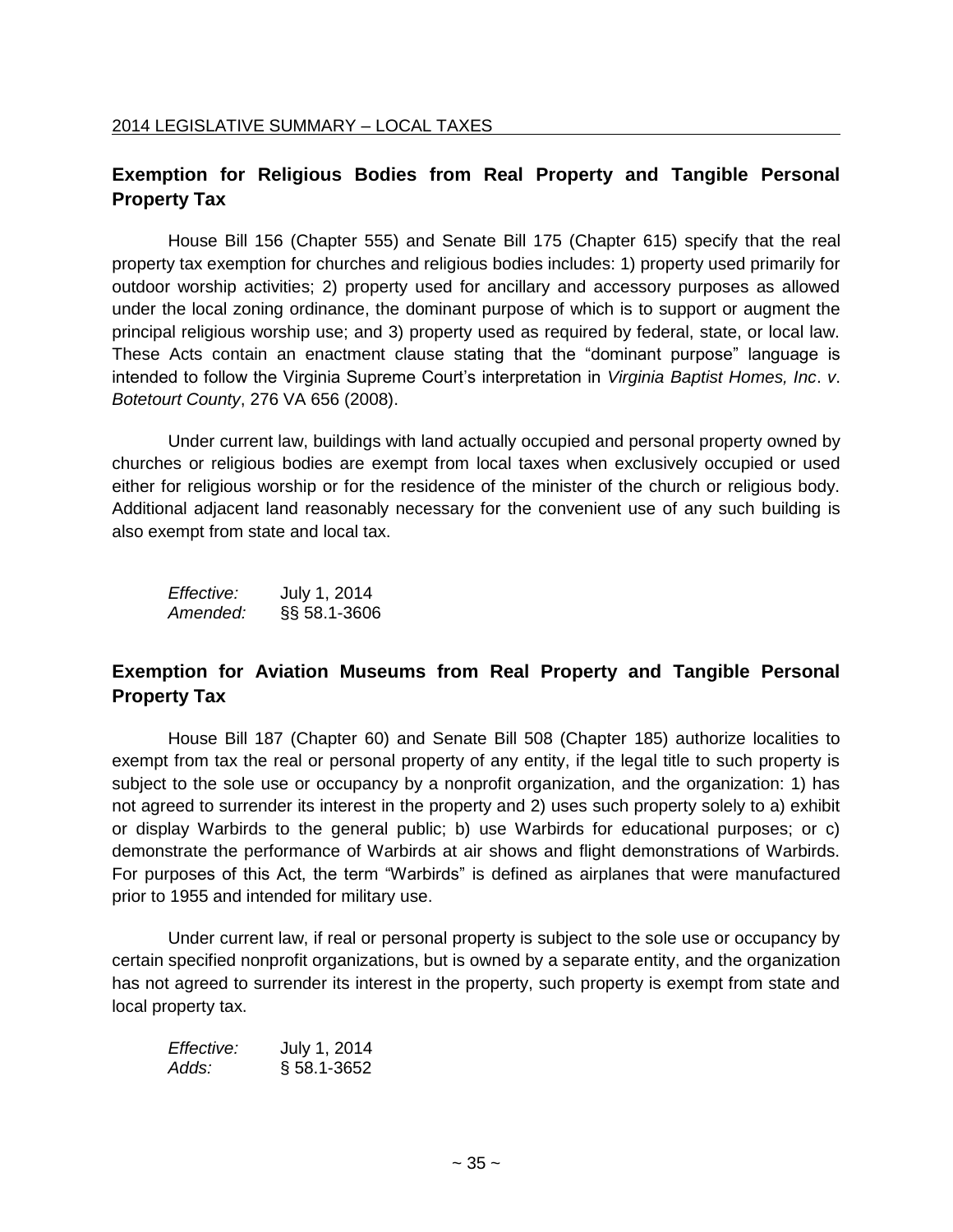#### <span id="page-35-0"></span>**Exemption or Deferrals for the Elderly and Disabled from Real Property Tax**

House Bill 1000 (Chapter 767) specifies that the local real property tax relief available for real property owned solely by taxpayers aged 65 or older or permanently disabled, or held jointly with other taxpayers, extends to real property that is i) held by the eligible person alone, with his spouse as tenant(s) for life or joint lives, or held in conjunction with one or more other people as tenants for life or joint lives; ii) held in a revocable inter vivos trust over which the eligible person, the eligible person and his spouse, or the eligible person with one or more other joint owners holds the power of revocation, or iii) held in an irrevocable trust under which an eligible person alone, with his spouse, or with other joint owners, possesses a life estate or an estate for joint lives or enjoys a continuing right of use or support.

This Act also provides that in computing the annual income to determine eligibility for real property tax relief, the income of owners' relatives that live in the dwelling and provide bona fide caregiving services is excluded. In addition, this Act clarifies that nonrelatives living in the dwelling, who provide bona fide caregiving services to the owner are not included in the income calculation, regardless of whether or not the nonrelative is compensated.

Under current law, localities are authorized to provide real property tax relief in the form of exemptions, deferrals, or a combination for real estate owned and occupied as the sole dwelling of anyone at least 65 years of age, or permanently and totally disabled. Localities may also provide real property tax relief programs for dwellings jointly held by two or more individuals, not all of whom are at least age 65 or permanently and totally disabled, if the dwelling is occupied as the sole dwelling by all such joint owners. In addition, localities may establish income or financial worth limitations for purposes of granting property tax relief to eligible homeowners.

*Effective:* July 1, 2014 *Adds:* §§ 58.1-3210, 58.1-3211.1, 58.1-3212

#### <span id="page-35-1"></span>**Obsolete Language Regarding Judicial Sale of Real Estate Removed**

House Bill 663 (Chapter 34) removes obsolete language that refers to the judicial sale of real estate deemed abandoned under the Tax Code. Legislation enacted in the 2009 General Assembly Session removed the provisions of the Tax Code setting forth the requirements for real estate to be deemed abandoned.

*Effective:* July 1, 2014 *Amended:* § 58.1-3969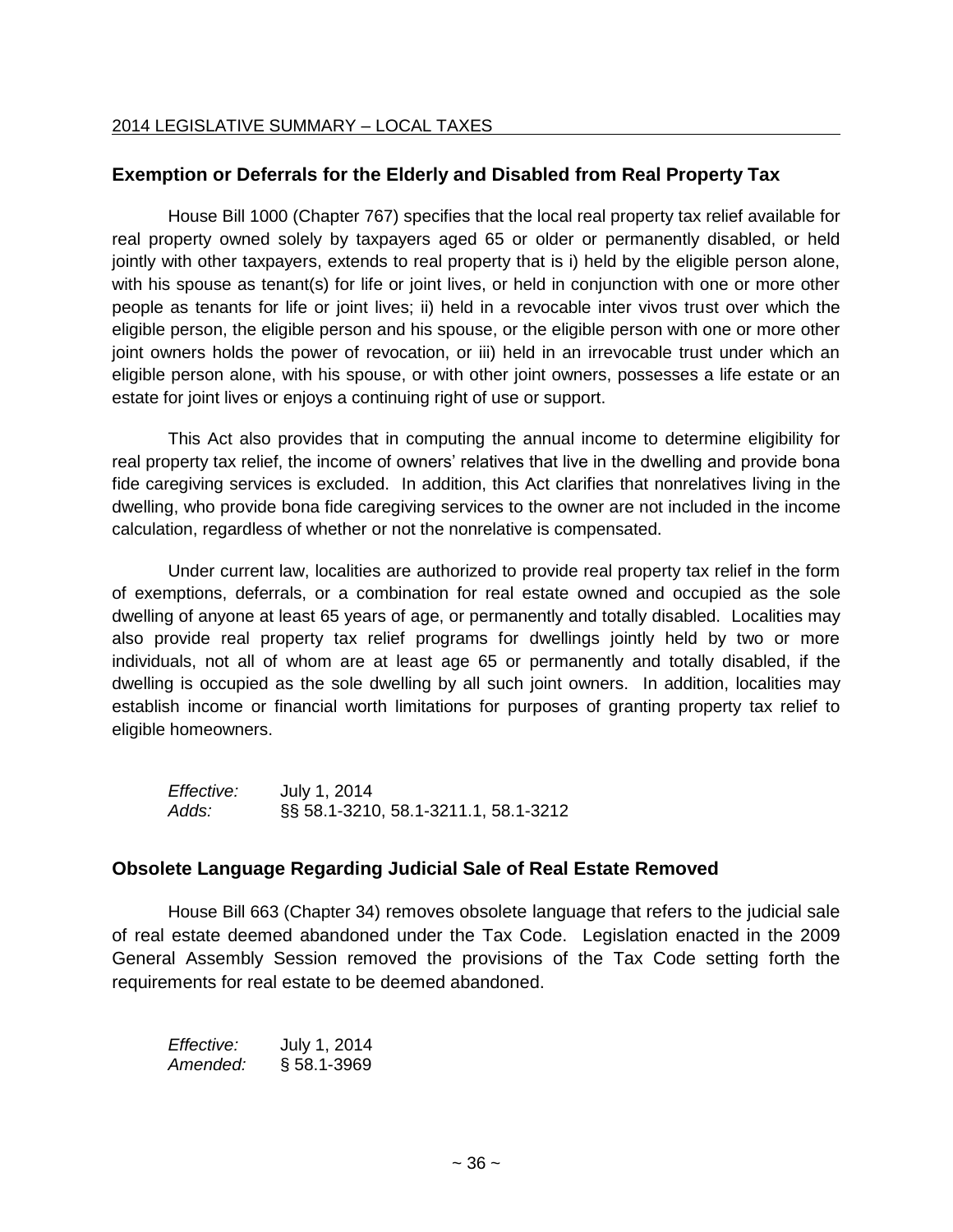## **SEVERANCE TAXES**

#### <span id="page-36-1"></span><span id="page-36-0"></span>**Local Gas Road Improvement Tax Sunset Provision**

House Bill 1028 (Chapter 44) and Senate Bill 552 (Chapter 187) extend the sunset date for the Local Gas Road Improvement and Virginia Coalfield Economic Development Authority Tax from December 31, 2014 to December 31, 2015.

The localities that comprise the Virginia Coalfield Economic Development Authority may impose a local gas road improvement tax that is capped at a rate of one percent of the gross receipts from the sale of gases severed within the locality. Under current law, the revenues generated from this tax are allocated as follows: 75 percent are paid into a special fund in each locality called the Coal and Gas Road Improvement Fund, where at least 50 percent of the revenue is spent on road improvements and 25 percent of the revenue may be spent on new water and sewer systems or the construction, repair, or enhancement of natural gas systems and lines within the locality; and the remaining 25 percent of the revenue is paid to the Virginia Coalfield Economic Development Fund. The Virginia Coalfield Economic Development Authority is comprised of the City of Norton, and the Counties of Buchanan, Dickenson, Lee, Russell, Scott, Tazewell, and Wise. Under current law, the local gas road improvement tax is set to expire on December 31, 2014.

| <i>Effective:</i> | July 1, 2014  |
|-------------------|---------------|
| Amended:          | § 58.1-3713.3 |

#### <span id="page-36-2"></span>**Local Gas Severance Tax Agreements**

House Bill 1202 (Chapter 48) and Senate Bill 338 (Chapter 179) authorize Commissioners of the Revenue to enter into agreements with taxpayers pertaining to the fair market value of mineral lands for purposes of the real property tax, including where the locality has elected to impose a severance tax on all coal and gases extracted from the land. Additionally, the Acts authorize Commissioners of the Revenue to enter into agreements with taxpayers pertaining to the fair market value of gases subject for purposes of the local gas severance tax. All agreements entered into on or after January 1, 2013, but prior to July 1, 2014, are deemed to be bona fide and are valid and enforceable.

*Effective:* July 1, 2014 *Amended:* §§ 58.1-3286 and 58.1-3712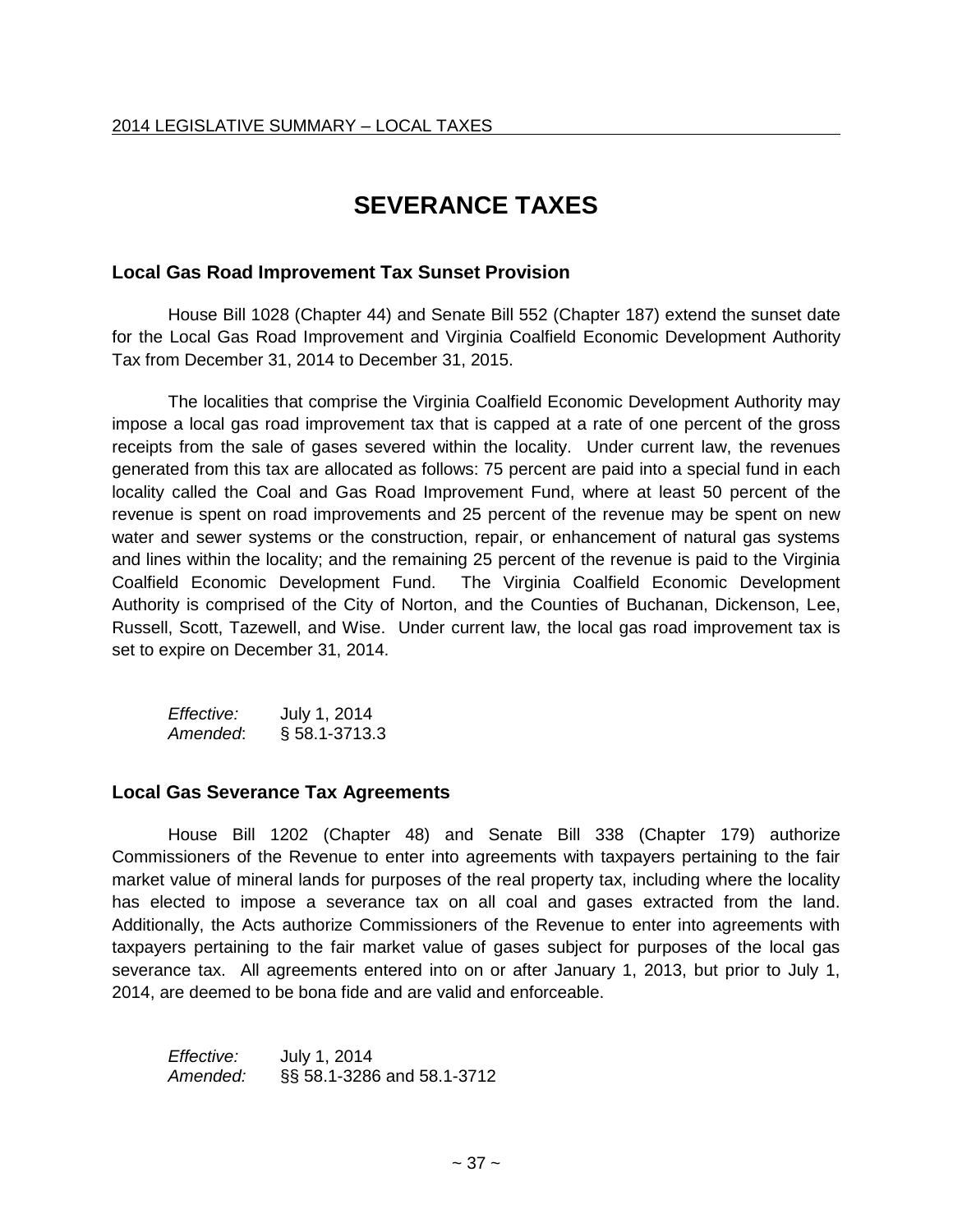## **TANGIBLE PERSONAL PROPERTY TAX**

#### <span id="page-37-1"></span><span id="page-37-0"></span>**Separate Classification for Virginia Defense Force Member Vehicles**

House Bill 44 (Chapter 50) creates a separate classification for purposes of the Tangible Personal Property Tax for a motor vehicle that is owned or leased and regularly used by a person who serves as a uniformed member of the Virginia Defense Force to fulfill his official duties. Localities are permitted to tax these vehicles at a rate not to exceed the rate applicable to the general class of tangible personal property. In order to qualify for this classification, the Virginia Defense Force member must identify the qualifying vehicle and furnish the commissioner of revenue or other assessing officer with a certification from the Adjutant General of the Department of Military Affairs by January 31 of each calendar year.

*Effective:* July 1, 2014 *Amended:* § 58.1-3506

#### <span id="page-37-2"></span>**Separate Classification for New Business Property**

House Bill 617 (Chapter 409) creates a separate classification for the tangible personal property of a business for its first two taxable years. Under the terms of this Act, the business must meet the requirements of a "qualifying business" for purposes of the local business incentive program, even if the locality at issue does not currently provide such a program. A "qualifying business" is one that locates for the first time in the locality adopting a business license incentive program ordinance, excluding businesses that first locate in the locality as a result of a merger, acquisition, similar business combination, name change, or a change in business form. Localities are authorized to impose the tax on this tangible personal property at a lower rate than that applicable to the general class of tangible personal property.

Under current law, much of the tangible personal property of a business falls under the general class of tangible personal property. Localities must tax this property at the same rate as imposed on all other tangible personal property in the general class.

*Effective:* July 1, 2014 *Amended:* § 58.1-3506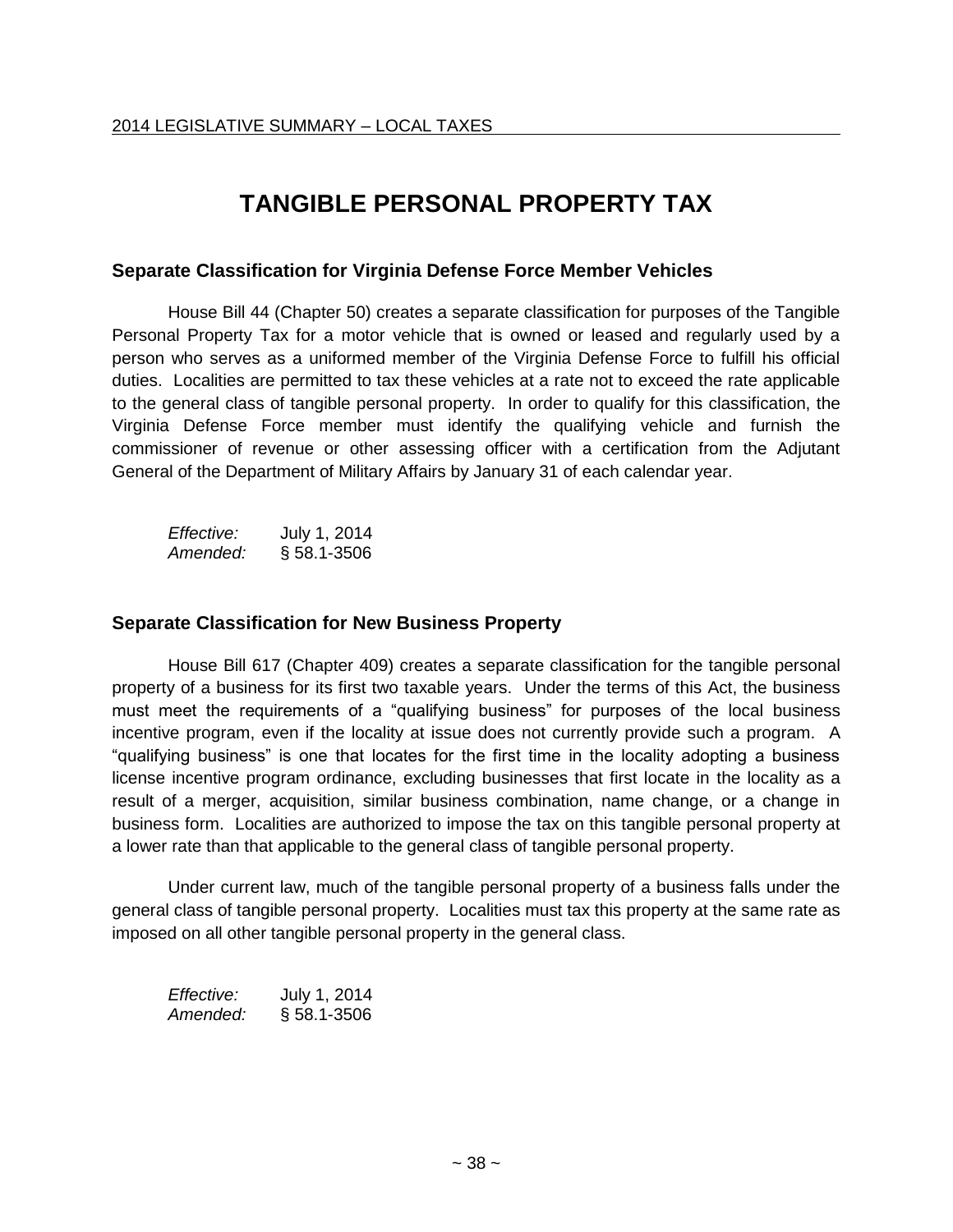#### <span id="page-38-0"></span>**Separate Classification for Electronic Communication and Processing Devices**

House Bill 589 (Chapter 279) adds electronic communication and processing devices, such as cell phones, tablets, and personal computers, as well as peripheral equipment, such as printers to the list of household goods that a locality may elect to exempt from the tangible personal property tax. This Act allows each class of household goods to maintain this classification, provided the goods are owned and used by an individual, family, or household, primarily incident to maintaining an abode.

Current law provides for the separate classification of a number of specified household goods and personal effects, such as bicycles, household furniture, musical instruments, and all other tangible personal property used by an individual or a family or household incident to maintaining an abode. Localities are authorized to enact ordinances exempting the separately classified property from the tangible personal property tax. The separate classifications apply to such property only if it is owned and used by an individual or by a family or household incident to maintaining an abode.

*Effective:* July 1, 2014 *Amended:* § 58.1-3504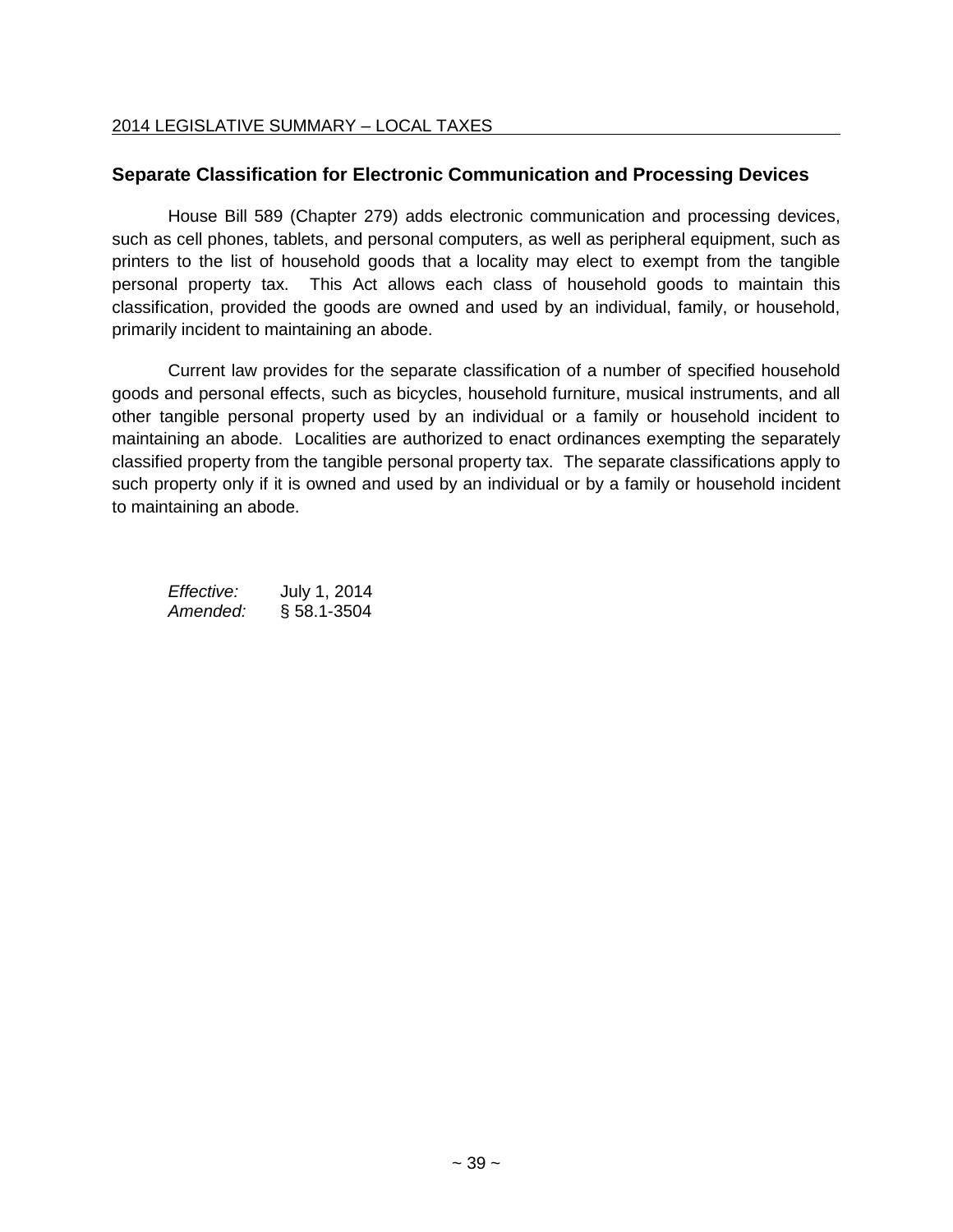### 2013 LEGISLATIVE SUMMARY – LEGISLATIVE STUDIES

[This page intentionally left blank]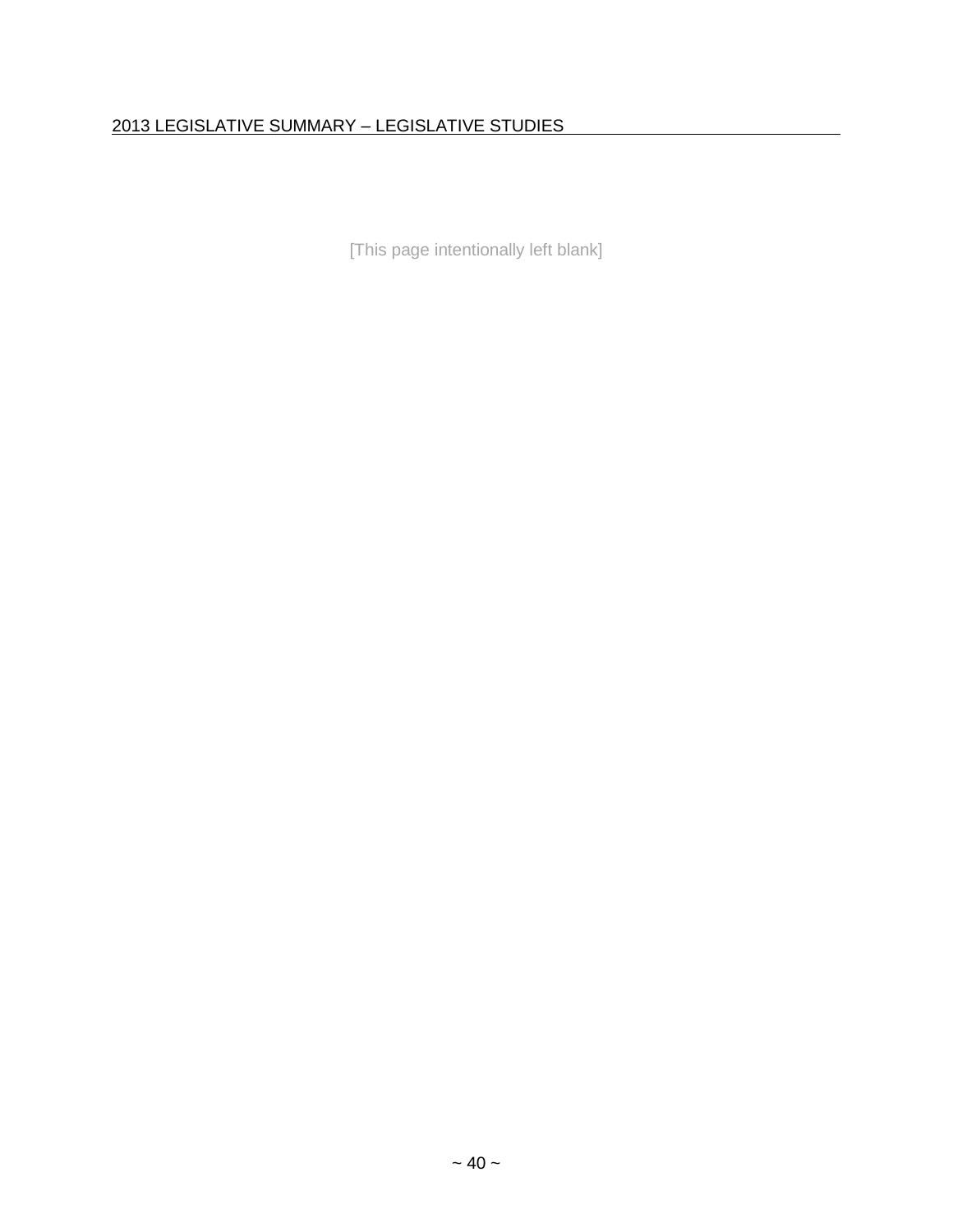## **Index by Bill Number**

| <b>Bill No</b> | <b>Chapter</b> | <b>Subject</b>                                                       | <b>Page</b> |
|----------------|----------------|----------------------------------------------------------------------|-------------|
| <b>HB 0044</b> | 50             | Separate Classification for Virginia Defense Force Member Vehicles38 |             |
| HB 0046        | 757            | Real Property Tax Exemption for Spouses of Servicemembers Killed     |             |
| HB 0099        | 194            | Penalty for Unlawful Dissemination or Publication of Tax             |             |
|                |                |                                                                      |             |
| HB 0121        | 195            |                                                                      |             |
| HB 0131        | 18             | Tax Contributions for Restoration of Chesapeake Bay 11               |             |
| HB 0149        | 269            | Real Property Tax; Board of Equalization Alternate Members 33        |             |
| HB 0156        | 555            | Exemption for Religious Bodies from Real Property and                |             |
|                |                |                                                                      |             |
| <b>HB 0187</b> | 60             | Exemption for Aviation Museums from Real Property and                |             |
|                |                |                                                                      |             |
| HB 0225        | 61             | Real Property Tax; Board of Equalization in the City of Richmond34   |             |
| HB 0331        | 729            |                                                                      |             |
| <b>HB 0460</b> | 730            |                                                                      |             |
| HB 0480        | 26             | Tax Exemption for Interest Charged-Domestic                          |             |
|                |                |                                                                      |             |
| <b>HB 0497</b> | 27             | Business, Professional, and Occupational License Tax;                |             |
|                |                |                                                                      |             |
| HB 0499        | 28             | Real Property Tax; Nonjudicial Sale of Tax Delinquent Real           |             |
|                |                |                                                                      |             |
| HB 0525        | 71             |                                                                      |             |
| HB 0534        | 29             |                                                                      |             |
| HB 0589        | 279            | Separate Classification for Electronic Communication and             |             |
|                |                |                                                                      |             |
| HB 0617        | 409            | Separate Classification for New Business Property 38                 |             |
| HB 0663        | 34             | Obsolete Language Regarding Judicial Sale of Real Estate             |             |
|                |                |                                                                      |             |
| HB 0672        | 470            | Disclosure of Information Related to Certain Tax Credits8            |             |
| <b>HB 0737</b> | 416            | Neighborhood Assistance Act Tax Credit: Low-Income                   |             |
|                |                |                                                                      |             |
| HB 0829        | 785            |                                                                      |             |
| HB 0853        | 422            | Changes in the Administration and Enforcement of Cigarette           |             |
|                |                |                                                                      |             |
| <b>HB 0873</b> | 423            |                                                                      |             |
| <b>HB 0898</b> | 38             | Civil Penalties for Unlawful Possession of Untaxed                   |             |
|                |                |                                                                      |             |
| <b>HB 1000</b> | 767            | Exemption or Deferrals for the Elderly and Disabled from             |             |
|                |                |                                                                      |             |
| HB 1028        | 44             | Local Gas Road Improvement Tax Sunset Provision37                    |             |
| <b>HB 1085</b> | 1              | Advancement of Virginia's Fixed Date Conformity to the               |             |
|                |                |                                                                      |             |
| HB 1099        | 673            |                                                                      |             |
| <b>HB 1179</b> | 47             | Neighborhood Assistance Act Tax Credit: Extended Deadline            |             |
|                |                |                                                                      |             |
| HB 1202        | 48             |                                                                      |             |
| <b>HB 1220</b> | 227            | Research and Development Expenses Tax Credit 14                      |             |
| HB 1239        | 737            | Solar Energy Equipment Exempt from Local Taxation34                  |             |
| <b>HB 1267</b> | 738            | City of Virginia Beach; Sports or Entertainment Arena23              |             |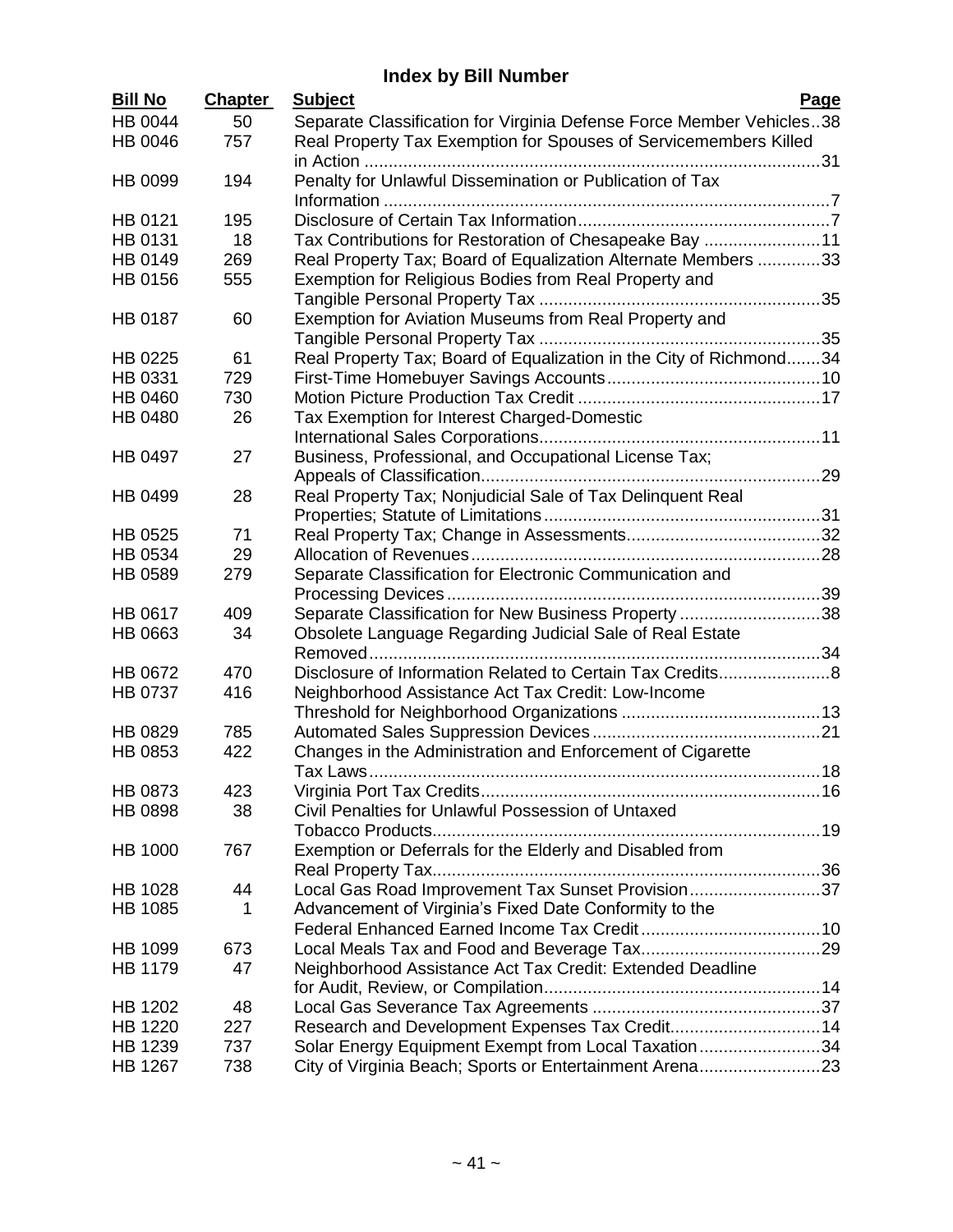## **Index by Bill Number**

| <b>Bill No</b> | <b>Chapter</b> | <b>Subject</b>                                                      | Page |
|----------------|----------------|---------------------------------------------------------------------|------|
| <b>SB 0066</b> | 607            | Real Property Tax; Board of Equalization in the City of Richmond34  |      |
| <b>SB 0068</b> | 519            |                                                                     |      |
| SB 0070        | 154            | Refunds of Surplus Funds for Insurer Insolvencies25                 |      |
| SB 0100        | 359            |                                                                     |      |
| SB 0175        | 615            | Exemption for Religious Bodies from Real Property and               |      |
|                |                |                                                                     |      |
| SB 0269        | 176            | Tax Credit for Donations to Scholarship Foundations15               |      |
| SB 0285        | 177            | Civil Penalties for Unlawful Possession of Untaxed Tobacco          |      |
|                |                |                                                                     |      |
| SB 0288        | $\overline{2}$ | Advancement of Virginia's Fixed Date Conformity to the              |      |
|                |                |                                                                     |      |
| SB 0338        | 179            |                                                                     |      |
| SB 0352        | 301            | Changes in the Administration and Enforcement of Cigarette          |      |
|                |                |                                                                     |      |
| SB 0364        | 457            | Changes in the Administration and Enforcement of Cigarette          |      |
|                |                |                                                                     |      |
| SB 0365        | 458            | Changes in the Administration and Enforcement of Cigarette          |      |
|                |                |                                                                     |      |
| SB 0414        | 182            | Tax Contributions for Restoration of Chesapeake Bay 11              |      |
| SB 0418        | 259            | Solar Energy Equipment Exempt from Local Taxation34                 |      |
| SB 0478        | 463            | Changes in the Administration and Enforcement of Cigarette          |      |
|                |                |                                                                     |      |
| SB 0480        | 802            |                                                                     |      |
| SB 0488        | 709            |                                                                     |      |
| SB 0489        | 751            | Changes in the Administration and Enforcement of Cigarette          |      |
|                |                |                                                                     |      |
| SB 0508        | 185            | Exemption for Aviation Museums from Real Property and               |      |
|                |                |                                                                     |      |
| SB 0515        | 186            | Tax Exemption for Interest Charged-Domestic                         |      |
|                |                |                                                                     |      |
| SB 0552        | 187            | Local Gas Road Improvement Tax Sunset Provision37                   |      |
| SB 0563        | 712            | Neighborhood Assistance Act Tax Credit: Cap Amount and              |      |
|                |                |                                                                     |      |
| SB 0571        | 742            |                                                                     |      |
| SB 0573        | 188            | Authorizes Highland County to Levy Transient Occupancy Tax30        |      |
| SB 0579        | 718            | Sales and Use Tax Revenue Generated by Certain Public Facilities 23 |      |
| SB 0591        | 189            | Neighborhood Assistance Act Tax Credit: Extended Deadline for       |      |
|                |                |                                                                     |      |
| SB 0611        | 723            |                                                                     |      |
| SB 0623        | 306            | Research and Development Expenses Tax Credit 14                     |      |
| SB 0673        | 551            | Public Facilities Entitlement to Sales Tax Revenues22               |      |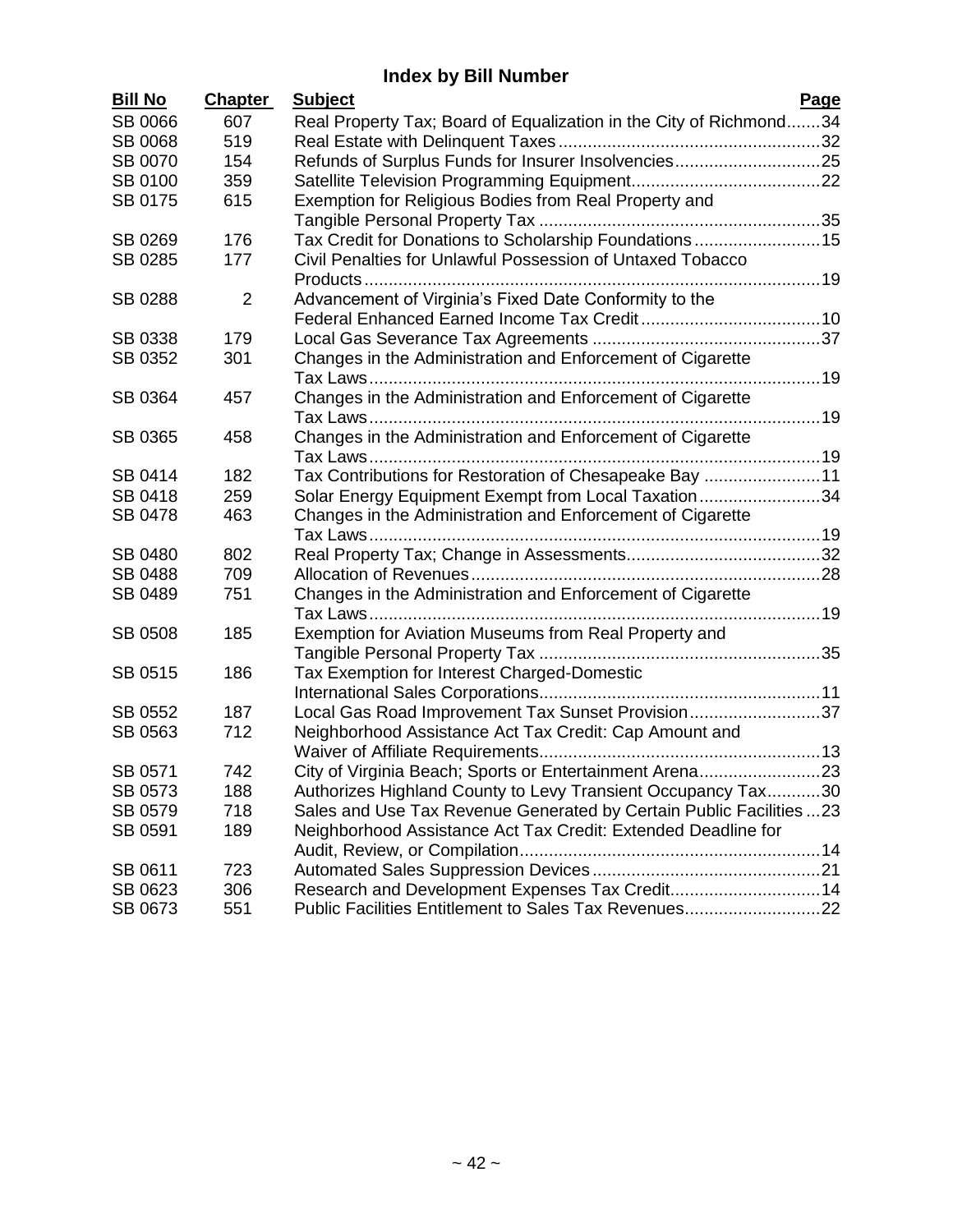## **Index by Chapter Number**

| <b>Bill No</b> | <b>Chapter</b> | <b>Subject</b>                                                        | Page |
|----------------|----------------|-----------------------------------------------------------------------|------|
| <b>HB 1085</b> | 1              | Advancement of Virginia's Fixed Date Conformity to the                |      |
|                |                |                                                                       |      |
| SB 0288        | $\overline{2}$ | Advancement of Virginia's Fixed Date Conformity to the                |      |
|                |                |                                                                       |      |
| HB 0131        | 18             | Tax Contributions for Restoration of Chesapeake Bay 11                |      |
| HB 0480        | 26             | Tax Exemption for Interest Charged-Domestic                           |      |
|                |                |                                                                       |      |
| HB 0497        | 27             | Business, Professional, and Occupational License Tax;                 |      |
|                |                |                                                                       |      |
| HB 0499        | 28             | Real Property Tax; Nonjudicial Sale of Tax Delinquent Real            |      |
|                |                |                                                                       |      |
| HB 0534        | 29             |                                                                       |      |
| HB 0663        | 34             | Obsolete Language Regarding Judicial Sale of Real Estate              |      |
|                |                |                                                                       |      |
| <b>HB 0898</b> | 38             | Civil Penalties for Unlawful Possession of Untaxed                    |      |
|                |                |                                                                       |      |
| HB 1028        | 44             | Local Gas Road Improvement Tax Sunset Provision37                     |      |
| <b>HB 1179</b> | 47             | Neighborhood Assistance Act Tax Credit: Extended Deadline             |      |
|                |                |                                                                       |      |
| HB 1202        | 48             |                                                                       |      |
| HB 0044        | 50             | Separate Classification for Virginia Defense Force Member Vehicles38  |      |
| <b>HB 0187</b> | 60             | Exemption for Aviation Museums from Real Property and                 |      |
|                |                |                                                                       |      |
| HB 0225        | 61             | Real Property Tax; Board of Equalization in the City of Richmond34    |      |
| HB 0525        | 71             |                                                                       |      |
| SB 0070        | 154            | Refunds of Surplus Funds for Insurer Insolvencies25                   |      |
| SB 0269        | 176            | Appeals Tax Credit for Donations to Scholarship Foundations 15        |      |
| SB 0285        | 177            | Civil Penalties for Unlawful Possession of Untaxed Tobacco            |      |
|                |                |                                                                       |      |
| SB 0338        | 179            |                                                                       |      |
| SB 0414        | 182            | Tax Contributions for Restoration of Chesapeake Bay 11                |      |
| SB 0508        | 185            | Exemption for Aviation Museums from Real Property and                 |      |
|                |                |                                                                       |      |
| SB 0515        | 186            | Tax Exemption for Interest Charged-Domestic                           |      |
|                |                |                                                                       |      |
| SB 0552        | 187            | Local Gas Road Improvement Tax Sunset Provision37                     |      |
| SB 0573        | 188            | Authorizes Highland County to Levy Transient Occupancy Tax30          |      |
| SB 0591        | 189            | Neighborhood Assistance Act Tax Credit: Extended Deadline for         |      |
|                |                |                                                                       |      |
| HB 0099        | 194            | Penalty for Unlawful Dissemination or Publication of Tax Information7 |      |
| HB 0121        | 195            |                                                                       |      |
| <b>HB 1220</b> | 227            | Research and Development Expenses Tax Credit 14                       |      |
| SB 0418        | 259            | Solar Energy Equipment Exempt from Local Taxation34                   |      |
| HB 0149        | 269            | Real Property Tax; Board of Equalization Alternate Members 33         |      |
| HB 0589        | 279            | Separate Classification for Electronic Communication and              |      |
|                |                |                                                                       |      |
| SB 0352        | 301            | Changes in the Administration and Enforcement of Cigarette            |      |
|                |                |                                                                       |      |
| SB 0623        | 306            | Research and Development Expenses Tax Credit  14                      |      |